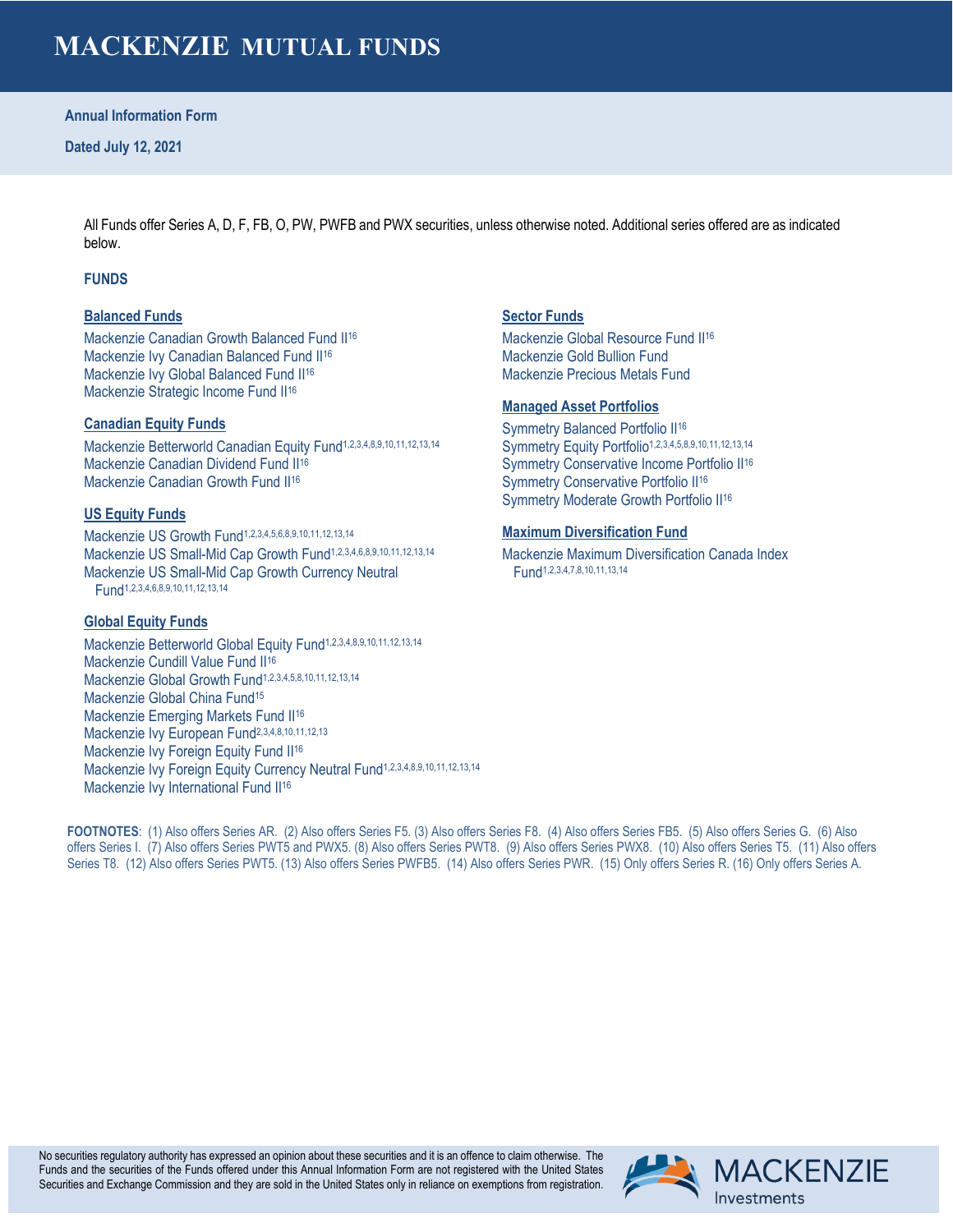# **TABLE OF CONTENTS**

| Address of the Funds and Mackenzie Investments3     |  |
|-----------------------------------------------------|--|
|                                                     |  |
|                                                     |  |
|                                                     |  |
|                                                     |  |
|                                                     |  |
| Standard Investment Restrictions and Practices 11   |  |
| Approval of the Independent Review Committee  11    |  |
| Change of Investment Objectives and Strategies  11  |  |
|                                                     |  |
|                                                     |  |
|                                                     |  |
|                                                     |  |
|                                                     |  |
|                                                     |  |
| Purchases and Switches (Exchanges of Securities) 15 |  |
|                                                     |  |
| How to Switch Units between Mackenzie Funds 16      |  |
|                                                     |  |
|                                                     |  |
|                                                     |  |
|                                                     |  |
|                                                     |  |
|                                                     |  |
|                                                     |  |
|                                                     |  |
|                                                     |  |
|                                                     |  |
|                                                     |  |
|                                                     |  |
|                                                     |  |

| Mackenzie Funds' Independent Review Committee 32               |  |
|----------------------------------------------------------------|--|
| Supervision of Securities Lending, Repurchase and Reverse      |  |
|                                                                |  |
|                                                                |  |
|                                                                |  |
| Short-Term Trading Policies and Procedures 35                  |  |
|                                                                |  |
| Fees, Expenses and Management Expense Reductions 36            |  |
| Switching between Retail Series and Private Wealth Series  36  |  |
| Management Fees on Private Wealth Series 37                    |  |
|                                                                |  |
|                                                                |  |
|                                                                |  |
| Remuneration of Directors, Officers and Trustees 41            |  |
|                                                                |  |
|                                                                |  |
|                                                                |  |
|                                                                |  |
|                                                                |  |
|                                                                |  |
|                                                                |  |
|                                                                |  |
| Certificate of the Trust Funds and the Manager and Promoter of |  |
|                                                                |  |
|                                                                |  |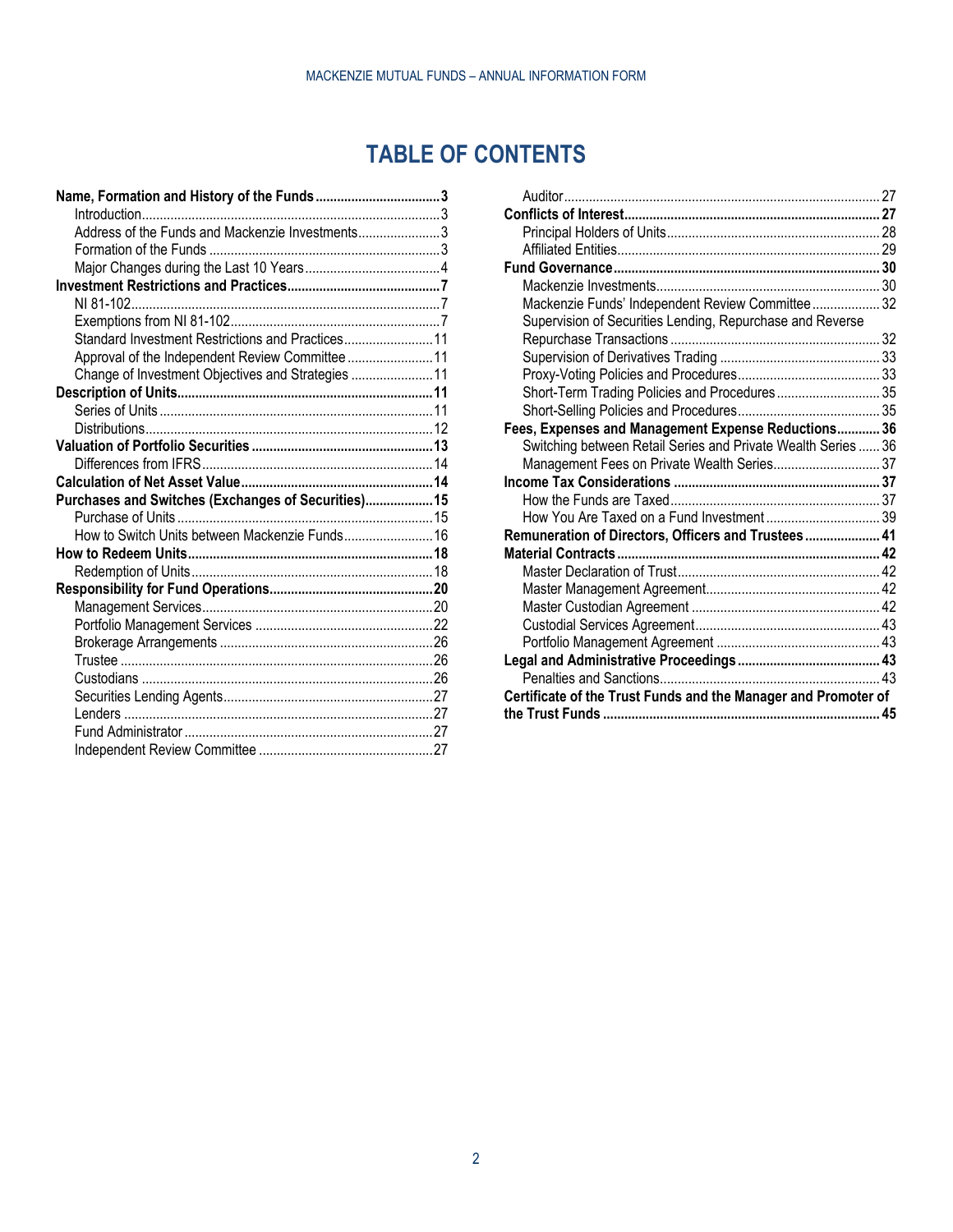# **NAME, FORMATION AND HISTORY OF THE FUNDS**

# <span id="page-2-1"></span><span id="page-2-0"></span>**Introduction**

This annual information form contains information concerning the mutual funds listed on the cover (individually, each is a "**Fund**", and collectively, they are referred to as the "**Funds**"). Each of the Funds is managed by Mackenzie Financial Corporation, which is also the promoter, registrar, transfer agent and/or trustee of the Funds.

To make this document easier to read and understand, we have used personal pronouns throughout much of the text. References to "**Mackenzie Investments**", "**Mackenzie**", "**our**", "**we**" or "**us**" generally refer to Mackenzie Financial Corporation in its capacity as trustee and/or manager of the Funds. References to "**you**" are directed to the reader as a potential or actual investor in the Funds.

In this document, all of the mutual funds that we manage, including the Funds, are referred to collectively as the "**Mackenzie Funds**" or, each individually, as a "**Mackenzie Fund**". The Funds are mutual funds which are subject to National Instrument 81-102 *Investment Funds* ("**NI-81-102**").

The Funds have been established as unit trusts and issue units to investors. Units of the Funds are sold through independent registered broker and dealer representatives ("**financial advisors**").

The following plans are collectively referred to as "**registered plans**":

- registered retirement savings plans ("**RRSPs**"), including
	- locked-in retirement accounts ("**LIRAs**"),
- locked-in retirement savings plans ("**LRSPs**"),
- restricted locked-in savings plans ("**RLSPs**"),
- registered retirement income funds ("**RRIFs**"), including
	- life income funds ("**LIFs**"),
	- locked-in retirement income funds ("**LRIFs**"),
	- prescribed retirement income funds ("**PRIFs**"),
	- restricted life income funds ("**RLIFs**"),
- tax free savings accounts ("**TFSAs**"),
- registered education savings plans ("**RESPs**"),
- registered disability savings plans ("**RDSPs**"), and
- deferred profit sharing plans ("**DPSPs**").

# <span id="page-2-2"></span>**Address of the Funds and Mackenzie Investments**

Our head office and the sole office of each of the Funds, as well as their mailing address, is located at 180 Queen Street West, Toronto, Ontario M5V 3K1.

# <span id="page-2-3"></span>**Formation of the Funds**

The Funds are currently governed by the terms of a master declaration of trust dated October 19, 1999, as amended (the "**Master Declaration of Trust**"). The Master Declaration of Trust is amended each time a new fund or series is created, in order to include the investment objectives and any other information specific to the new Mackenzie Fund.

[Table](#page-3-1) 1 lists the name of each Fund and the date of its formation.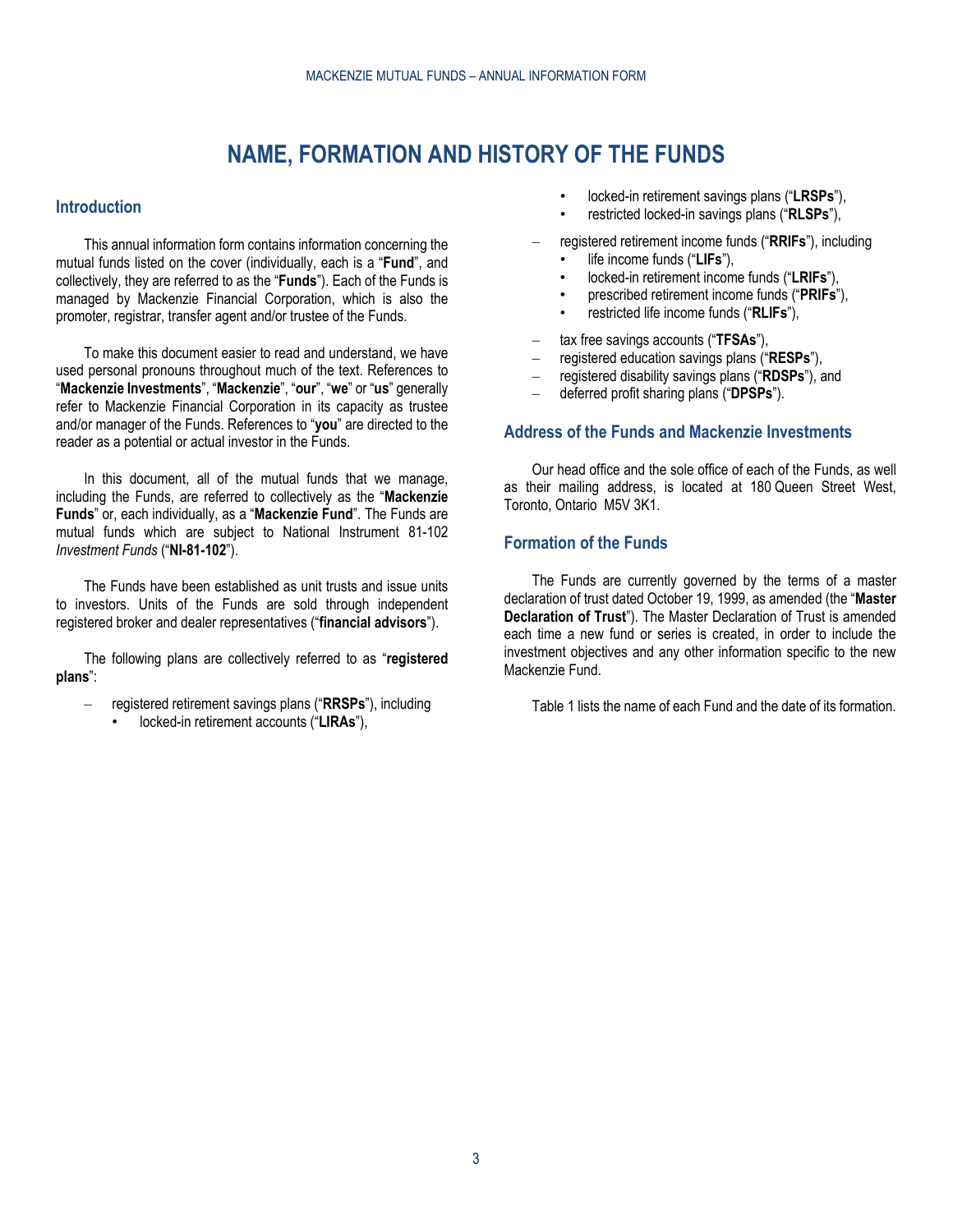# <span id="page-3-1"></span>**Table 1: Funds**

| Fund                                                    | Date of formation* |
|---------------------------------------------------------|--------------------|
| Mackenzie US Growth Fund                                |                    |
| Mackenzie Cundill Value Fund II                         |                    |
| Mackenzie Emerging Markets Fund II                      |                    |
| Mackenzie Ivy Foreign Equity Fund II                    | October 26, 2000   |
| Mackenzie Ivy International Fund II                     |                    |
| Mackenzie Global Resource Fund II                       |                    |
| Mackenzie Precious Metals Fund                          |                    |
| Mackenzie Global Growth Fund                            | December 21, 2000  |
| Mackenzie US Small-Mid Cap Growth Fund                  | October 28, 2002   |
| Mackenzie Ivy European Fund                             |                    |
| Mackenzie Canadian Dividend Fund II                     | November 5, 2003   |
| Mackenzie US Small-Mid Cap Growth Currency Neutral Fund | February 10, 2006  |
| <b>Symmetry Equity Portfolio</b>                        | November 30, 2006  |
| Mackenzie Ivy Foreign Equity Currency Neutral Fund      | August 8, 2007     |
| Symmetry Moderate Growth Portfolio II                   |                    |
| <b>Symmetry Balanced Portfolio II</b>                   | November 19, 2008  |
| <b>Symmetry Conservative Portfolio II</b>               |                    |
| Mackenzie Strategic Income Fund II                      | October 30, 2009   |
| Mackenzie Gold Bullion Fund                             | December 21, 2009  |
| Symmetry Conservative Income Portfolio II               | December 30, 2011  |
| Mackenzie Maximum Diversification Canada Index Fund     | June 13, 2016      |
| Mackenzie Canadian Growth Fund II                       |                    |
| Mackenzie Canadian Growth Balanced Fund II              | September 29, 2016 |
| Mackenzie Ivy Canadian Balanced Fund II                 |                    |
| Mackenzie Ivy Global Balanced Fund II                   |                    |
| Mackenzie Global China Fund                             |                    |
| Mackenzie Betterworld Canadian Equity Fund              | July 12, 2021      |
| Mackenzie Betterworld Global Equity Fund                |                    |

\*These dates reflect the date of formation of the corporate class funds of Mackenzie Financial Capital Corporation ("**Capitalcorp Funds**"). The series of the Capitalcorp Funds will be merged into the corresponding series of the Funds on or about July 30, 2021. Pursuant to exemptive relief issued in connection with a fund reorganization transaction, securities regulators have approved these start dates to be used by the Funds.

# <span id="page-3-0"></span>**Major Changes during the Last 10 Years**

[Table](#page-4-0) 2 lists major events and other changes to the names, investment objectives, investment strategies or portfolio managers or sub-advisors of the Funds that have occurred since June 2011.

Each Fund i[n Table](#page-4-0) 2 participated in, or was formed as the result of, an amalgamation, reorganization or merger with one or more other mutual funds during the last ten years.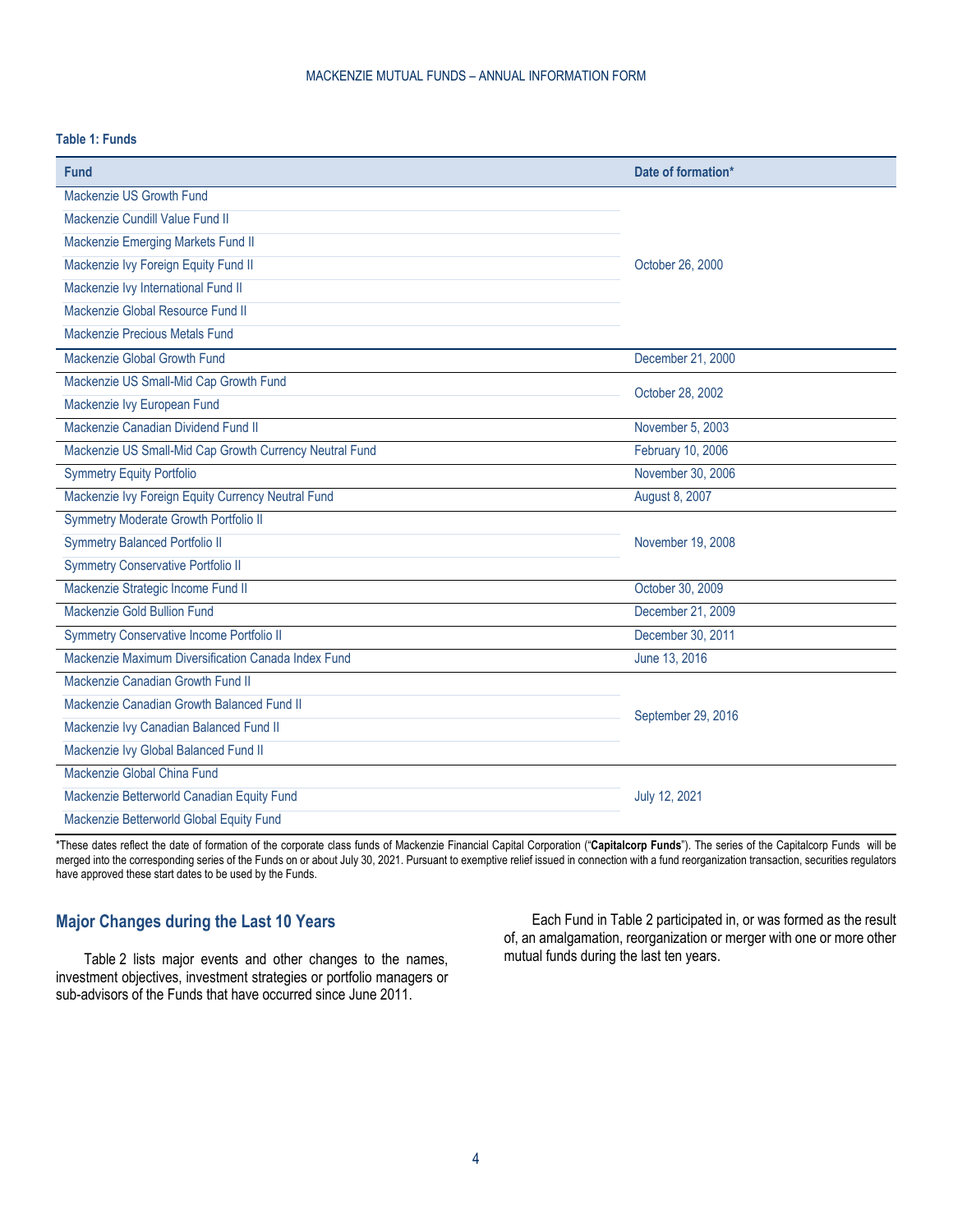# <span id="page-4-0"></span>**Table 2: Fund changes during the last 10 years**

| Fund                                                         | <b>Effective date</b> | Change                                                                                                                                                                                                                                                                                                                                                             |
|--------------------------------------------------------------|-----------------------|--------------------------------------------------------------------------------------------------------------------------------------------------------------------------------------------------------------------------------------------------------------------------------------------------------------------------------------------------------------------|
| Mackenzie Canadian Growth Balanced<br>Fund II                | July 6, 2018          | Merger of Mackenzie Canadian All Cap Balanced Class into the Fund                                                                                                                                                                                                                                                                                                  |
| Mackenzie Canadian Dividend Fund II                          | July 15, 2013         | Change of name from Mackenzie Maxxum Dividend Class                                                                                                                                                                                                                                                                                                                |
|                                                              | January 22, 2019      | Change of investment objectives to invest in securities directly and/or in mutual fund securities                                                                                                                                                                                                                                                                  |
|                                                              | February 8, 2019      | Merger of Mackenzie Canadian All Cap Dividend Class into the Fund                                                                                                                                                                                                                                                                                                  |
|                                                              | September 27, 2019    | Change of name from Mackenzie Canadian Large Cap Dividend Class                                                                                                                                                                                                                                                                                                    |
| Mackenzie Cundill Value Fund II                              | August 16, 2013       | Merger of Mackenzie Cundill World Fund into the Fund                                                                                                                                                                                                                                                                                                               |
| Mackenzie Emerging Markets Fund II                           | July 15, 2013         | Change of name from Mackenzie Universal Emerging Markets Class                                                                                                                                                                                                                                                                                                     |
|                                                              | August 2, 2013        | Mackenzie Focus Far East Class reorganized with the Fund, whereby shares of the Fund were<br>issued to the former securityholders of Mackenzie Focus Far East Class                                                                                                                                                                                                |
|                                                              | May 17, 2018          | Mackenzie Investments Corporation ("MIC") replaced JPMorgan Asset Management (Canada)<br>Inc. as sub-advisor                                                                                                                                                                                                                                                       |
|                                                              | July 6, 2018          | Merger of Mackenzie Emerging Markets Opportunities Class into the Fund                                                                                                                                                                                                                                                                                             |
| Mackenzie Gold Bullion Fund                                  | July 15, 2013         | Change of name from Mackenzie Universal Gold Bullion Class                                                                                                                                                                                                                                                                                                         |
| Mackenzie Global Growth Fund                                 | August 16, 2013       | Merger of Mackenzie Universal Global Growth Fund into the Fund                                                                                                                                                                                                                                                                                                     |
|                                                              | July 15, 2013         | Change of name from Mackenzie Universal World Resource Class                                                                                                                                                                                                                                                                                                       |
| Mackenzie Global Resource Fund II                            | July 26, 2013         | Change of investment objective to permit the Fund to invest primarily in equity securities of<br>small- and mid-capitalization companies anywhere in the world                                                                                                                                                                                                     |
|                                                              |                       | Change of name from Mackenzie Ivy Enterprise Class                                                                                                                                                                                                                                                                                                                 |
| Mackenzie Global Small-Mid Cap Equity<br>Fund                | July 26, 2013         | Change of investment objective to permit the Fund to invest primarily in equity securities of<br>small- and mid-capitalization companies anywhere in the world                                                                                                                                                                                                     |
|                                                              |                       | Change of name from Mackenzie Ivy Enterprise Class                                                                                                                                                                                                                                                                                                                 |
|                                                              | September 29, 2017    | Change of name from Mackenzie Global Small Cap Growth Class                                                                                                                                                                                                                                                                                                        |
|                                                              | May 19, 2020          | Change of name from Mackenzie Global Small Cap Class                                                                                                                                                                                                                                                                                                               |
| Mackenzie Ivy European Fund                                  | August 16, 2013       | Merger of Mackenzie Ivy European Fund into the Fund                                                                                                                                                                                                                                                                                                                |
|                                                              | October 3, 2012       | The Hedged Class and the Unhedged Class of Mackenzie Ivy Foreign Equity Class reorganized<br>into two mutual funds<br>The portfolio of assets formerly referable to the Unhedged Class became referable to Mackenzie<br>Ivy Foreign Equity Class                                                                                                                   |
| Mackenzie Ivy Foreign Equity Currency<br><b>Neutral Fund</b> | May 1, 2013           | Change of strategies such that the investment style of the fixed-income portion of the Fund<br>changed from a passive and conservative approach to a value investment style                                                                                                                                                                                        |
| Mackenzie Ivy Foreign Equity Fund II                         | October 3, 2012       | The Hedged Class and the Unhedged Class of Mackenzie Ivy Foreign Equity Class reorganized<br>into two mutual funds                                                                                                                                                                                                                                                 |
|                                                              |                       | The portfolio of assets formerly referable to the Unhedged Class became referable to Mackenzie<br><b>Ivy Foreign Equity Class</b>                                                                                                                                                                                                                                  |
| Mackenzie Ivy International Fund II                          | August 5, 2011        | Henderson Global Investors Limited no longer a sub-advisor to the Fund                                                                                                                                                                                                                                                                                             |
|                                                              | July 15, 2013         | Change of name from Mackenzie Universal International Stock Class                                                                                                                                                                                                                                                                                                  |
|                                                              | August 2, 2013        | Mackenzie Cundill International Class reorganized with the Fund, whereby shares of the Fund<br>were issued to the former securityholders of Mackenzie Cundill International Class<br>Mackenzie Focus International Class reorganized with the Fund, whereby shares of the Fund<br>were issued to the former securityholders of Mackenzie Focus International Class |
|                                                              |                       | Mackenzie Focus Japan Class reorganized with the Fund, whereby shares of the Fund were<br>issued to the former securityholders of Mackenzie Focus Japan Class                                                                                                                                                                                                      |
|                                                              | September 29, 2017    | Change of name from Mackenzie International Growth Class                                                                                                                                                                                                                                                                                                           |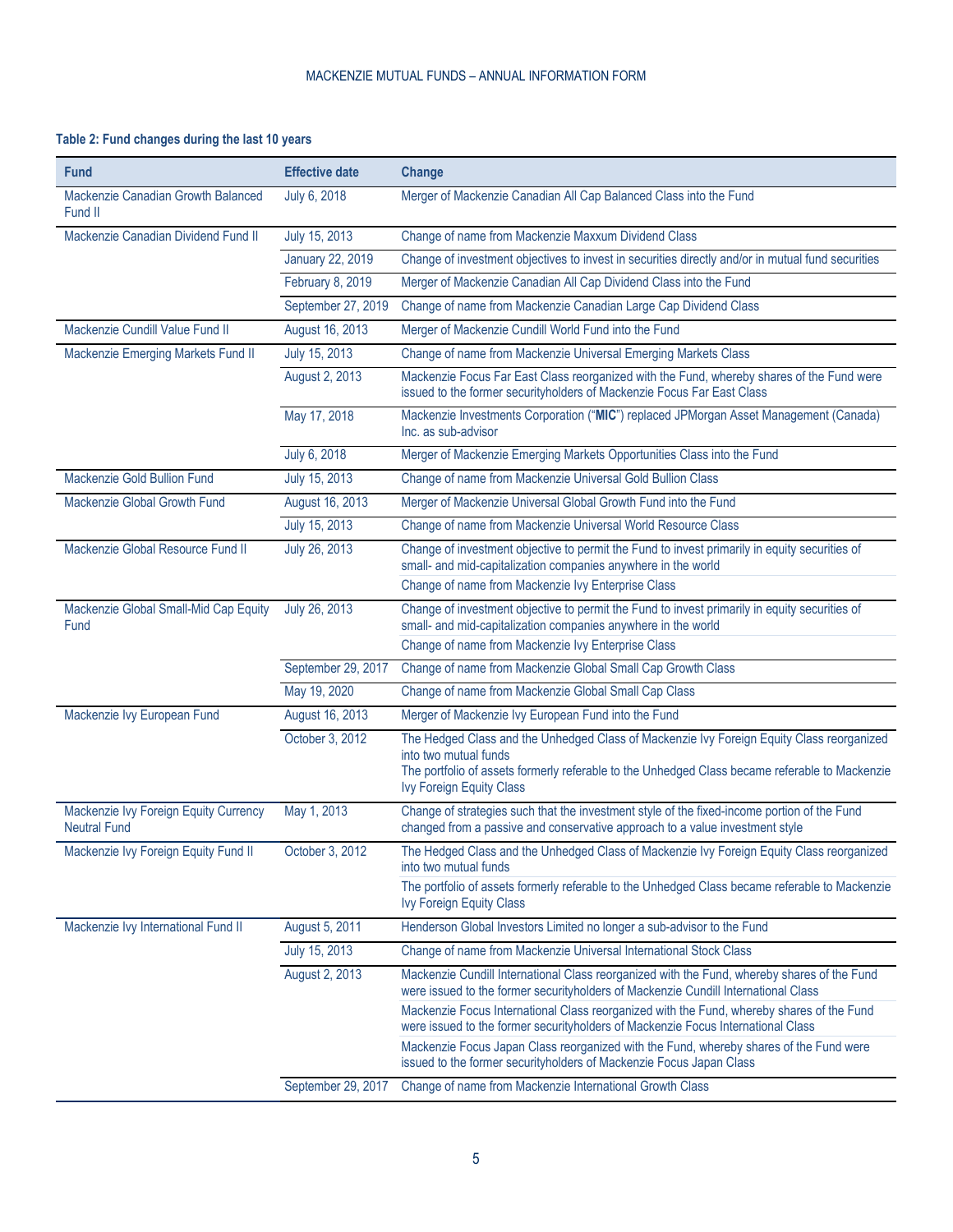| <b>Fund</b>                                            | <b>Effective date</b> | Change                                                                                                                                                                                                                                                                                                                                                                       |
|--------------------------------------------------------|-----------------------|------------------------------------------------------------------------------------------------------------------------------------------------------------------------------------------------------------------------------------------------------------------------------------------------------------------------------------------------------------------------------|
| Mackenzie Maximum Diversification<br>Canada Index Fund | July 15, 2020         | Change of name from Mackenzie High Diversification Canada Equity Class                                                                                                                                                                                                                                                                                                       |
|                                                        |                       | TOBAM S.A.S. no longer sub-advisor to the Fund                                                                                                                                                                                                                                                                                                                               |
| Mackenzie Precious Metals Fund                         | July 15, 2013         | Change of name from Mackenzie Universal World Precious Metals Class                                                                                                                                                                                                                                                                                                          |
|                                                        | August 16, 2013       | Merger of Mackenzie Universal Precious Metals Fund into the Fund                                                                                                                                                                                                                                                                                                             |
| Mackenzie Strategic Income Fund II                     | July 15, 2013         | Change of name from Mackenzie Sentinel Strategic Income Class                                                                                                                                                                                                                                                                                                                |
|                                                        | December 10, 2015     | Change of investment objectives such that the Fund will invest, directly or through other mutual<br>funds, primarily in fixed-income and/or income-oriented equities                                                                                                                                                                                                         |
|                                                        |                       | Related changes made to the investment strategies                                                                                                                                                                                                                                                                                                                            |
| Mackenzie US Growth Fund                               | July 26, 2013         | Change of investment objectives so the Fund will invest primarily in equity securities of U.S.<br>companies                                                                                                                                                                                                                                                                  |
|                                                        |                       | Change of name from Mackenzie Universal North American Growth Class                                                                                                                                                                                                                                                                                                          |
|                                                        | August 2, 2013        | Mackenzie Universal Health Sciences Class reorganized with the Fund, whereby shares of the<br>Fund were issued to the former securityholders of Mackenzie Universal Health Sciences Class<br>Mackenzie Universal Technology Class reorganized with the Fund, whereby shares of the Fund<br>were issued to the former securityholders of Mackenzie Universal Technology Class |
|                                                        | July 6, 2018          | Merger of Mackenzie US Large Cap Class into the Fund                                                                                                                                                                                                                                                                                                                         |
|                                                        | July 18, 2011         | Mackenzie begins to provide investment management services to the Fund                                                                                                                                                                                                                                                                                                       |
| Mackenzie US Small-Mid Cap Growth                      | October 1, 2011       | Bluewater no longer provides investment management services to the Fund                                                                                                                                                                                                                                                                                                      |
| Fund                                                   | June 15, 2012         | Merger of Mackenzie Saxon U.S. Equity Fund into the Fund                                                                                                                                                                                                                                                                                                                     |
|                                                        | October 3, 2012       | The Hedged Class and the Unhedged Class of Mackenzie Universal American Growth Class<br>reorganized into two mutual funds                                                                                                                                                                                                                                                    |
|                                                        |                       | The portfolio of assets formerly referable to the Unhedged Class became referable to Mackenzie<br><b>Universal American Growth Class</b>                                                                                                                                                                                                                                     |
|                                                        | July 15, 2013         | Change of name from Mackenzie Universal American Growth Class                                                                                                                                                                                                                                                                                                                |
|                                                        | October 3, 2012       | The Hedged Class and the Unhedged Class of Mackenzie Universal American Growth Class<br>reorganized into two mutual funds                                                                                                                                                                                                                                                    |
|                                                        |                       | The portfolio of assets formerly referable to the Hedged Class became referable to Mackenzie<br>Universal American Growth Currency Neutral Class                                                                                                                                                                                                                             |
|                                                        | May 27, 2020          | Change of name from Mackenzie US Mid Cap Growth Class                                                                                                                                                                                                                                                                                                                        |
| Mackenzie US Small-Mid Cap Growth                      | July 15, 2013         | Change of name from Mackenzie Universal American Growth Currency Neutral Class                                                                                                                                                                                                                                                                                               |
| <b>Currency Neutral Fund</b>                           | November 25, 2016     | Merger of Mackenzie USD Convertible Securities Fund into the Fund                                                                                                                                                                                                                                                                                                            |
|                                                        | May 27, 2020          | Change of name from Mackenzie US Mid Cap Growth Currency Neutral Class                                                                                                                                                                                                                                                                                                       |
| <b>Symmetry Balanced Portfolio II</b>                  | September 28, 2012    | Change of name from Symmetry One Balanced Portfolio Class                                                                                                                                                                                                                                                                                                                    |
|                                                        | September 28, 2012    | Change of name from Symmetry One Registered Ultra Conservative Portfolio Fund                                                                                                                                                                                                                                                                                                |
| <b>Symmetry Equity Portfolio</b>                       | July 18, 2011         | Mackenzie begins to provide portfolio management services to the Fund                                                                                                                                                                                                                                                                                                        |
|                                                        | October 1, 2011       | Bluewater no longer provides portfolio management services to the Fund                                                                                                                                                                                                                                                                                                       |
|                                                        | August 31, 2012       | Removed AGF Investments Inc. as sub-advisor                                                                                                                                                                                                                                                                                                                                  |
|                                                        | September 28, 2012    | Change of name from Symmetry Equity Class                                                                                                                                                                                                                                                                                                                                    |
|                                                        |                       | Removed Ivy Investment Management Company and Manulife Asset Management (US) LLC as<br>sub-advisors                                                                                                                                                                                                                                                                          |
|                                                        |                       | Change of investment objectives to permit the Fund to seek equity exposure by investing in other<br>mutual funds on more than a temporary basis or by investing directly in securities<br>Related changes made to investment strategies                                                                                                                                      |
| Ш                                                      |                       | Symmetry Conservative Income Portfolio September 28, 2012 Change of name from Symmetry One Ultra Conservative Portfolio Class                                                                                                                                                                                                                                                |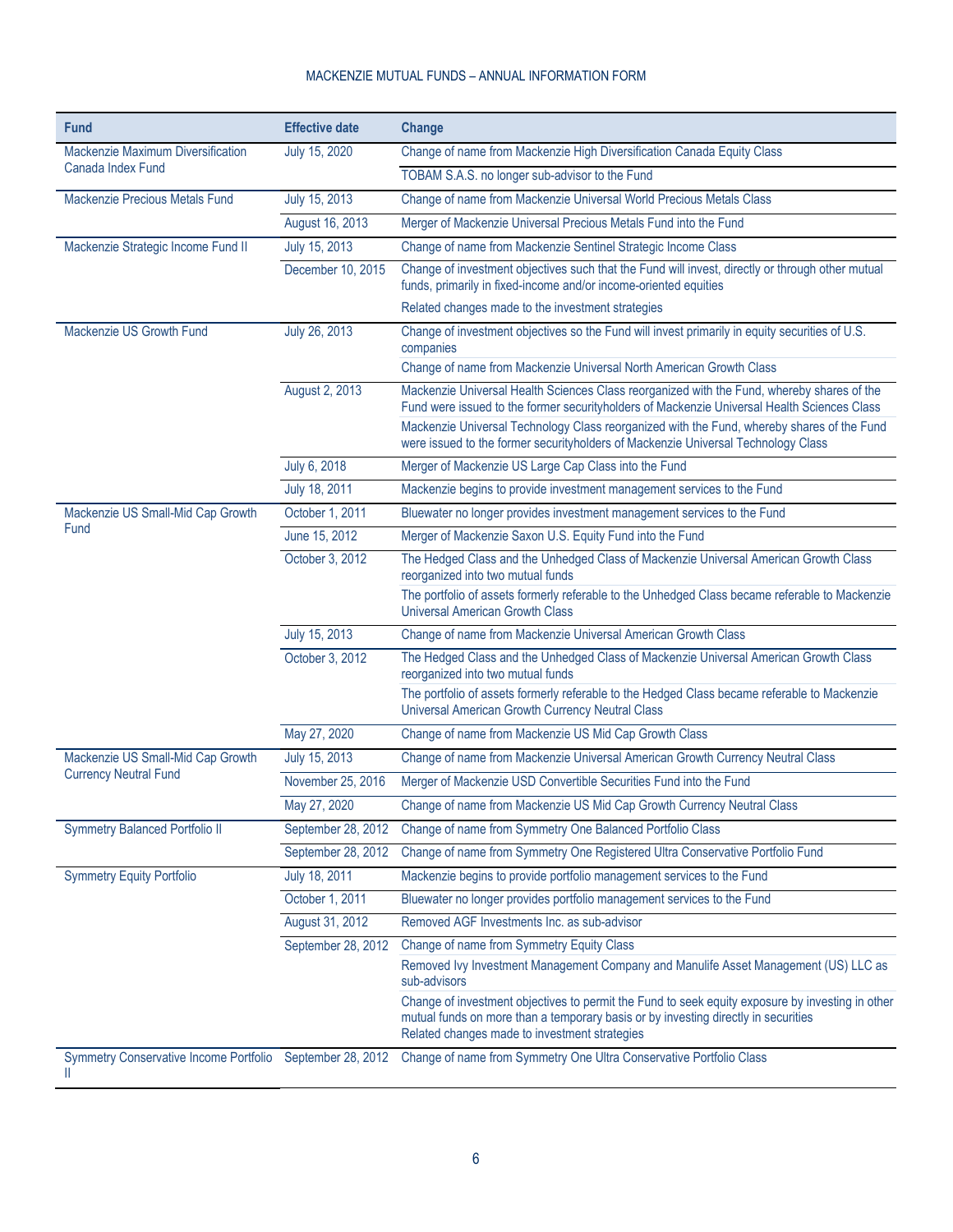<span id="page-6-0"></span>

| <b>Fund</b>                               | <b>Effective date</b> | <b>Change</b>                                                                       |
|-------------------------------------------|-----------------------|-------------------------------------------------------------------------------------|
| <b>Symmetry Conservative Portfolio II</b> |                       | September 28, 2012 Change of name from Symmetry One Conservative Portfolio Class    |
| Symmetry Moderate Growth Portfolio II     |                       | September 28, 2012 Change of name from Symmetry One Moderate Growth Portfolio Class |

# **INVESTMENT RESTRICTIONS AND PRACTICES**

#### <span id="page-6-1"></span>**NI 81-102**

The simplified prospectus contains detailed descriptions of the investment objectives, investment strategies and the fund risks for each of the Funds. In addition, the Funds are subject to certain restrictions and practices contained in securities legislation, including NI 81-102**,** which are designed, in part, to ensure that the investments of mutual funds are diversified and relatively liquid and to ensure the proper administration of mutual funds. We intend to manage the Funds in accordance with these restrictions and practices or to obtain relief from the securities regulatory authorities before implementing any variations.

#### <span id="page-6-2"></span>**Exemptions from NI 81-102**

The following provides a description of the exemptions that certain Funds have received from the provisions of NI 81-102, and/or a description of the general investment activity.

#### *Oil and natural gas futures relief*

A commodity futures contract is an agreement between two parties to buy or sell a commodity at an agreed upon price at a future date. The value of the contract is based on the value of the underlying commodity.

Each of the following Funds has obtained regulatory approval for an exemption from certain requirements in NI 81-102 in order to trade in commodity futures contracts whose underlying interest is sweet crude oil or natural gas ("**oil or natural gas futures**") for the purpose of hedging the Fund's portfolio investments in securities whose value may fluctuate with oil or natural gas prices. [Table](#page-6-3) 3 lists these Funds, together with the exposure limit applicable to each Fund.

#### <span id="page-6-3"></span>**Table 3: Exposure limits for oil or natural gas futures**

| <b>Fund</b>                         | <b>Exposure</b><br>I imit |
|-------------------------------------|---------------------------|
| Mackenzie Canadian Dividend Fund II | 20%                       |
| Mackenzie Global Growth Fund        | 20%                       |
| Mackenzie Strategic Income Fund II  | 20%                       |
| Mackenzie US Growth Fund            | 20%                       |

| <b>Fund</b>                       | <b>Exposure</b><br>Limit |
|-----------------------------------|--------------------------|
| <b>Symmetry Equity Portfolio</b>  | 20%                      |
| Mackenzie Global Resource Fund II | 75%                      |

A Fund will not purchase oil or natural gas futures if, immediately following the purchase, the aggregate value of such investments would exceed this percentage of the total net assets of the Fund at that time.

In addition to the Exposure Limit in the table above, each Fund's trades in oil or natural gas futures are subject to certain conditions. The trades must be otherwise made in accordance with the securities regulations relating to the use of derivatives for hedging purposes. A Fund will only trade oil or natural gas futures for cash, and must close out its position in oil or natural gas futures by entering into an offsetting position in these futures prior to the first date on which the Fund could be required to make or take delivery of the underlying interest. The sub-advisor and/or portfolio manager making purchase and sale decisions for the Fund must be registered as a Commodity Trading Manager under the *Commodity Futures Act* (Ontario) ("**CFA**") or have been granted an exemption from this registration requirement. Each trade of oil or natural gas futures will be made through the New York Mercantile Exchange or the ICE Futures Europe.

#### *Precious metals relief*

Mackenzie Precious Metals Fund may invest more than 10% of its total assets in precious metals, including gold, silver, platinum, palladium and rhodium, and certificates relating to such precious metals, and may purchase or sell commodities that are precious metals, provided that

- the certificates representing gold, silver, platinum, palladium and rhodium are issued by an issuer approved by the Canadian securities authorities; and
- it will not purchase any certificates of an issuer if, after giving effect thereto, more than 10% of the net assets of the Fund, taken at market value at the time of such purchase, would be invested in securities and certificates of such issuer.

Mackenzie Global Resource Fund II may invest up to 10% of its assets in precious metals (gold, silver and platinum) and certificates relating to such precious metals, provided that the certificates representing such precious metals are issued by an issuer approved by the Canadian securities regulatory authorities.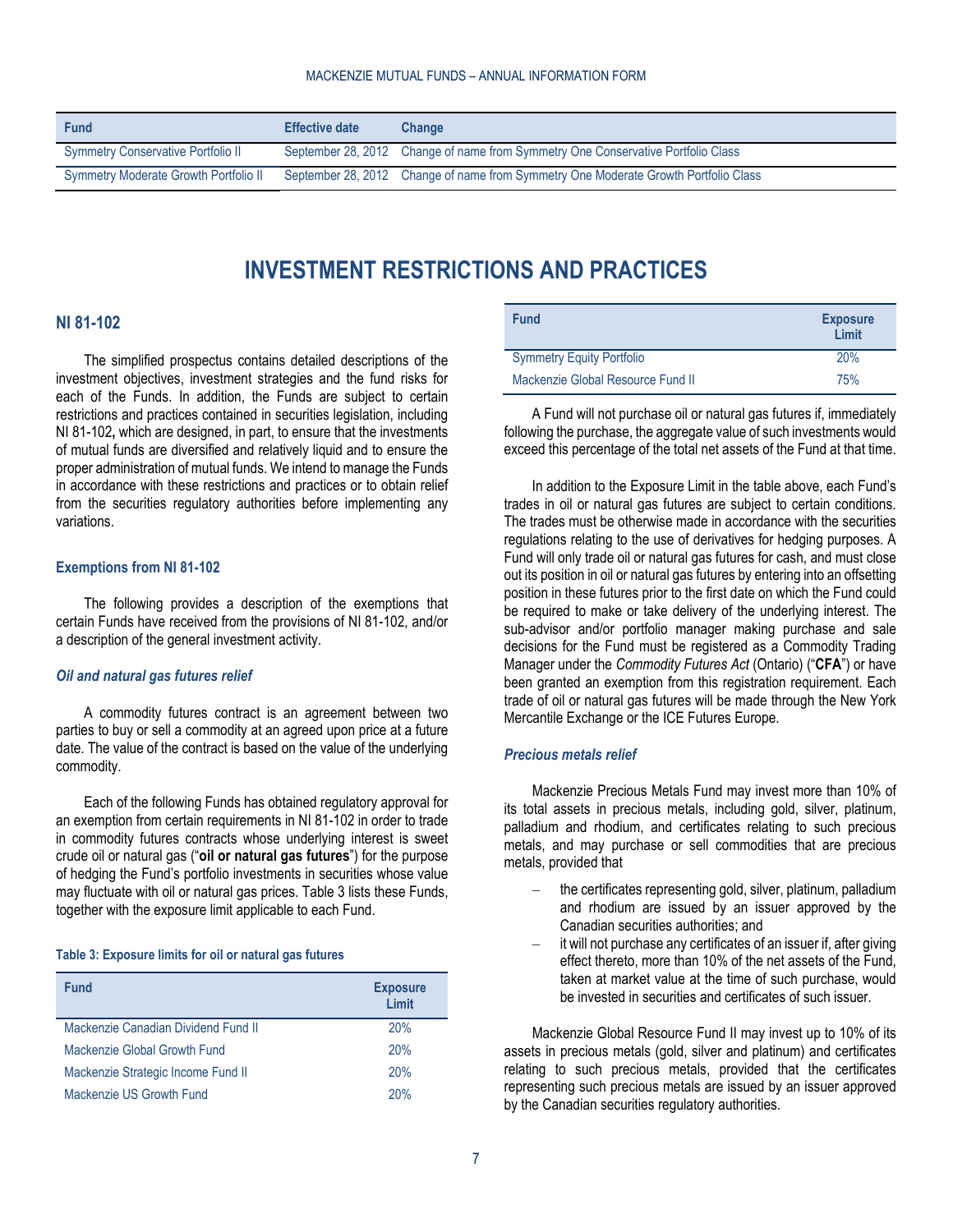All Funds may purchase and hold silver, permitted silver certificates and derivatives whose underlying interest is silver on an unlevered basis (collectively, "**Silver Products**"), provided that

- a Fund's investment in Silver Products is in accordance with its fundamental investment objectives; and
- a Fund may not purchase Silver Products if, immediately after entering the transaction, the Fund's aggregate market value exposure (whether direct or indirect through Commodity ETFs, as defined in the "**U.S**. **[Listed ETF relief](#page-7-0)**" subsection below) to all physical commodities (including gold) exceeds 10% of its NAV, taken at market value at the time of the transaction.

#### *Foreign sovereign debt investment relief*

The following Funds have obtained regulatory approval for an exemption from certain requirements in NI 81-102 in order to invest in foreign sovereign debt:

- <span id="page-7-1"></span>1. Each of Mackenzie Ivy European Fund, Mackenzie Ivy Foreign Equity Fund II and Mackenzie Ivy Global Balanced Fund II has obtained regulatory approval to invest up to
	- (a) 20% of its net assets, taken at market value at the time of purchase, in government and/or supranational agencyissued or guaranteed debt securities of any one issuer with a credit rating of "AA" or higher; and
	- (b) 35% of its net assets, taken at market value at the time of purchase, in government and/or supranational agencyissued or guaranteed debt securities of any one issuer with a credit rating of "AAA" or higher.

<span id="page-7-2"></span>This approval includes the following conditions:

- [\(a\)](#page-7-1) an[d \(b\)](#page-7-2) above may not be combined for any one issuer;
- the securities that are purchased must be traded on a mature and liquid market; and
- the acquisition of the securities purchased must be consistent with the fundamental investment objectives of the Fund.
- the purchases of debt securities under the approval must be restricted to debt securities, of the government of a sovereign state, that qualify as "cash equivalents" under NI 81-102; and
- the Fund shall not purchase additional debt securities rated "AA" issued by any one foreign government if, immediately after the transaction, more than 20% of the net assets of the Fund, taken at market value at the time of the transaction, would be invested in debt securities issued by that one foreign government; and the Fund shall not purchase additional debt securities rated "AAA" issued by any one foreign government if, immediately after the transaction, more than 35% of the net assets of the Fund, taken at market value at the time of the transaction, would be invested in debt securities issued by that one foreign government.
- <span id="page-7-3"></span>2. Mackenzie Strategic Income Fund II has obtained regulatory approval to invest up to
	- (a) 20% of the proportion of its net assets then invested in evidences of indebtedness, taken at market value at the time of purchase, in government and/or supranational agencyissued or guaranteed debt securities of any one issuer with a credit rating of "AA" or higher; and
	- (b) 35% of the proportion of its net assets then invested in evidences of indebtedness, taken at market value at the time of purchase, in government-issued or guaranteed debt securities of any one issuer with a credit rating of "AAA" or higher.

<span id="page-7-4"></span>This approval includes the following conditions:

- [\(a\)](#page-7-3) an[d \(b\)](#page-7-4) above may not be combined for any one issuer;
- the securities that are purchased must be traded on a mature and liquid market; and
- the acquisition of the securities purchased must be consistent with the fundamental investment objectives of the Fund.

# <span id="page-7-0"></span>*U.S. Listed ETF relief*

Given the incorporation of the alternative mutual funds into NI 81- 102, this ETF Relief is only relevant for U.S.-listed exchange-traded funds.

The following Funds have obtained regulatory approval for an exemption from certain requirements in NI 81-102 in order to invest in ETFs, as described below:

- 1. Each of Mackenzie Gold Bullion Fund, Mackenzie Precious Metals Fund and Mackenzie Global Resource Fund II has obtained an exemption from the Canadian securities regulatory authorities which allows them to purchase and hold securities of the following types of ETFs (collectively, the "**Leveraged Exchange-Traded Funds**"):
	- (a) ETFs that seek to provide daily results that replicate the daily performance of a specified widely quoted market index (the ETF's "**Underlying Market Index**") by a multiple of up to 200% or an inverse multiple of up to 200%;
	- (b) ETFs that seek to provide daily results that replicate the daily performance of their Underlying Market Index by an inverse multiple of up to 100%;
	- (c) ETFs that seek to replicate the performance of gold, silver, platinum, palladium and/or rhodium, or the value of a specified derivative whose underlying interest is gold, silver, platinum, palladium and/or rhodium on an unlevered basis; and
	- (d) ETFs that seek to provide daily results that replicate the daily performance of gold and/or silver, or the value of a specified derivative whose underlying interest is gold and/or silver, by a multiple of up to 200%.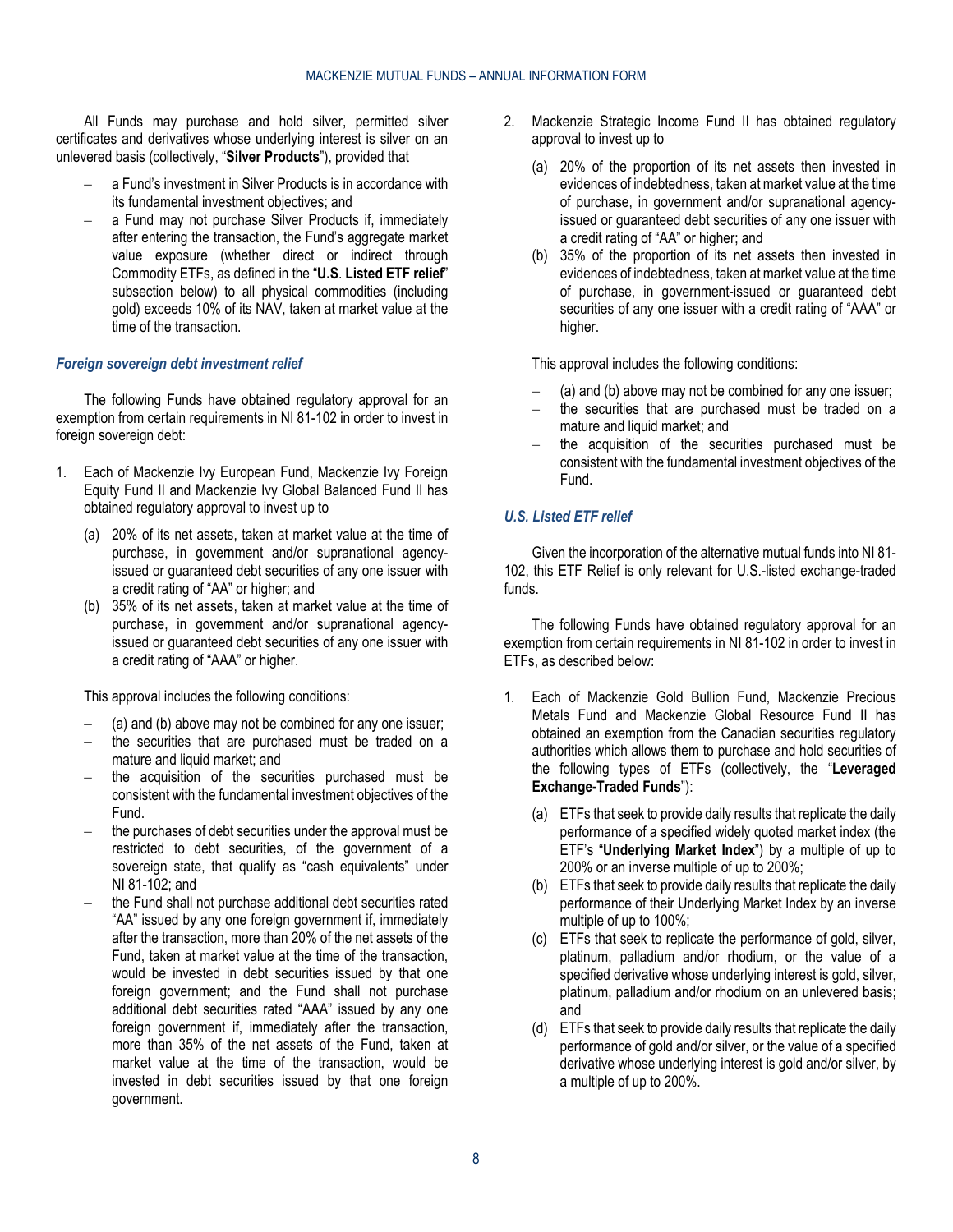This relief is subject to the following conditions:

- a Fund's investment in securities of a Leveraged Exchange-Traded Fund must be in accordance with its fundamental investment objectives:
- a Fund may not short sell securities of a Leveraged Exchange-Traded Fund;
- the securities of the Leveraged Exchange-Traded Fund must be traded on a stock exchange in Canada or the United States;
- the securities of the Leveraged Exchange-Traded Fund must be treated as specified derivatives for the purposes of Part 2 of NI 81-102;
- a Fund may not purchase securities of a Leveraged Exchange-Traded Fund if, immediately after the purchase, more than 10% of the net assets of the Fund, in aggregate, taken at market value at the time of the purchase, would consist of securities of Leveraged Exchange-Traded Funds; and
- a Fund may not enter into any transaction if, immediately after the transaction, more than 20% of its net assets, taken at market value at the time of the transaction, would consist of, in aggregate, securities of Leveraged Exchange-Traded Funds and all securities sold short by the Fund.
- 2. All of the other Funds have obtained an exemption from the Canadian securities regulatory authorities which allows them to purchase and hold securities of the following types of ETFs (collectively, the "**Underlying ETFs**"):
	- (a) ETFs that seek to provide daily results that replicate the daily performance of a specified widely quoted market index (the ETF's "**Underlying Index**") by a multiple of up to 200% ("**Leveraged Bull ETFs**"), inverse multiple of up to 100% ("**Inverse ETFs**"), or an inverse multiple of up to 200% ("**Leveraged Bear ETFs**");
	- (b) ETFs that seek to replicate the performance of gold or silver, or the value of a specified derivative whose underlying interest is gold or silver on an unlevered basis ("**Underlying Gold or Silver Interest**"), or by a multiple of up to 200% (collectively, the "**Leveraged Gold/Silver ETFs**"); and
	- (c) ETFs that invest directly, or indirectly through derivatives, in physical commodities, including, but not limited to, agriculture or livestock, energy, precious metals and industrial metals, on an unlevered basis ("**Unlevered Commodity ETFs**", and together with the Leveraged Gold/Silver ETFs, the "**Commodity ETFs**").

This relief is subject to the following conditions:

- a Fund's investment in securities of an Underlying ETF must be in accordance with its fundamental investment objectives;
- the securities of the Underlying ETF must be traded on a stock exchange in Canada or the United States;
- a Fund may not purchase securities of an Underlying ETF if, immediately after the transaction, more than 10% of the NAV

of the Fund, taken at market value at the time of the transaction, would consist of securities of Underlying ETFs;

- a Fund may not purchase securities of Inverse ETFs or securities of Leveraged Bear ETFs or sell any securities short if, immediately after the transaction, the Fund's aggregate market value exposure represented by all such securities purchased and/or sold short would exceed 20% of the NAV of the Fund, taken at market value at the time of the transaction; and
- immediately after entering into a purchase, derivatives or other transaction to obtain exposure to physical commodities, the Fund's aggregate market value exposure (whether direct or indirect, including through Commodity ETFs) to all physical commodities (including gold), does not exceed 10% of the NAV of the Fund, taken at market value at the time of the transaction.

#### *Cover relief in connection with certain derivatives*

All Funds have received exemptive relief to permit each Fund to use, as cover, a right or obligation to sell an equivalent quantity of the underlying interest of the standardized future, forward, or swap, when

- the Fund opens or maintains a long position in a debt-like security that has a component that is a long position in a forward contract or in a standardized future or forward contract, or
- the Fund enters into or maintains a swap position and during periods when the Fund is entitled to receive payments under the swap.

The relief is subject to the following terms:

- when the Fund enters into or maintains a swap position for periods when the Fund would be entitled to receive fixed payments under the swap, the Fund holds
	- cash cover in an amount that, together with margin on account for the swap and the market value of the swap, is not less than, on a daily mark-to-market basis, the underlying market exposure of the swap;
	- a right or obligation to enter into an offsetting swap on an equivalent quantity and with an equivalent term and cash cover that, together with margin on account for the position, is not less than the aggregate amount, if any, of the obligations of the Fund under the swap, less the obligations of the Fund under such offsetting swap; or
	- a combination of the positions referred to in the preceding two subparagraphs that is sufficient, without recourse to other assets of the Fund, to enable the Fund to satisfy its obligations under the swap;
- when the Fund opens or maintains a long position in a debtlike security that has a component that is a long position in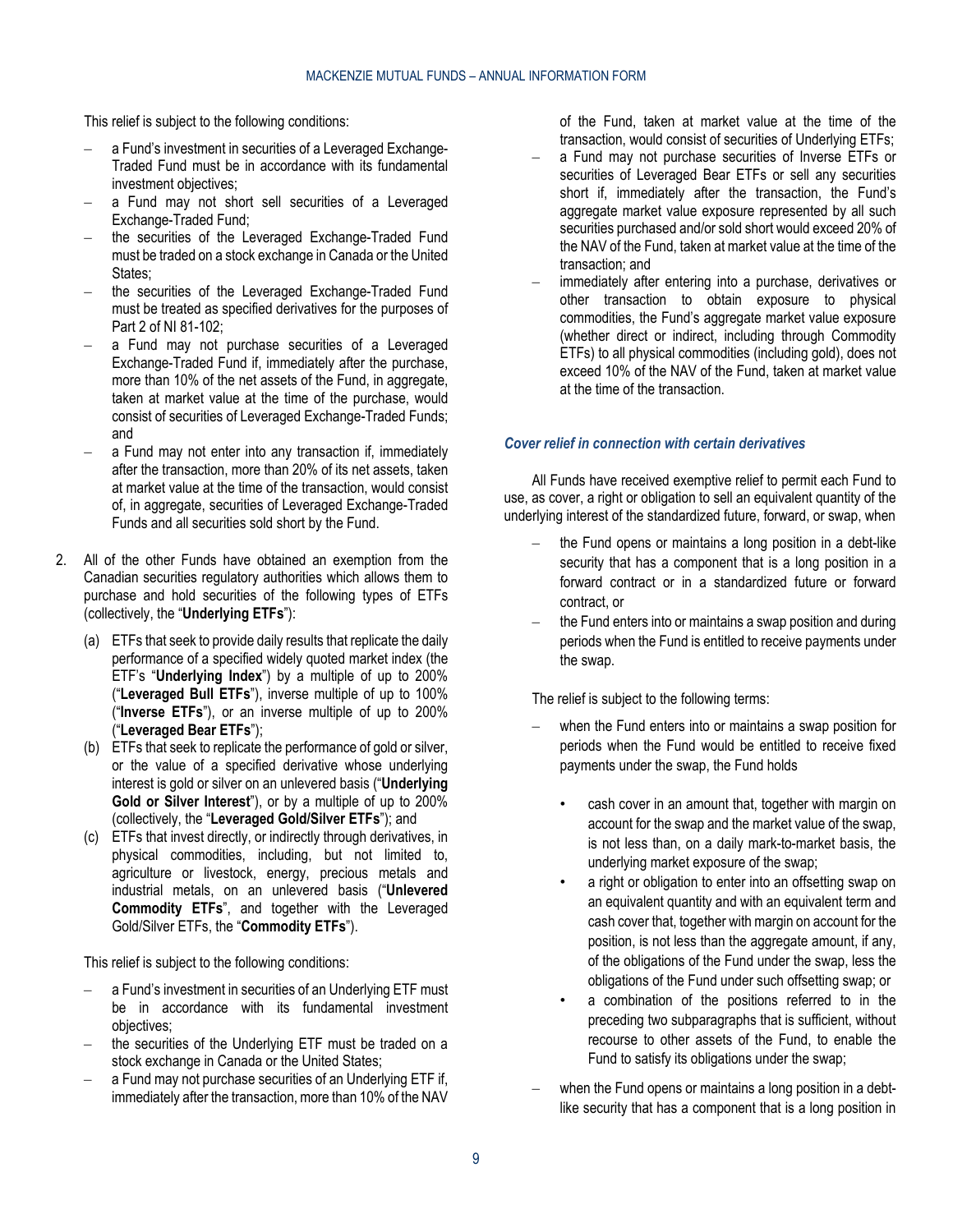a forward contract, or in a standardized future or forward contract, the Fund holds

- cash cover in an amount that, together with margin on account for the specified derivative and the market value of the specified derivative, is not less than, on a daily mark-to-market basis, the underlying market exposure of the specified derivative;
- a right or obligation to sell an equivalent quantity of the underlying interest of the future or forward contract, and cash cover that, together with margin on account for the position, is not less than the amount, if any, by which the market price of the future or forward contract exceeds the strike price of the right or obligation to sell the underlying interest; or
- a combination of the positions referred to in the preceding two subparagraphs that is sufficient, without recourse to other assets of the Fund, to enable the Fund to acquire the underlying interest of the future or forward contract;
- the Fund will not
	- purchase a debt-like security that has an option component or an option; or
	- purchase or write an option to cover any position under section 2.8(1)(b), (c), (d), (e) or (f) of NI 81-102 if, immediately after the purchase or writing of such option, more than 10% of the NAV of the Fund at the time of the transaction would be made up of (A) purchased debt-like securities that have an option component or purchased options, in each case, held by the Fund for purposes other than hedging, or (B) options used to cover any position under subsections 2.8(1)(b), (c), (d), (e) or (f) of NI 81-102.

### *Three-tiered fund structure relief*

Each of Symmetry Balanced Portfolio II, Symmetry Conservative Income Portfolio II, Symmetry Conservative Portfolio II and Symmetry Moderate Growth Portfolio II, (collectively, the "**Top Funds**") has received exemptive relief to permit the Existing Top Funds to invest in certain Trust Funds that hold more than 10% of their NAV in securities of one or more Mackenzie Funds ("**Intermediate Funds**") in order for the Top Funds to replicate the performance of those Intermediate Funds.

#### *Sub-custodian relief*

Mackenzie Gold Bullion Fund is a precious metals fund, as that term is defined in NI 81-102, and has received exemptive relief through is Custodian, CIBC Mellon Trust Company ("**CIBC Mellon**"), to permit The Royal Canadian Mint, which is an entity that is not listed in NI 81102, to act as sub-custodian for gold, silver, platinum, and palladium bullion held in Canada.

#### *Substantial Securityholder Relief*

All Funds obtained an exemption from the Canadian securities regulatory authorities which allows them to invest up to 10% of their net asset value in private equity and private credit funds that are offered by Northleaf Capital Partners (Canada) Ltd. ("**Northleaf")**  despite the fact that we and Great-West Lifeco Inc. hold a significant ownership interest in Northleaf. This relief is subject to the following conditions:

- the purchase or holding of securities of a private equity or private credit fund offered by Northleaf (a "**Northleaf Fund**") is consistent with, or necessary to meet, the investment objectives and strategies of the Fund; and
- at the time of entering into any commitment of capital to a Northleaf Fund, the Fund's IRC has approved the transaction.

#### <span id="page-9-0"></span>*Seed Capital, Past Performance and Financial Data Relief*

In connection with the wind up of Mackenzie Financial Capital Corporation ("**Capitalcorp**") and the merging of certain Capitalcorp funds (each a "**Capitalcorp Fund**") into the corresponding series of the Funds, each Fund, other than Mackenzie Global China Fund, Mackenzie Betterworld Canadian Equity Fund and Mackenzie Betterworld Global Equity Fund, has received regulatory relief from the Canadian securities administrators to: (a) include in its sales communications and reports to unitholders the performance data of the Capitalcorp Funds; (b) calculate its investment risk level using the performance history of the Capitalcorp Funds; (c) disclose the start dates of the applicable series of the Capitalcorp Funds as the start dates of the applicable series of the Funds; (d) disclose the "Date series started" date of the applicable series of the Capitalcorp Funds as the "Date series started" date of the applicable series of the Funds in the Funds' Fund Facts documents; (e) disclose the investments of the Capitalcorp Funds in the "Top 10 investments" and "Investment mix" tables in the Funds' initial Fund Facts documents; (f) use the management expense ratio, trading expense ration and fund expenses of the Capitalcorp Funds in the Funds' Fund Facts documents; (g) use the performance data of the applicable series of the Capitalcorp Funds as the average return, year-by-year returns and best and worst 3-month returns of the Funds' Fund Facts documents; (h) use the financial data of the Capitalcorp Funds in making the calculation required under the subheading "Fund Expenses Indirectly Borne by Investors" in the simplified prospectus of the Funds; (i) including in its annual and interim management reports of fund performance the performance data and information derived from the financial statements and other financial information of the corresponding Capitalcorp Funds; and (j) permit the filing of the simplified prospectus of the Funds notwithstanding that the initial seed capital investment required in respect of the Funds was not satisfied.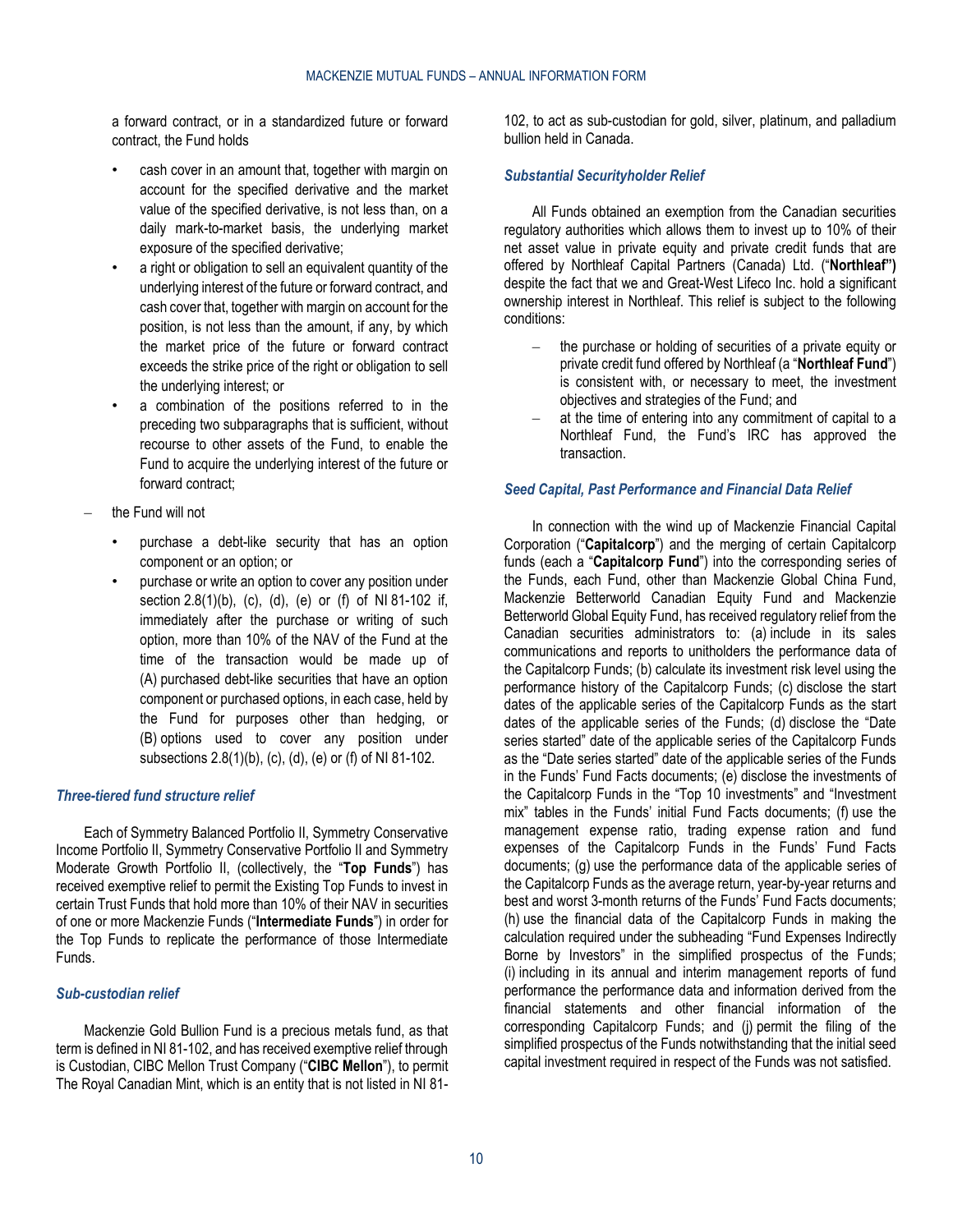# <span id="page-10-0"></span>**Standard Investment Restrictions and Practices**

The remaining standard investment restrictions and practices set out in NI 81-102 are deemed to be included in this annual information form. A copy of the investment restrictions and practices adopted by the Funds will be provided to you upon request by writing to us at the address shown under "**[Address of the Funds and Mackenzie](#page-2-2)  [Investments](#page-2-2)**".

As permitted under National Instrument 81-107 *Independent Review Committee for Investment Funds* ("**NI 81-107**"), the Funds may engage in inter-fund trades subject to certain conditions, including, for exchange-traded securities, that the trades are executed using the current market price of a security, rather than the last sale price before the execution of the trade. Accordingly, the Funds have obtained exemptive relief to permit the Funds to engage in inter-fund trades if the security is an exchange-traded security, executed at the last sale price immediately before the trade is executed, on an exchange upon which the security is listed or quoted.

#### <span id="page-10-1"></span>**Approval of the Independent Review Committee**

The Independent Review Committee ("**IRC**") of the Mackenzie Funds under NI 81-107 has approved a standing instruction to permit the Funds to invest in certain issuers related to us as provided for in NI 81-107. Issuers related to us include issuers that control Mackenzie or issuers that are under common control with Mackenzie. We have determined that, notwithstanding the specific provisions of NI 81-107 and the standing instruction that has been adopted, it would be inappropriate for the Funds to invest in securities issued by IGM Financial Inc., which indirectly owns 100% of the outstanding common shares of Mackenzie. The IRC monitors the investment activity of the Funds in related issuers at least quarterly. In its review, the IRC considers whether investment decisions

- have been made free from any influence by, and without taking into account any consideration relevant to, the related issuer or other entities related to the Fund or us;
- represent our business judgment, uninfluenced by considerations other than the best interests of the Fund;
- have been made in compliance with our policies and the IRC's standing instruction; and
- achieve a fair and reasonable result for the Fund.

The IRC must notify securities regulatory authorities if it determines that we have not complied with any of the above conditions.

For more information about the IRC, see "**[Mackenzie Funds'](#page-31-0)  [Independent Review Committee](#page-31-0)**".

# <span id="page-10-2"></span>**Change of Investment Objectives and Strategies**

A change in a Fund's investment objectives can only be made with the consent of the investors in the Fund at a meeting called for that purpose. The investment strategies explain how the Fund intends to achieve its investment objectives. As manager of the Funds, we may change the investment strategies from time to time, but will give you notice, by way of a press release, of our intention to do so if it would be a material change as defined in National Instrument 81-106, *Investment Fund Continuous Disclosure* ("**NI 81-106**"). Under NI 81- 106, a change in the business, operations or affairs of a Fund is considered to be a "material change" if a reasonable investor would consider it important in deciding whether to purchase or continue to hold units of the Fund.

# **DESCRIPTION OF UNITS**

<span id="page-10-3"></span>Each Fund is associated with a specific investment portfolio and specific investment objectives and strategies, and may offer new series, at any time, without notice to you and without your approval.

Each Fund is entitled to the total return (including realized and unrealized gains) on the portfolio assets of that Fund, less the portion of management fees, administration fees and fund costs (as described in the simplified prospectus of the Funds) attributable to that Fund.

The series of each Fund are entitled to a *pro rata* share in the net return of that Fund. The series of each Fund also have the right to receive distributions, when declared, and to receive, upon redemption, the NAV of the series.

# <span id="page-10-4"></span>**Series of Units**

The expenses of each series of each Fund are tracked separately, and a separate NAV is calculated for each series. Although the money which you and other investors pay to purchase units of each series, and the expenses of each series, are tracked on a series-byseries basis in your Fund's administration records, the assets of all series of your Fund are combined into a single pool to create one portfolio for investment purposes.

There are currently 23 series of securities available under this simplified prospectus: Series A, AR, D, F, F5, F8, FB, FB5, G, I, O, PW, PWR, PWFB, PWFB5, PWT5, PWT8, PWX, PWX5, PWX8, R, T5 and T8 units. The particular series available within each Fund under this annual information form are listed on the front cover. The minimum investment and eligibility requirements of the series are detailed in the simplified prospectus.

Some of the Funds have additional series that are offered under separate simplified prospectuses. Series R units, where available, are only offered on an exempt-distribution basis. Some Funds have other series that have been closed to new sales. These series do not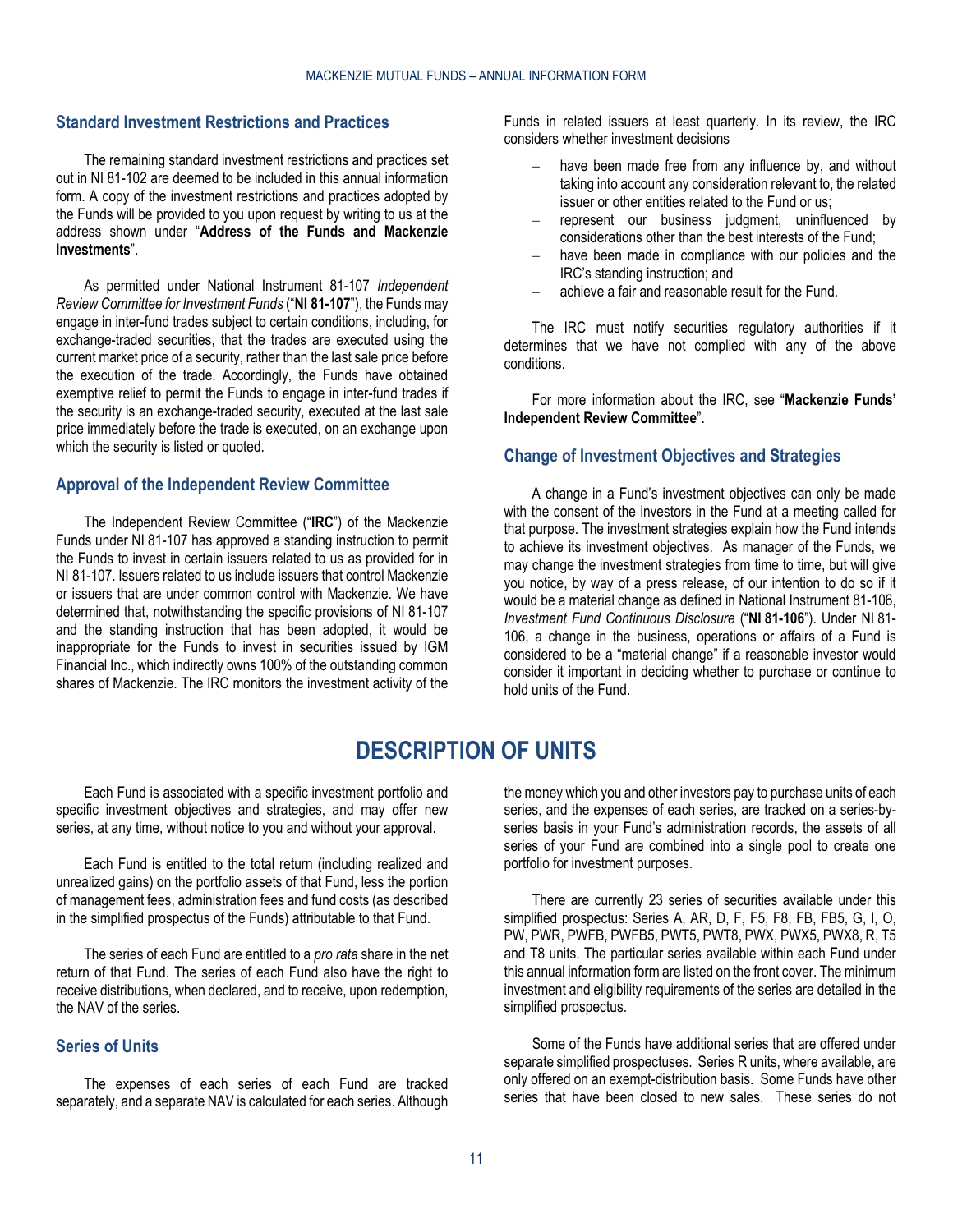generally appear on the front cover of the annual information form and are not generally available under the simplified prospectus.

### <span id="page-11-0"></span>**Distributions**

Each Fund intends to distribute sufficient net income and net capital gains to its investors each year to ensure that the Fund does not pay ordinary income tax under Part I of the *Income Tax Act*  (Canada) (the "**Tax Act**"). A Fund may also distribute returns of capital. A Fund may pay a distribution of net income, net capital gains and/or returns of capital at such time or times as we, acting as manager, in our discretion, determine.

The net income and net capital gains of a Fund will be distributed first to pay any management expense distributions to investors who are entitled to benefit from a reduction in the management fee. For more information, see "**[Fees, Expenses and Management Expense](#page-35-0)  [Reductions](#page-35-0)**". A Fund may allocate net capital gains as a redemption distribution to an investor who redeems that Fund's securities – including to an investor who redeems that Fund's securities in the course of switching to another Mackenzie Fund. Any remaining net income or net capital gains of a Fund to be distributed will be allocated among the series of securities of the Fund based on the relative NAVs of the series and on each series' expenses available to offset net income or net capital gains on or before the date of the distribution and distributed *pro rata* to investors in each series on the distribution payment date. Any such distribution will occur on or about the business day following the distribution record date or dates, at our discretion.

Our Chief Investment Officer and lead portfolio managers who invest in Mackenzie Funds they manage do not pay any management fees in respect of their investment in Series F or O units. They may be entitled to special distributions from a Fund to effect the management fee reduction. For Series F, these individuals will receive a special distribution from the Mackenzie Funds they manage in order to reduce their allocation of management fees to zero.

#### **Liquidation or other termination rights**

If a Fund or a particular series of units of a Fund is ever terminated, each unit that you own will participate equally with each other unit of the same series in the assets of that Fund attributable to that series after all of that Fund's liabilities (or those allocated to the series of units being terminated) have been paid or provided for.

#### **Conversion and redemption rights**

Units of most Funds may be exchanged for other units of that Fund or another Mackenzie Fund (a "**switch**") as described under "**[Purchases and Switches \(Exchanges of Securities\)](#page-14-0)**" and may be redeemed as described under "**[How to Redeem Units](#page-17-0)**".

#### <span id="page-11-1"></span>**Voting rights and changes requiring investor approval**

You have the right to exercise one vote for each unit held at meetings of all investors of your Fund and at any meetings held solely for investors of that series of units. We are required to convene a meeting of investors of a Fund to ask them to consider and approve, by not less than a majority of the votes cast at the meeting (either in person or by proxy), any of the following material changes if they are ever proposed for the Fund:

- a change to the basis of the calculation of management fee rates or of other expenses that are charged to the Fund or to you, which could result in an increase in charges to the Fund or to you unless (i) the contract is an arm's length contract with a party other than us or an associate or affiliate of ours for services relating to the operation of the Fund, and (ii) you are given at least 60 days' written notice of the effective date of the proposed change, or unless (i) the mutual fund is permitted to be described as "no-load", and (ii) the investors are given at least 60 days' written notice of the effective date of the proposed change. Similarly, the introduction of certain new fees by us for the Fund which may be payable by the Fund or investors of the Fund would also require the approval of a majority of the votes cast at a meeting of investors of the Fund;
- a change of the manager of a Fund (other than a change to an affiliate of ours);
- any change in the investment objectives of a Fund;
- any decrease in the frequency of calculating the NAV for each series of units;
- certain material reorganizations of a Fund; and
- any other matter which is required by the constating documents of a Fund, by the laws applicable to a Fund, or by any agreement to be submitted to a vote of the investors in a Fund.

# **Other changes**

You will be provided with at least 60 days' written notice of

- a change of auditor of a Fund; and
- certain reorganizations with, or transfer of assets to, another mutual fund, if a Fund will cease to exist thereafter and you will become a securityholder of another Fund (otherwise an investor vote will be required).

We generally provide at least 30 days' notice to you (unless longer notice requirements are imposed under securities legislation) to amend the Master Declaration of Trust in the following circumstances:

- when the securities legislation requires that written notice be given to you before the change takes effect; or
- when the change would not be prohibited by the securities legislation and we reasonably believe that the proposed amendment has the potential to adversely impact your financial interests or rights, so that it is equitable to give you advance notice of the proposed change.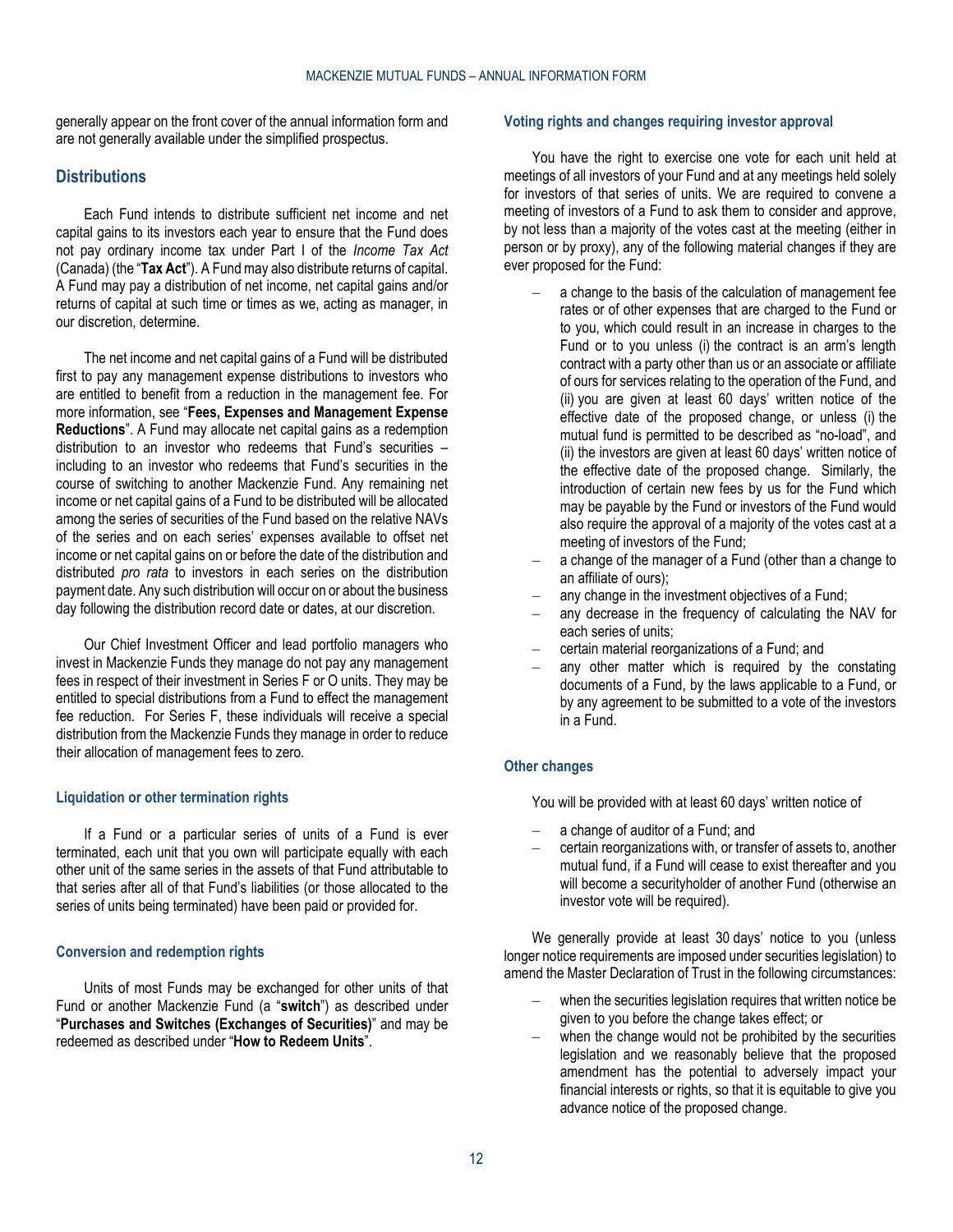We are generally also entitled to amend the Master Declaration of Trust without prior approval from, or notice to, you if we reasonably believe that the proposed amendment does not have the potential to adversely affect you, or

- to ensure compliance with applicable laws, regulations or policies;
- <span id="page-12-0"></span>to protect you;

# **VALUATION OF PORTFOLIO SECURITIES**

The portfolio securities of each Fund are valued as at the close of trading on the Toronto Stock Exchange (the "**TSX**") (the "**valuation time**") on each trading day. A "**trading day**" is any day that the TSX is open for trading. The value of the portfolio securities and other assets of each Fund is determined by applying the following rules:

- Cash on hand or on deposit, bills and notes and accounts receivable, prepaid expenses, cash dividends and interest declared or accrued and not yet received are generally valued at their full amount, unless we have determined that any of these assets are not worth the full amount, in which event, the value shall be deemed to be the value that we reasonably deem to be the fair value.
- Precious metals (certificates or bullion) and other commodities are valued at their fair market value, generally based on prevailing market prices as reported on exchanges or other markets.
- Portfolio securities listed on a public securities exchange are valued at their close price or last sale price reported before the valuation time on that trading day. If there is no close price and if no sale is reported to have taken place before the valuation time on that trading day, they are valued at the average of the last bid and ask prices reported before that time on that trading day.
- Unlisted portfolio securities of the Funds traded on an overthe-counter market are valued at the last sale price reported before the valuation time on that trading day. If no sale is reported to have taken place before the valuation time on that trading day, they are valued at the average of the last bid and ask prices reported before that time on that trading day.
- Notwithstanding the foregoing, if portfolio securities are interlisted or traded on more than one exchange or market, we shall use the close price or last sale price or the average of the last bid and ask prices, as the case may be, reported before the valuation time on the exchange or market that we determine to be the principal exchange or market for those securities.
- Fixed-income securities listed on a public securities exchange will be valued at their close price or last sale price before the valuation time on that trading day, or if there is no close price and if no sale is reported to have taken place before the valuation time on that trading day, at the average
- to remove conflicts or inconsistencies between the Master Declaration of Trust and any law, regulation or policy affecting the Fund, trustee or its agents;
- to correct typographical, clerical or other errors; or
- to facilitate the administration of the Fund or to respond to amendments to the Tax Act which might adversely affect the tax status of a Fund or you if no change is made.
	- of the last bid and ask prices before that time on that trading day.
- Non-exchange-traded fixed-income securities of the Funds are valued at their fair value based on prices supplied by established pricing vendors, market participants or pricing models, as determined before the valuation time on that trading day.
- Where a Fund owns securities issued by another mutual fund (an "**Underlying Fund**"), the securities of the Underlying Fund are valued at the price calculated by the manager of the other mutual fund for the applicable series of securities of the other mutual fund for that trading day in accordance with the constating documents of the other mutual fund.
- Long positions in options, debt-like securities and warrants are valued at the current market value of their positions.
- Where an option is written by a Fund, the premium received by the Fund for those options is reflected as a deferred credit. The deferred credit is valued at an amount equal to the current market value of the option which would have the effect of closing the position. Any difference resulting from revaluation shall be treated as an unrealized gain or loss on investment. The deferred credit shall be deducted in calculating the NAV of the Fund. The Fund's portfolio securities which are the subject of a written option shall continue to be valued at their current market value as determined by us.
- Foreign currency hedging contracts are valued at their current market value on that trading day with any difference resulting from revaluation being treated as an unrealized gain or loss on investment.
- The value of a forward contract or swap is the gain or loss on the contract that would be realized if, on that trading day, the position in the forward contract or the swap were to be closed out.
- The value of a standardized future is,
	- if the daily limits imposed by the futures exchange through which the standardized future was issued are not in effect, the gain or loss on the standardized future that would be realized if, on that trading date, the position in the standardized future was closed out, or
	- if the daily limits imposed by the futures exchange through which the standardized future was issued are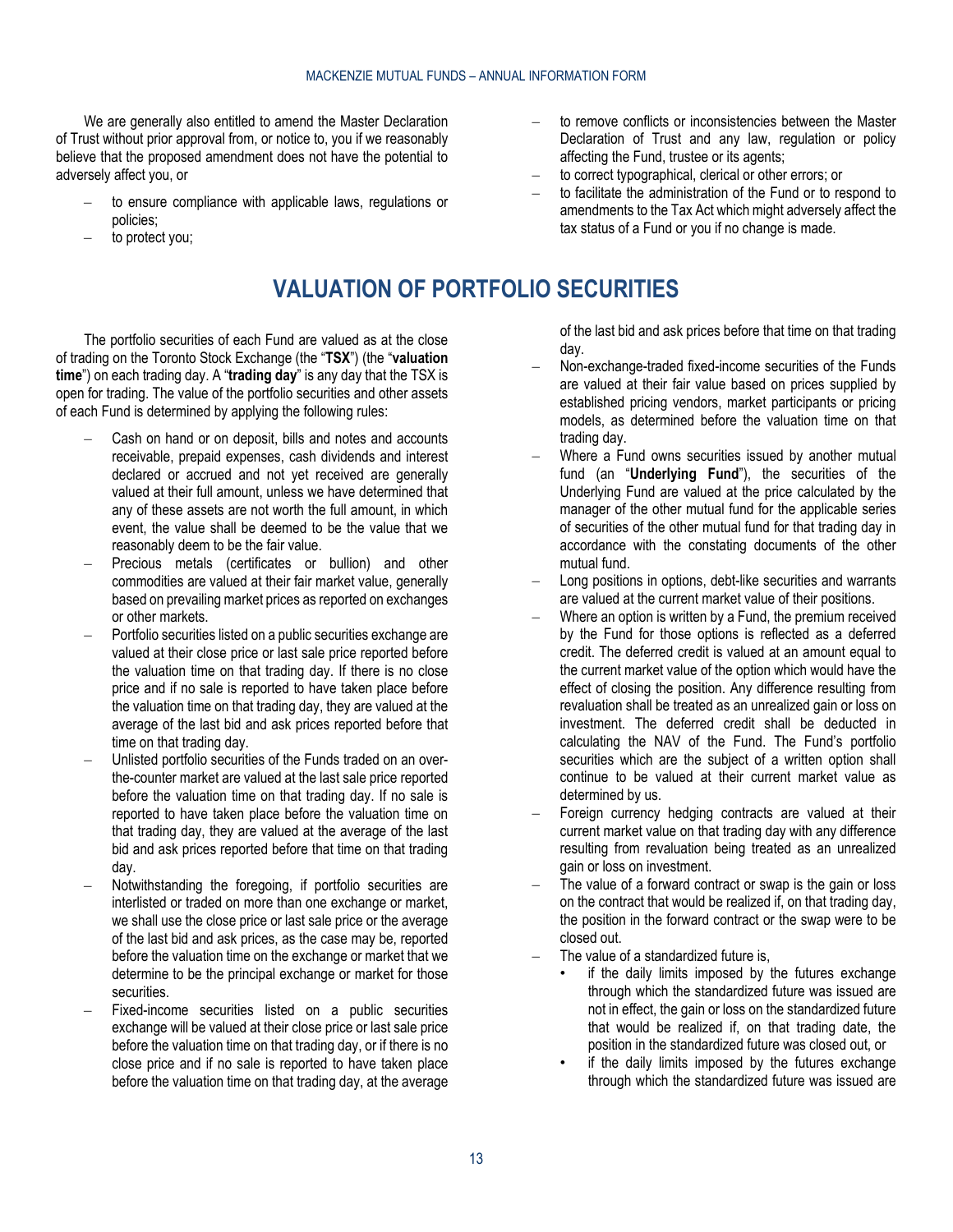in effect, based on the current market value of the underlying interest of the standardized future.

- Margin paid or deposited on standardized futures or forward contracts is reflected as an account receivable, and margin consisting of assets other than cash is noted as held as margin.
- Portfolio securities, the resale of which are restricted or limited by law or by means of a representation, undertaking or agreement by the Fund, are valued at the lesser of:
	- their value based upon reported quotations in common use on that trading day; and
	- the market value of portfolio securities of the same class or series of a class, whose resale is not restricted (the "**related securities**") less a discount which reflects the difference between the acquisition cost of the securities versus the market value of the related securities on the date of the purchase; this amount decreases over the restricted period in proportion until the securities are no longer restricted.
- Portfolio securities that are quoted in foreign currencies are converted to Canadian dollars using an exchange rate as of the close of the North American markets on that trading day.
- Notwithstanding the foregoing, portfolio securities and other assets for which market quotations are, in our opinion, inaccurate, unreliable, not reflective of all available material information or not readily available, are valued at their fair value as determined by us.

If a portfolio security cannot be valued under the foregoing rules or under any other valuation rules adopted under applicable securities laws, or if any rules we have adopted are not set out under applicable securities laws but at any time are considered by us to be inappropriate under the circumstances, then we will use a valuation that we consider to be fair, reasonable and in your best interest. In those circumstances, we would typically review current press releases concerning the

portfolio security, discuss an appropriate valuation with other portfolio managers, analysts, the Investment Funds Institute of Canada and consult other industry sources to set an appropriate fair valuation. If, at any time, the foregoing rules conflict with the valuation rules required under applicable securities laws, we will follow the valuation rules required under applicable securities laws.

The constating documents of each of the Funds contain details of the liabilities to be included in calculating the NAV for each series of units of each of the Funds. The liabilities of a Fund include, without limitation, all bills, notes and accounts payable, all management fees, administration fees and fund costs payable or accrued, all contractual obligations for the payment of money or property, all allowances authorized or approved by us for taxes (if any) or contingencies and all other liabilities of the Fund. We will determine in good faith whether such liabilities are series expenses or common expenses of the Funds. In calculating the NAV for each series of units, we will use the latest reported information available to us on each trading day. The purchase or sale of portfolio securities by a Fund will be reflected in the first calculation of the NAV for each series of units after the date on which the transaction becomes binding.

Within the past three (3) years, we have not exercised our discretion to deviate from the Mackenzie Funds' valuation practices described above.

# <span id="page-13-0"></span>**Differences from IFRS**

In accordance with amendments to NI 81-106, the fair value of a portfolio security used to determine the daily price of a Fund's units for purchases and redemptions by investors will be based on that Fund's valuation principles set out above, which may not be the same as the requirements of International Financial Reporting Standards ("**IFRS**"). Hence, the reported value of securities held by a Fund may differ from what is reported in the annual and interim financial statements.

# **CALCULATION OF NET ASSET VALUE**

<span id="page-13-1"></span>The NAV of a Fund, as of any valuation time, is the market value of the Fund's assets, less its liabilities.

After the close of business on each trading day, a separate NAV for each series of units of each Fund will be calculated because management fees, administration fees and fund costs for each series are different.

For each series of each Fund, the NAV per security is calculated by

- **adding** up the series' proportionate share of the cash, portfolio securities and other assets of the Fund;
- subtracting the liabilities applicable to that series of units (which includes the series' proportionate share of common

liabilities, plus liabilities directly attributable to the series); and

dividing the net assets by the total number of units of that series owned by investors.

The NAV per security applied to purchase and redemption orders of units of each Fund (except as noted in the next paragraph) will generally increase or decrease on each trading day as a result of changes in the value of the portfolio securities owned by the Fund. When distributions (other than management expense distributions) are declared by a series of a Fund, the NAV per security of that series will decrease by the per-security amount of the distributions on the payment date.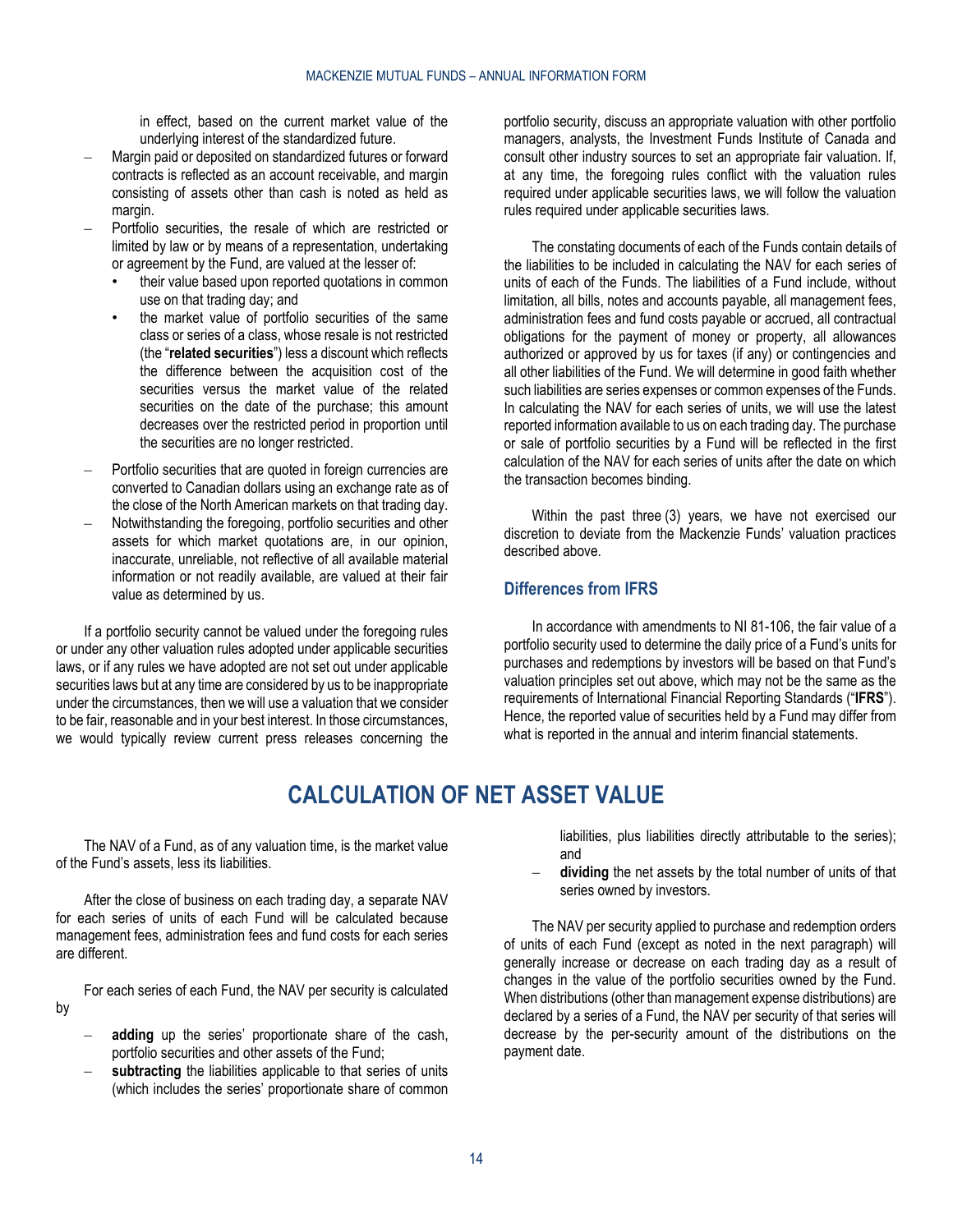<span id="page-14-0"></span>The NAV per security for purchases and redemptions of units of the Funds is the value first calculated after the receipt by us of all appropriate documents pertaining to a purchase or redemption order.

The NAV of each Fund and the NAV per security is available to the public, at no cost, by calling **1-800-387-0614**.

# **PURCHASES AND SWITCHES (EXCHANGES OF SECURITIES)**

#### <span id="page-14-1"></span>**Purchase of Units**

Units of the Funds are sold only through independent financial advisors. The financial advisor you select is your agent to provide you with investment recommendations to meet your own risk/return objectives and to place orders on your behalf. We are not liable for the recommendations given to you by your financial advisor. Securities of the Funds may be redeemed through your financial advisor or us.

There are four available purchase options for Series A, AR, T5 or T8 units (except as noted otherwise below):

- the **sales charge purchase option**, where you may be required to pay a negotiable sales charge to your dealer;
- the **redemption charge purchase option**, where we will pay your dealer a fixed commission on your behalf at the time of your purchase, and you may be required to pay a redemption charge to reimburse us for that commission if you redeem your units within seven (7) years;
- the **low-load 2 purchase option**, where we will pay your dealer a fixed commission on your behalf at the time of your purchase, and you may be required to pay a redemption charge to reimburse us for that commission if you redeem your units within two (2) years (this option is not available for the Maximum Diversification Funds); or
- the **low-load 3 purchase option**, where we will pay your dealer a fixed commission on your behalf at the time of your purchase, and you may be required to pay a redemption charge to reimburse us for that commission if you redeem your units within three (3) years.

Each of the latter three purchase options is a "**[Deferred Sales](#page-17-2)  [Charge purchase options](#page-17-2)**.""

If you own Series A, T5 or T8 units that were purchased under a Deferred Sales Charge purchase option (and the series were not purchased as part of our Charitable Giving Program), we will automatically switch your units into the sales charge purchase option of the same series of the same Fund on the second Friday of the month following the expiry of your redemption fee schedule, subject to certain exceptions outlined in the paragraph below. In all cases where we are switching you within the same series, your management fees will not change.

Upon the automatic switch into the sales charge purchase option, the trailing commission paid to your dealer will be as set out in the "**Dealer Compensation**" section of the simplified prospectus. Note that the increase in trailing commission on the switch, as shown in the "**Dealer Compensation**" section of the simplified prospectus, would have increased in any case since, generally, the trailing commission automatically increases upon the completion of your redemption fee schedule to the equivalent amount of the trailing commission paid in respect of the sales charge purchase option of the applicable Fund.

There are no charges levied when we implement this switch.

If you originally purchased your Deferred Sales Charge units under the U.S. Dollar Settlement Option and you are automatically switched into the sales charge purchase option, you will continue to hold your units under the U.S. Dollar Settlement Option after the automatic switch. Please see the "**U.S. Dollar Settlement Option**" in the "**Optional Services**" section of the simplified prospectus for more details about this service.

The issue price of the units is based on the Fund's NAV for that series of units next calculated after your purchase order has been received in good order. We must receive the application form and money within two (2) trading days of receiving your purchase order.

If we have not received payment by the end of the  $(2<sup>nd</sup>)$  second trading day after your purchase order is placed, we are required by law to redeem the units on the next trading day. If the amount received on the redemption exceeds what you would have paid for the units, the Fund must keep the surplus. However, if your purchase obligation exceeds the amount received on the redemption (which will occur if that Fund's NAV has declined since the date of your purchase order), you or your dealer will be required to pay that Fund the amount of the deficiency, plus any additional expenses of processing the redemption order. Your dealer may require you to pay this amount if you were the cause of the failed purchase order.

Details of the purchase options and instructions on how to submit a purchase order are set out in the simplified prospectus under the heading "**Purchases, Switches and Redemptions**".

Series D, F, F5, F8, FB, FB5, G, I, O, PW, PWFB, PWFB5, PWT5, PWT8, PWX, PWX5 and PWX8 units are not available under the Deferred Sales Charge purchase options. There is no sales charge to purchase Series F, F5, F8, FB, FB5, PWFB or PWFB5 units of the Funds; however, Series F, F5, F8, FB, FB5, PWFB and PWFB5 units are only available if you have already entered into a fee-for-service advisory agreement or wrap program arrangement with your dealer, under which you will pay fees directly to your dealer.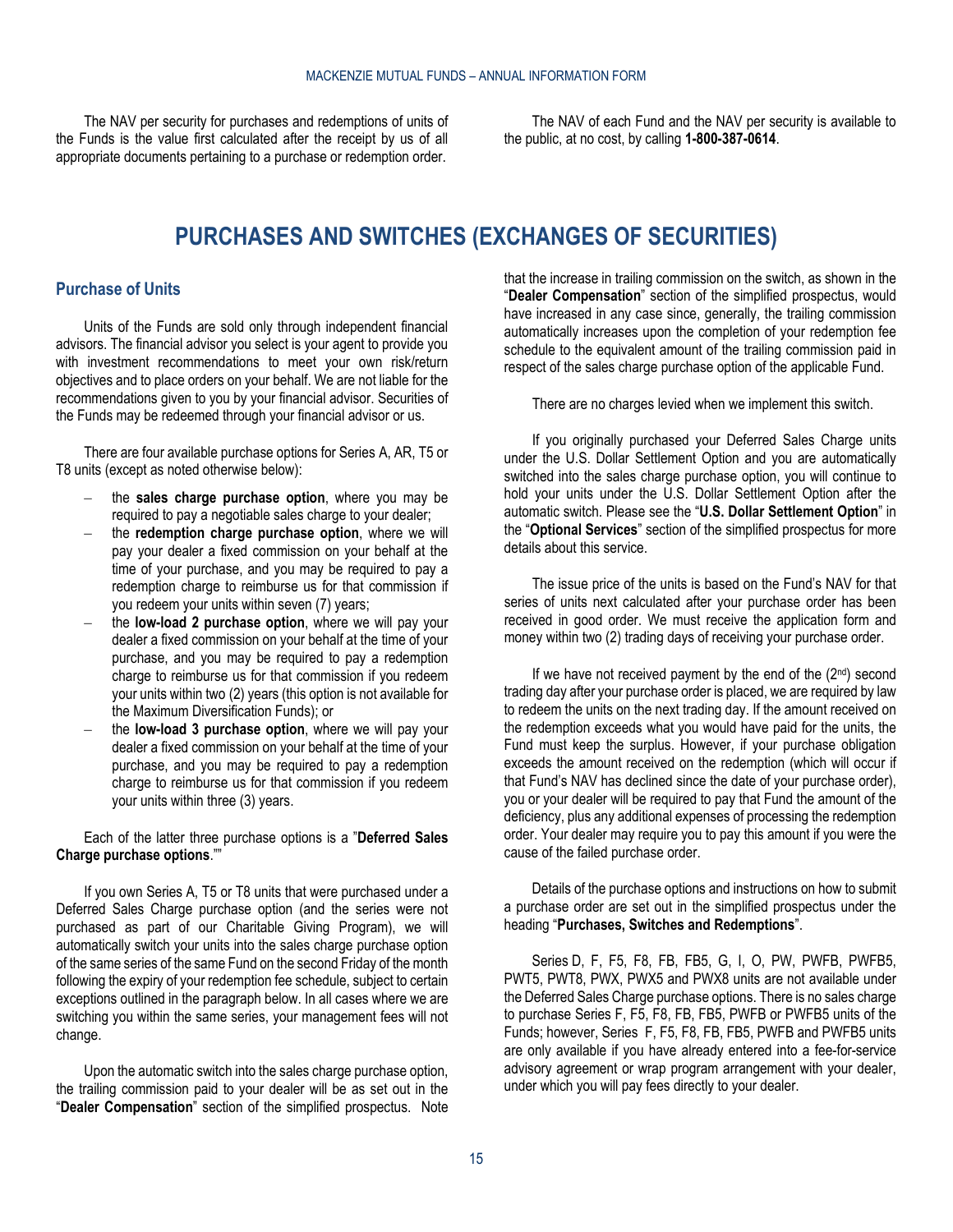#### **Compensation paid to your dealer**

Your selection of purchase options will affect the level of compensation that your dealer is entitled to receive initially on the purchase transaction, and thereafter so long as you hold units in the Funds. More information on how we compensate dealers for the sale of the Funds is set out in the "**Dealer Compensation**" section of the simplified prospectus.

# <span id="page-15-0"></span>**How to Switch Units between Mackenzie Funds**

You can switch among the mutual fund units of Mackenzie Funds for which you are eligible by contacting your financial advisor, who will pass your instructions on to us. You should know the following information about switches:

- You may not switch from a Fund to a mutual fund offered exclusively under the Mackenzie Canada Life Funds simplified prospectus.
- If you are in a Mackenzie Investments RDSP, you may only switch your Series AR or PWR units to Series AR or PWR units of another Fund.
- Your dealer can charge you a switch fee of up to 2% of the value of the units switched for the services that it provides to you on the exchange.
- If the units you want to switch were bought under a Deferred Sales Charge purchase option, your new units will have the same redemption charge schedule. If the new units are not available under a Deferred Sales Charge purchase option, you will have to pay any applicable redemption charges on the units you redeem before your new units are issued.
- Units of a Mackenzie Fund that you bought under a particular purchase option should only be switched for other units under that same purchase option (if available). If the units that you bought under a particular purchase option are not available in the Mackenzie Fund you want to switch to, then you may pay sales charges. If you follow these rules, you will avoid having to pay any unnecessary additional sales charges. Switches among purchase options are permitted under certain circumstances. Please read the simplified prospectus of the Mackenzie Funds.
- You may not switch units you bought under a particular type of Deferred Sales Charge purchase option to other units to be purchased under a different type of Deferred Sales Charge purchase option.
- Units you bought under the group fee option may only be switched for other units being purchased under the group fee option.
- The security price on a switch of units is based on the Mackenzie Fund's first calculation of NAV for the series of units after your switch order has been received in good order.

#### **How to switch units from one series to another series within the same Fund**

You can switch your units of a series of a Fund into units of another series of the same Fund by contacting your financial advisor, who will promptly pass your instructions on to us. You should know the following information about switches between series of the same Fund:

- You can switch units of another series of a Mackenzie Fund into Series D, F, F5, F8, FB, FB5, G, PW, PWFB, PWFB5, PWR, PWT5, PWT8, PWX, PWX5 and PWX8 units only if you are an eligible investor for those series of units. For a list of the categories of investors who are eligible to purchase these units, see the heading "**Purchases, Switches and Redemptions**" in the simplified prospectus. To determine your eligibility, consult your financial advisor.
- You can switch units of a series of a Fund into Series I, O, PW, PWB, PWFB, PWFB5, PWR, PWT5, PWT8, PWX, PWX5 and PWX8 units of the same Mackenzie Fund if you qualify to purchase those series of units.
- Before switching any Series A, AR, T5 or T8 units into Series D, F, F5, F8, FB, FB5, G, I, O, PW, PWFB, PWFB5, PWT5, PWT8, PWX, PWX5 or PWX8 units, you will have to pay any applicable redemption charges if you purchased those units under a Deferred Sales Charge purchase option because Series D, F, F5, F8, FB, FB5, G, I, O, PW, PWFB, PWFB5, PWR, PWT5, PWT8, PWX, PWX5 and PWX8 units are available only on a sales charge purchase-option basis.
- If you switch Series A, AR, T5 or T8 units bought under a particular type of Deferred Sales Charge purchase option to Series A, AR, T5 or T8 units of the same purchase option, your new units will have the same redemption charge schedule. If you remain within the same purchase option, you will avoid having to pay any unnecessary additional sales charges.
- Prior to the expiry of the applicable Deferred Sales Charge purchase option schedule, switches are not permitted between Series A, AR, T5 or T8 units purchased under the sales charge purchase option and Series A, AR, T5 or T8 units purchased under a Deferred Sales Charge purchase option of the same Mackenzie Fund, other than redemption charge units eligible for the free redemption amount as described under "**[How to Redeem Units](#page-17-0)**".
- In addition, once the redemption charge schedule is complete, your redemption charge units may be switched to sales charge units or another available series of units without increased costs to you. Your dealer is paid a higher trailing commission on sales charge units and may be paid a higher trailing commission if your redemption charge units are switched into another available series of units. Switches are also not permitted between Series A, AR, T5 or T8 units purchased under the low-load 2 purchase option or lowload 3 purchase option and Series A, AR, T5 or T8 units purchased under the redemption charge purchase option.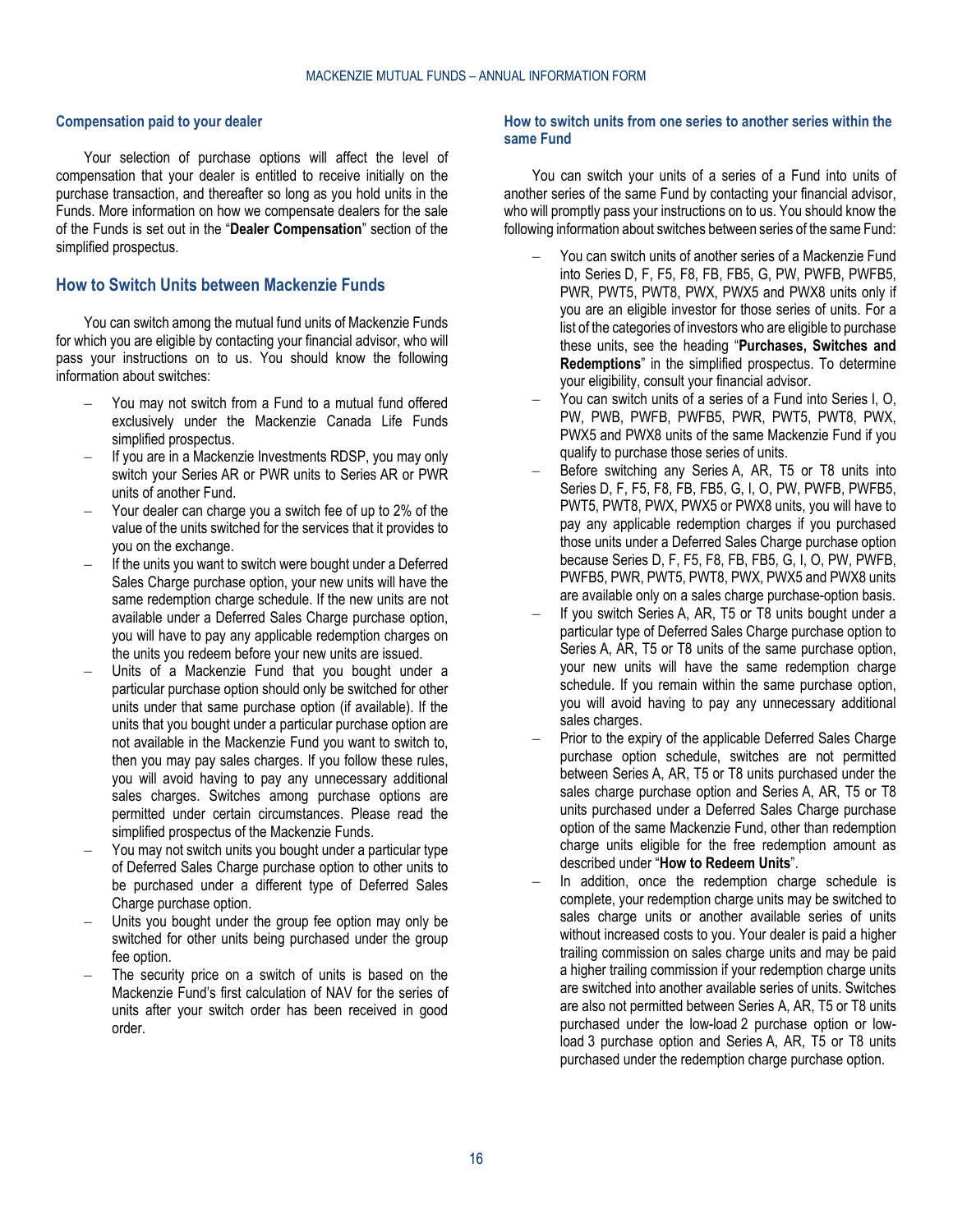You are also permitted to make switches among purchase options in accordance with our policies and procedures, which are non-taxable.

The following [Table](#page-16-0) 4 summarizes which switch transactions will be taxable to you if your units are held outside a registered plan.

#### <span id="page-16-0"></span>**Table 4: Taxable switches if units held outside a registered plan**

| <b>Type of Switch</b>                                                                                    | <b>Taxable</b> | Non-Taxable |
|----------------------------------------------------------------------------------------------------------|----------------|-------------|
| From any series and/or purchase<br>option to any other series and/or<br>purchase option of the same Fund |                |             |
| All other switches                                                                                       |                |             |

#### **Delivery of Fund Facts, prospectuses, statements and reports**

We or your financial advisor or dealer will send you

- Fund Facts, and any amendments, other than as set out below;
- confirmation statements when you purchase, switch or redeem units of your Fund;
- account statements;
- at your request, the simplified prospectus, annual audited financial statements and/or semi-annual unaudited financial statements for a Fund and/or Fund annual management reports of fund performance and/or interim management reports of fund performance; and
- if your Trust Fund paid a distribution, T3 tax slips annually (Quebec residents will also receive a Réleve 16), unless your units are held in a registered plan.

You should retain all your confirmations and account statements to assist with the preparation of your tax return and calculations of the adjusted cost base of your units for tax purposes. Please note that each of these documents is also available to you electronically at **[www.mackenzieinvestments.com](http://www.mackenzieinvestments.com/)** through InvestorAccess (you must register for this service).

#### *Exemption from delivery Fund Facts requirement for investors in pre-authorized contribution plans*

Before you enrol in a regular investment program, referred to as a pre-authorized contribution plan ("**PAC**"), your dealer will deliver or send you a copy of the Funds' current Fund Facts, along with a PAC form agreement. Upon request, you will also be provided with a copy of the Funds' simplified prospectus.

Following your initial investment in the PAC, you will not receive any subsequent Fund Facts for the series of the Fund(s) you are invested in, provided that your dealer sends you a notice advising you that (i) you will not receive the Fund Facts after the date of the notice unless you subsequently request that it be provided; (ii) upon your request, and at no cost, you are entitled to receive the most recently filed Fund Facts by calling us toll-free at **1-800-387-0614**, by emailing us at [service@mackenzieinvestments.com,](mailto:service@mackenzieinvestments.com) or by sending your request by mail to our address set out in the Fund Facts or simplified prospectus provided to you; (iii) you can also obtain copies of the Fund Facts at [www.sedar.com](http://www.sedar.com/) or at our website address at [www.mackenzieninvestments.com;](http://www.mackenzieninvestments.com/) (iv) you will not have a statutory right to withdraw from subsequent purchases made under the PAC plan, but you will continue to have a right of action in the event there is a misrepresentation in the simplified prospectus or in any document incorporated by reference in the prospectus; and (v) you may change or terminate your PAC plan at any time before a scheduled investment date. You will also be reminded annually how you can request the most recently filed Fund Facts.

#### *Exemption from delivery of Fund Facts requirement for investors in our Portfolio Architecture Service*

Before you enrol in our Portfolio Architecture Service ("**PAS**"), your dealer will deliver or send you a copy of the Fund Facts for the Funds in the model portfolio you have chosen. Upon request, you will also be provided with a copy of the Funds' simplified prospectus.

Following your initial investment in the PAS, you will not receive any subsequent Fund Facts for the series of the Fund(s) you are invested in, provided that your dealer sends you a notice advising you that (i) except when there is a new Fund(s) introduced as part of your model portfolio, you will not receive the Fund Facts after the date of the notice unless you subsequently request that it be provided; (ii) upon your request, and at no cost, you are entitled to receive the most recently filed Fund Facts by calling us toll-free at **1-800-387-** 0614, by e-mailing us at **service@mackenzieinvestments.com**, or by sending your request by mail to our address set out in the Fund Facts or simplified prospectus provided to you; (iii) you can also obtain copies of the Fund Facts a[t www.sedar.com](http://www.sedar.com/) or at our website address at [www.mackenzieninvestments.com;](http://www.mackenzieninvestments.com/) (iv) you will not have a statutory right to withdraw from purchases made for asset class changes, permitted range changes and rebalancing trades (each as described in the PAS Agreement), but you will continue to have a right of action in the event there is a misrepresentation in the simplified prospectus or in any document incorporated by reference in the prospectus; and (v) you may terminate the PAS Agreement at any time. You will also be reminded annually as to how you can request the most recently filed Fund Facts.

#### *Exemption from delivery of Fund Facts requirement for investors who are switched between Retail Series units and Private Wealth Series units*

The Fund Facts document for each Retail Series (defined below) has been consolidated with its corresponding Private Wealth Series Fund Facts Document (the "**Consolidated Fund Facts**"). Each Consolidated Fund Facts document contains information about both the Retail Series and its corresponding Private Wealth Series, including the fee decreases applicable to the Private Wealth Series. When you initially purchase Retail Series or Private Wealth Series units of a Fund, you will receive the Consolidated Fund Facts for the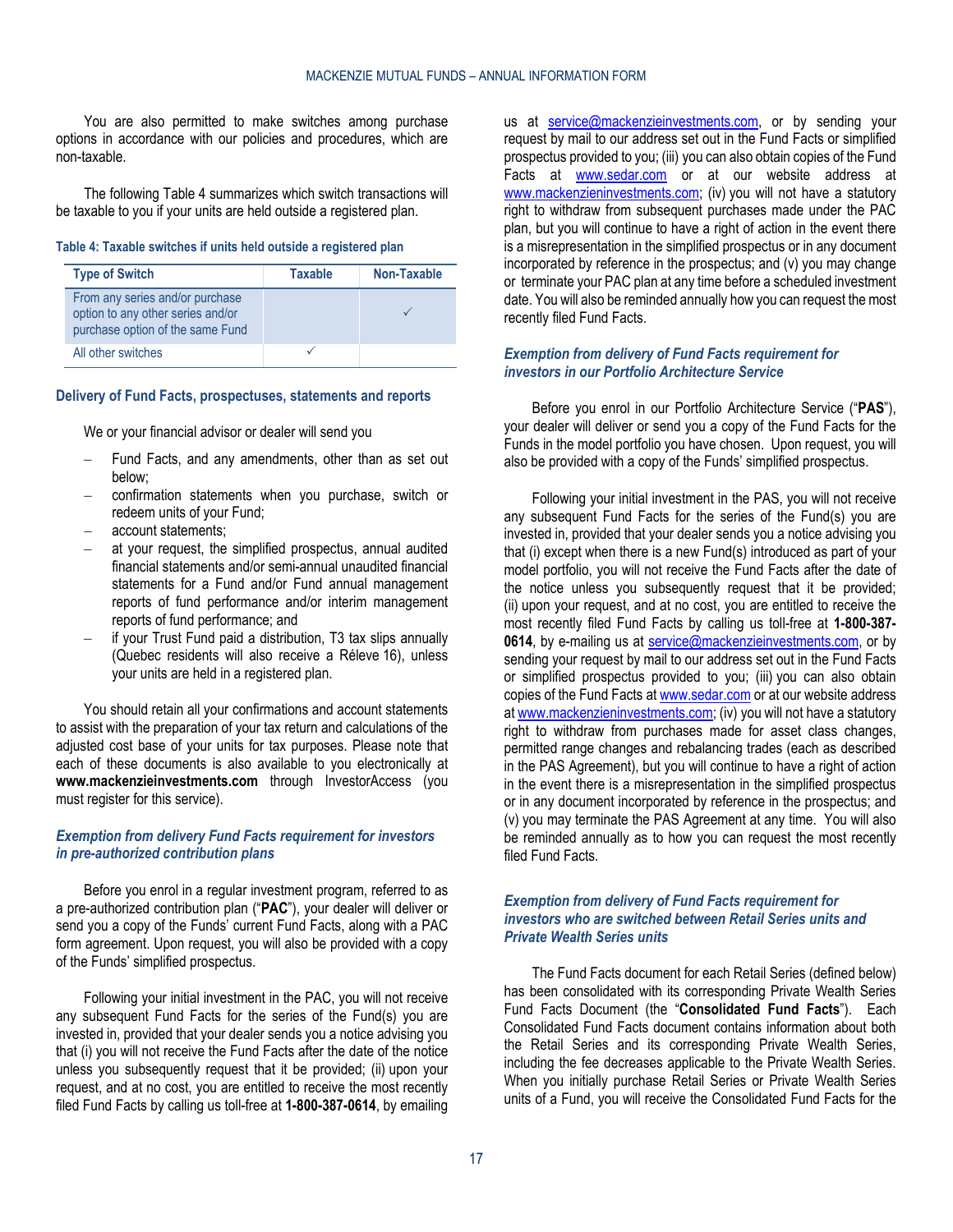series of the Fund. However, if you hold Retail Series units and subsequently qualify for the corresponding Private Wealth Series units, as applicable, which have lower combined management and administration fees, we will switch you into the applicable lower fee series and you will not receive another Consolidated Fund Facts document for the lower-fee series. If you hold Private Wealth Series units and subsequently cease to qualify for that series, we will switch you into the corresponding Retail Series, which have higher combined management and administration fees and you will not receive another Consolidated Fund Facts document for the higher series. However, you may request, at no cost, that we send you the most recently filed Fund Facts for the relevant series by calling us toll-free at **1-800-387-** **0614**, by e-mailing us at [service@mackenzieinvestments.com,](mailto:service@mackenzieinvestments.com) or by sending your request by mail to our address set out in the Fund Facts or simplified prospectus provided to you. You can also obtain copies of the Fund Facts at [www.sedar.com](http://www.sedar.com/) or at our website address at [www.mackenzieninvestments.com.](http://www.mackenzieninvestments.com/) You will not have a statutory right to withdraw from an agreement of purchase and sale in respect of a purchase of Private Wealth Series units made pursuant to the automatic switch, but you will continue to have a right of action for damages or rescission in the event any Fund Facts or document incorporated by reference into a simplified prospectus for the relevant series contains a misrepresentation, whether or not you request the Fund Facts.

# **HOW TO REDEEM UNITS**

### <span id="page-17-1"></span><span id="page-17-0"></span>**Redemption of Units**

The instructions for submitting an order to redeem your units are set out in the simplified prospectus under the heading "**Purchases, Switches and Redemptions**".

The amount that you will receive for your redemption order is based on the Fund's NAV for that series of units next calculated after your redemption order has been received in good order. Your redemption order must be in writing or, if you have made arrangements with your dealer, by electronic means through your dealer. If you have a security certificate, you must present the certificate at the time of your redemption request. To protect you from fraud, for redemptions above certain dollar amounts, your signature on your redemption order (and certificate, if applicable) must be guaranteed by one of a bank, trust company, member of a recognized stock exchange or any other organization satisfactory to us.

At times, it may be more convenient for you to telephone us directly to place a redemption order for your Mackenzie Investments account. Our telephone number is **1-800-387-0614**. Your financial advisor can give you our Telephone Redemption Service application form. This service is not available to redeem units of any Fund held in a registered plan or for units in accounts held in your dealer's or other intermediary's name. We recommend that you always consult your financial advisor before placing a redemption order. Your redemption proceeds will be transferred electronically to your bank account. There is no charge for the Telephone Redemption Service.

If you request more than one redemption at a time, your redemption requests will be processed in the order in which they are received. Redemption orders involving transfers to or from registered plans may be delayed until all administrative procedures involved with registered plans are complete.

If we do not receive everything we need to complete your redemption order within ten (10) trading days after the redemption date, under securities law, we are required on that tenth  $(10<sup>th</sup>)$  trading day to purchase the same number of units that you redeemed. We will apply your redemption proceeds to the payment required for those units. If the NAV per security has decreased since the redemption date, the Fund must keep the excess proceeds. If the NAV per security has increased since that date, you or your dealer will be required to pay the Fund the deficiency and any additional expenses of processing the repurchase order. Your dealer may require you to pay this amount if you were the cause of the failed redemption order.

If the market value of your investment no longer meets the specified minimum investment required because you redeem units, we may, at our discretion, redeem your units, close your account and return the proceeds of the redemption to you.

We will not redeem your units if their value drops below the specified minimum investment requirement as a result of a decline in the NAV per security rather than a redemption of your units.

#### **Sales charge purchase option**

If you paid your dealer a sales charge at the time of purchase, there is no charge to redeem your units.

#### <span id="page-17-2"></span>**Deferred Sales Charge purchase options**

If you bought your Series A, AR, T5 or T8 units under a Deferred Sales Charge purchase option, then you did not pay your dealer a sales charge at the time of purchase. Instead, we paid that sales charge to your dealer on your behalf. Therefore, if you redeem your units

- within seven (7) years of their issue date, in the case of redemption charge units;
- within two (2) years of their issue date, in the case of units purchased under low-load 2 purchase option; or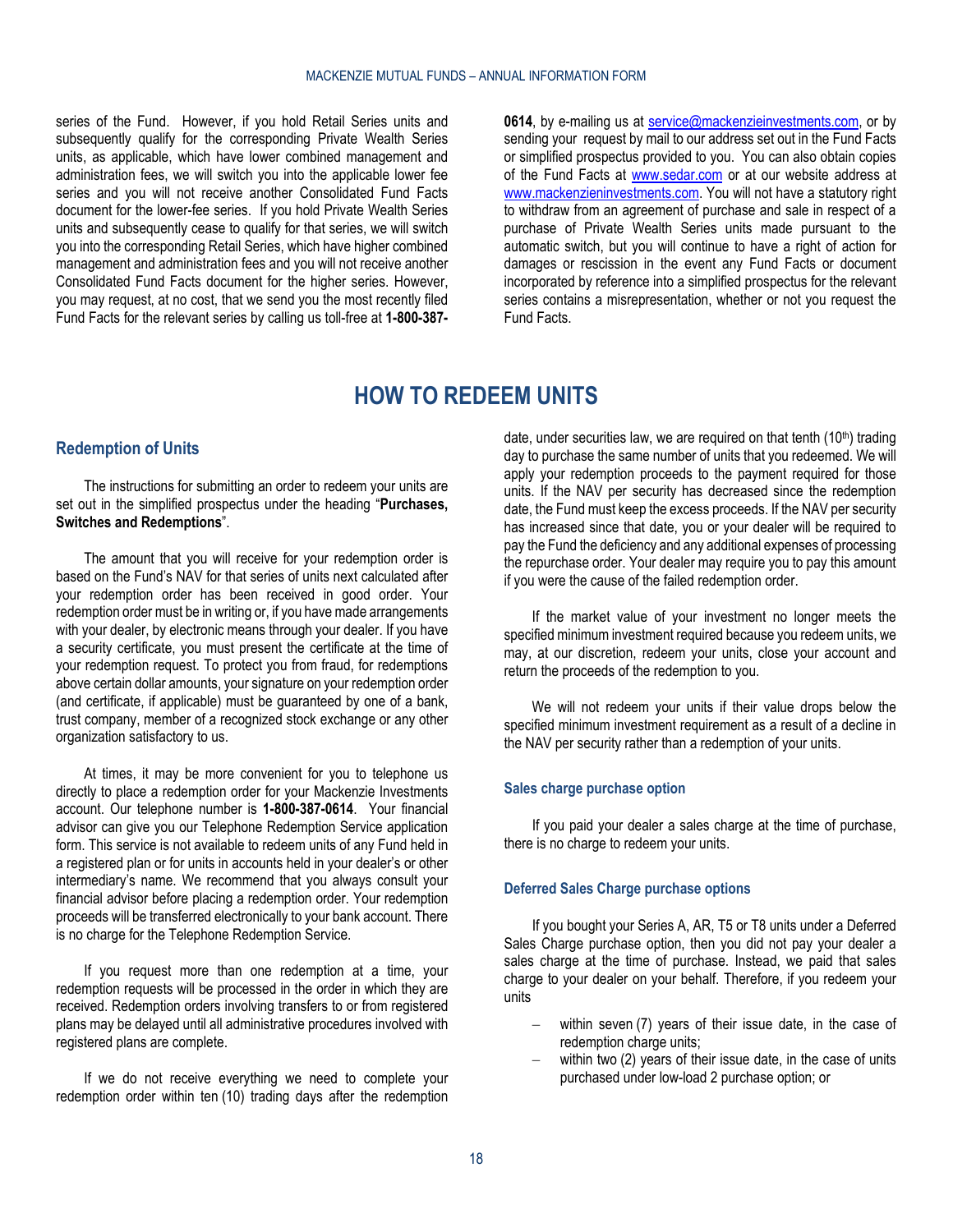within three (3) years of their issue date, in the case of units purchased under low-load 3 purchase option;

then, to compensate us for that payment, you may be required to pay us a redemption charge based on the percentages set out in the simplified prospectus under the heading "**Fees and Expenses**". Some redemptions may be made without a redemption charge, as described under "**[Free redemption amount](#page-18-0)**" below.

If you own Series A, T5 or T8 units that were purchased under a Deferred Sales Charge purchase option (and the series were not purchased as part of our Charitable Giving Program), we will automatically switch your units into the sales charge purchase option of the same series of the same Fund on the second Friday of the month following the expiry of your redemption fee schedule, subject to certain exceptions outlined in the paragraph below. In all cases where we are switching you within the same series, your management fees will not change.

Upon the automatic switch into the sales charge purchase option, the trailing commission paid to your dealer will be as shown in the "**Dealer Compensation**" section of the simplified prospectus. Note that the increase in trailing commission on the switch as shown in the "**Dealer Compensation**" section of the simplified prospectus would have increased in any case since, generally, the trailing commission automatically increases, upon the completion of your redemption fee schedule, to the equivalent amount of the trailing commission paid in respect of the sales charge purchase option of the applicable Fund.

There are no charges levied when we implement this switch.

If you originally purchased your Deferred Sales Charge units under the U.S. Dollar Settlement Option and you are automatically switched into the sales charge purchase option, you will continue to hold your units under the U.S. Dollar Settlement Option after the automatic switch. Please see the "**U.S. Dollar Settlement Option**" in the "**Optional Services**" section of the simplified prospectus for more details about this service.

Please note that Series D, F, F5, F8, FB, FB5, G, I, O, PW, PWFB, PWFB5, PWR, PWT5, PWT8, PWX, PWX5 and PWX8 units are not available under any Deferred Sales Charge purchase option.

We follow the principles listed below to reduce your redemption charges for all Series A, ART5 or T8 units that you purchased under a Deferred Sales Charge purchase option:

- we will always redeem any available free redemption amounts first;
- then, we will redeem those units you purchased the earliest;
- we will give those of your units acquired as an automatic reinvestment of Fund distributions the same date of issue as the units on which the distribution was paid; and
- units that you switch will be given the same date of issue as the units that you owned before the switch, except,
- if you are redeeming Series AR units that were purchased under a Deferred Sales Charge purchase option through a regular investment plan (such as a PAC), and your Series AR units were switched from another series, currently, the redemption charge rate may be determined on an annual basis, such that, for each year that you owned the original series, we may deem the date of your first purchase of the series in that year as the "**original purchase date**" for all series purchased in that year; and
- if the switch is not between units purchased under the same purchase option, the units switched will be dated as of the date of the switch.

If you want to know more about the calculation of redemption charges, call your financial advisor or us.

#### <span id="page-18-0"></span>*Free redemption amount*

If you hold Series A, AR, T5 or T8 units of a Mackenzie Fund purchased under a Deferred Sales Charge purchase option you can redeem the following amounts of those series of units of a Fund each calendar year without paying a redemption charge (the "**free redemption amount**"):

- up to 10% of the market value of the units of a Mackenzie Fund which you owned as of December 31 of the previous calendar year; plus
- up to 10% of the cost of any new purchases of those units of that Fund in the current calendar year before the redemption order; less
- any cash distributions from the Fund that you received on the units of that Fund in the current year.

If your free redemptions plus cash distributions received exceed your free redemption amount in a given year, the excess will carry forward to reduce your free redemption amount in the following year. You cannot carry forward any unused portion of the free redemption amount to another year. Some investors may not be eligible to receive the free redemption amount if they switched units of other Mackenzie Funds without a free redemption right into units of the Funds. Refer to the simplified prospectus and annual information form of the Mackenzie Funds originally purchased to determine whether you are eligible.

### **Suspension of redemption rights**

We may suspend the redemption of units of a Fund or may postpone the date of payment upon redemption

during any period when normal trading is suspended on a stock exchange, options exchange or futures exchange within or outside Canada on which securities are listed and traded, or on which specified derivatives are traded, which represent more than 50%, by value or underlying market exposure, of the total assets of the Fund without allowance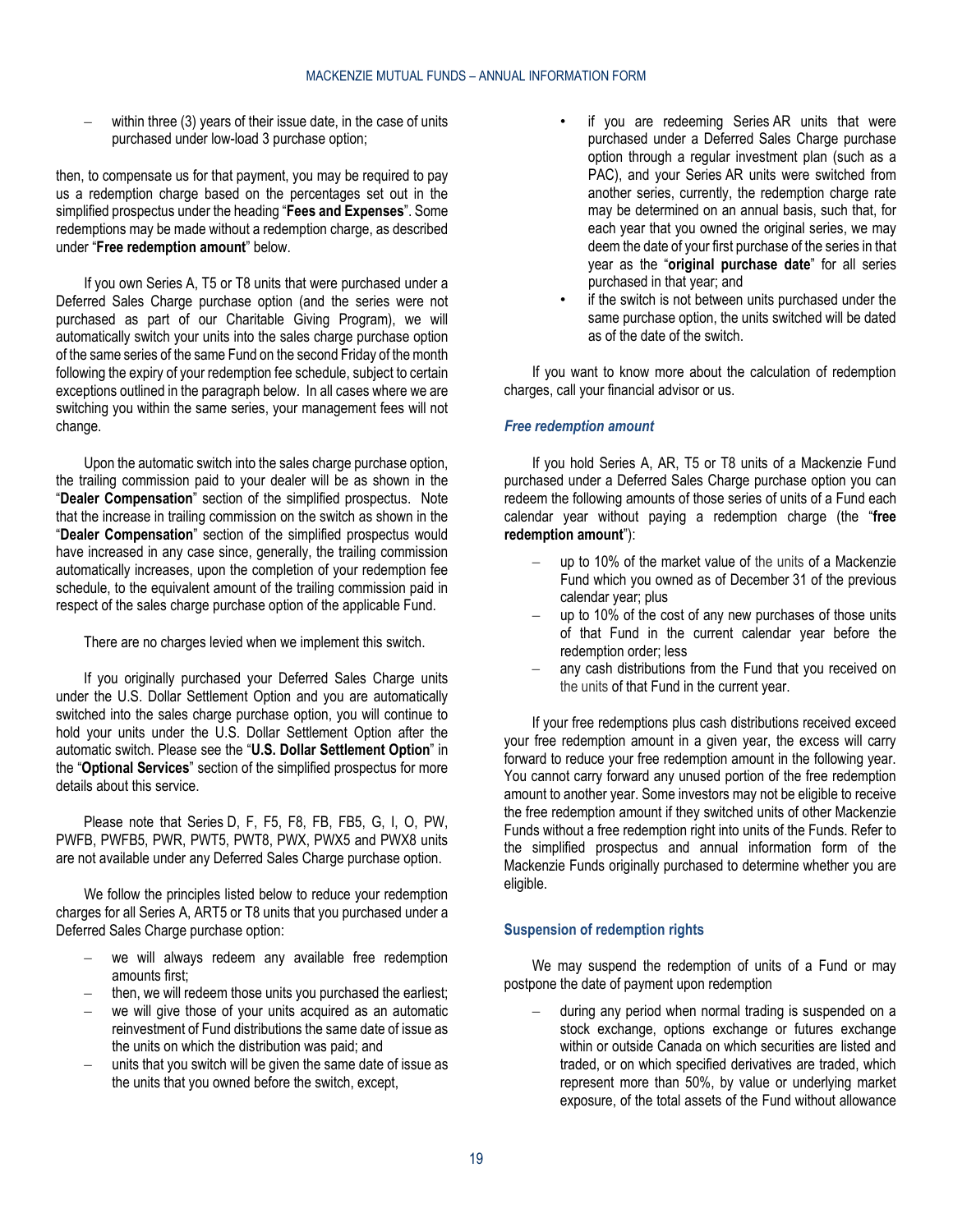for liabilities, and if those portfolio securities or specified derivatives are not traded on any other exchange that represents a reasonably practical alternative for the Fund, or

with the prior permission of the Ontario Securities Commission (the "**OSC**").

For the purposes of making this determination, the Fund will also be considered to own directly the securities owned by any Underlying Fund whose securities are owned by the Fund.

During any period of suspension, there will be no calculation of the NAV for any series of securities of the Fund, and the Fund will not be permitted to issue, redeem or switch any securities.

The issue, redemption and switch of units and the calculation of the NAV for each series of units will resume,

- if the suspension resulted from the suspension of normal trading on one or more exchanges, when normal trading resumes on these exchanges, or
- if the suspension occurred with the prior permission of the OSC, when the OSC declares the suspension ended.

In the event of a suspension,

<span id="page-19-0"></span>– if you have placed a purchase order for a series of units of the Fund, you may either withdraw the purchase order prior to termination of the suspension or receive units of the series based on the series NAV per security next calculated after the termination of the suspension; and

- if you have requested the redemption or switch of units of the Fund, but the redemption or switch proceeds cannot be calculated because of the suspension, you may either withdraw your request prior to termination of the suspension or,
	- in the case of redemption, receive payment based on the series NAV per security, less the applicable redemption charge, if any, next calculated after the termination of the suspension; or
	- in the case of a switch, have the units switched on the basis of the series NAV per security next calculated after the termination of the suspension.

If we have received your redemption request and the redemption proceeds have been calculated prior to a suspension, but payment of the redemption proceeds has not yet been made, the Fund will pay your redemption proceeds to you during the suspension period.

# **RESPONSIBILITY FOR FUND OPERATIONS**

#### <span id="page-19-1"></span>**Management Services**

We are the manager, trustee and transfer agent/registrar of each of the Funds. You may contact us concerning the Funds or your accounts at:

Mackenzie Financial Corporation 180 Queen Street West Toronto, Ontario M5V 3K1 Telephone: 1-800-387-0614 Fax: 1-416-922-5660 Website: [www.mackenzieinvestments.com](http://www.mackenzieinvestments.com/) E-mail: service@mackenzieinvestments.com

The documents comprising each Fund's permanent information record and the registers of investors of each of the Funds are maintained at our office in Toronto.

In our capacity as manager of the Funds, we provide the staff necessary to conduct the Funds' day-to-day operations under the terms of the Master Management Agreement described under "**[Master](#page-41-2)  [Management Agreement](#page-41-2)**". The services that we provide to the Funds, as manager, include the following:

- in-house portfolio managers or arranging for external subadvisors to manage the Funds' portfolios;
- arranging fund administration services to process portfolio trades and to provide daily calculations of the value of the Funds' portfolio securities, the NAV of the Funds, and the NAV per security for each series of the Funds;
- transfer agent/registrar personnel to process purchase, switch and redemption orders;
- promoting the sales of each Fund's units through independent financial advisors in each province and territory of Canada;
- customer service personnel to respond to dealer and investor enquiries concerning investor accounts; and
- all other support personnel to ensure that the Funds' operations are conducted in an efficient manner.

From time to time, we engage outside parties as agents to assist us in providing management and administrative services to the Funds. As manager of the Funds, we determine the terms of engagement and compensation payable by the Funds to those agents. We have engaged sub-advisors with specialized skills or geographic expertise pertinent to local markets who provide portfolio management services and portfolio security selection for all or part of a Fund's portfolio. In the case of sub-advisors, we are responsible for payment of their compensation out of our management fees received from the Funds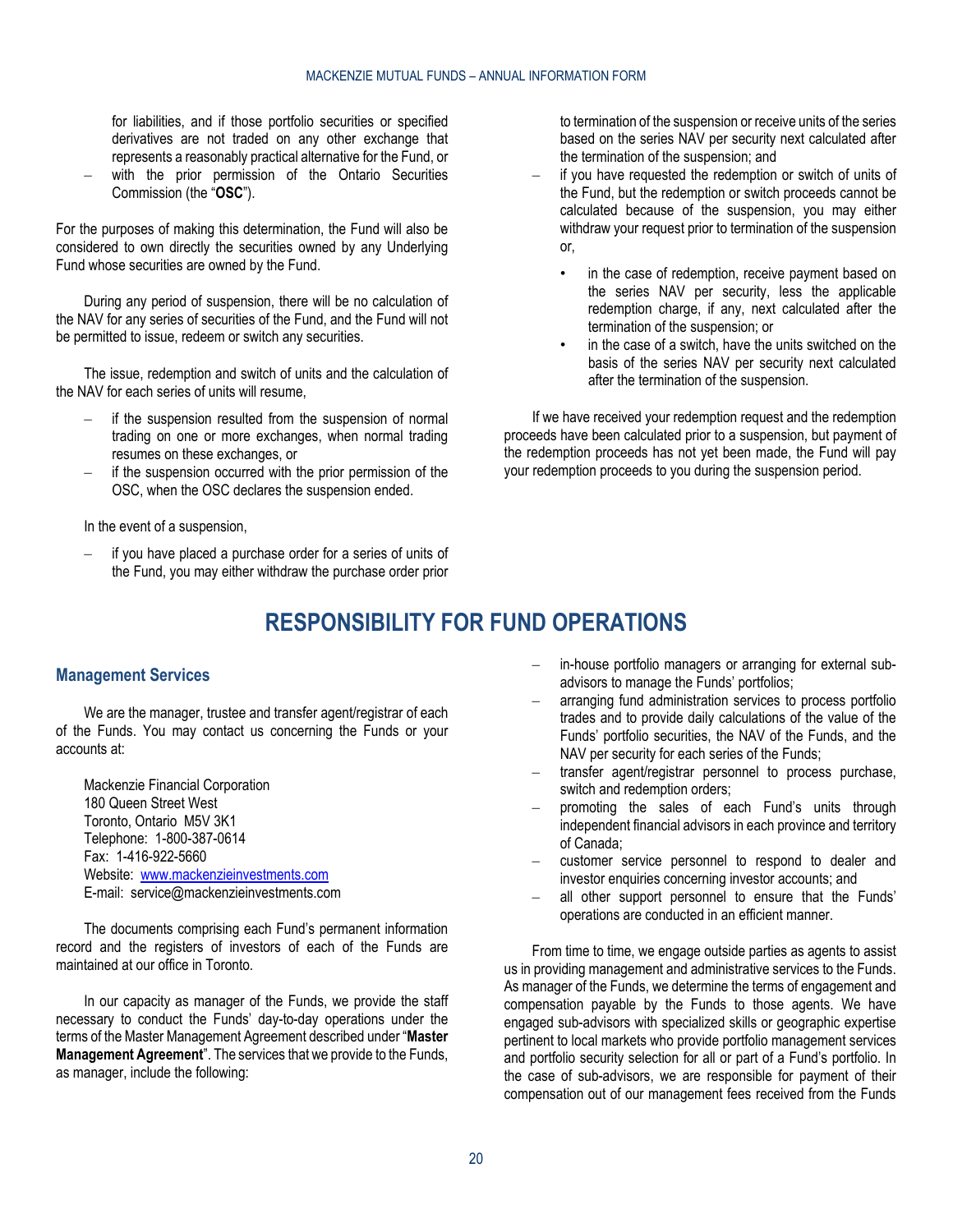and for monitoring their compliance with the Funds' investment objectives and strategies, but we do not pre-approve their trades on behalf of the Funds. For more information about these sub-advisors, see "**Portfolio [Management Services](#page-21-0)**". We have also engaged CIBC Mellon Global Securities Services Company and CIBC Mellon as Fund Administrator. For more information about CIBC Mellon, please see "**[Fund Administrator](#page-26-2)**".

B2B Trustco is the trustee of the registered plans sponsored by us.

#### <span id="page-20-2"></span>**Directors and executive officers of Mackenzie Investments**

The names, municipalities of residence and principal occupations during the preceding five years of each of the directors and executive officers of Mackenzie Investments are set out i[n Table](#page-20-0) 5 and [Table](#page-20-1) 6. For executive officers who have been with us for more than five years, only their current position is shown.

#### <span id="page-20-0"></span>**Table 5: Directors of Mackenzie Investments**

| Name and<br>municipality of<br>residence | <b>Position</b>                                                                                                                                                                                        |
|------------------------------------------|--------------------------------------------------------------------------------------------------------------------------------------------------------------------------------------------------------|
| Barry S. McInerney<br>Toronto, Ontario   | Director, Chairman, President and Chief Executive<br>Officer of Mackenzie Investments and Ultimate<br>Designated Person of Mackenzie Investments;                                                      |
|                                          | previously Director, President and Chief Executive<br>Officer of BMO Asset Management Corp.                                                                                                            |
| Earl Bederman<br>Toronto, Ontario        | Director of Mackenzie Investments; retired Founder<br>and Chief Executive Officer, Investor Economics<br>Inc.                                                                                          |
| Brian M. Flood<br>Toronto, Ontario       | Director of Mackenzie Investments; retired Partner<br>of Torys LLP                                                                                                                                     |
| Karen L. Gavan<br>Toronto, Ontario       | Director of Mackenzie Investments; retired Director,<br>President and Chief Executive Officer of<br><b>Economical Mutual Insurance Company</b>                                                         |
| Robert F. Lord<br>Toronto, Ontario       | Director of Mackenzie Investments; retired Partner<br>of Ernst & Young LLP                                                                                                                             |
| Paul G. Oliver<br>Markham, Ontario       | Director of Mackenzie Investments; retired Partner<br>of PricewaterhouseCoopers LLP                                                                                                                    |
| Mary L. Turner<br>Beamsville, Ontario    | Director of Mackenzie Investments; retired<br>President, Chief Executive Officer and Director of<br>Canadian Tire Bank; retired Chief Operating Officer<br>of Canadian Tire Financial Services Limited |

#### <span id="page-20-1"></span>**Table 6: Executive Officers of Mackenzie Investments**

| Name and<br>municipality of<br>residence   | <b>Position</b>                                                                                                                                                                                                                                                                                                                                             |
|--------------------------------------------|-------------------------------------------------------------------------------------------------------------------------------------------------------------------------------------------------------------------------------------------------------------------------------------------------------------------------------------------------------------|
| Kristi Ashcroft<br>Toronto, Ontario        | Senior Vice-President, Head of Product of<br>Mackenzie Investments; previously, Vice-President,<br>Senior Investment Director - Fixed Income of<br>Mackenzie Investments                                                                                                                                                                                    |
| <b>Chris Boyle</b><br>Toronto, Ontario     | Senior Vice-President, Institutional of Mackenzie<br>Investments:                                                                                                                                                                                                                                                                                           |
|                                            | previously, Senior Vice-President Institutional of<br><b>AGF Management</b>                                                                                                                                                                                                                                                                                 |
| <b>Gary Chateram</b><br>Toronto, Ontario   | Senior Vice-President, Co-Head of Retail of<br>Mackenzie Investments,                                                                                                                                                                                                                                                                                       |
|                                            | Previously, District Vice-President, Retail Sales of<br>Mackenzie Investments; and prior thereto, Vice-<br>President, Institutional Sales of Fidelity Investments<br>Canada ULC (October 2010-February 2020)                                                                                                                                                |
| <b>Michael Cooke</b><br>Toronto, Ontario   | Senior Vice-President, Head of Exchange Traded<br>Funds of Mackenzie Investments:                                                                                                                                                                                                                                                                           |
|                                            | previously, Head of Distribution - Power of Invesco                                                                                                                                                                                                                                                                                                         |
| <b>Cynthia Currie</b><br>Toronto, Ontario  | <b>Executive Vice-President and Chief Human</b><br>Resources Officer of IGM Financial Inc. <sup>1</sup>                                                                                                                                                                                                                                                     |
|                                            | Previously, Vice-President, Corporate Services &<br>Investments, Sun Life Financial, Inc.                                                                                                                                                                                                                                                                   |
| <b>Michael Dibden</b><br>Toronto, Ontario  | <b>Executive Vice-President, Chief Operating Officer</b><br>of IGM Financial Inc. <sup>1</sup> , Mackenzie Investments and<br>Investors Group Inc. <sup>2</sup> ;                                                                                                                                                                                           |
|                                            | previously, Senior Vice-President, Technology,<br><b>CIBC</b>                                                                                                                                                                                                                                                                                               |
| Ryan Dickey<br>Toronto, Ontario            | Senior Vice-President, Co-Head of Retail of<br>Mackenzie Investments,                                                                                                                                                                                                                                                                                       |
|                                            | Previously, Regional Vice-President, Retail Sales of<br>Mackenzie Investments; and prior thereto Senior<br>Vice-President, Sales and District Sales Manager                                                                                                                                                                                                 |
| <b>Rhonda Goldberg</b><br>Toronto, Ontario | <b>Executive Vice-President and General Counsel of</b><br>IGM Financial Inc. <sup>1</sup> and Mackenzie Investments;                                                                                                                                                                                                                                        |
|                                            | previously, Senior Vice-President, Client and<br>Regulatory Affairs of IGM Financial Inc. <sup>1</sup> and<br>Mackenzie Investments; and prior thereto, Vice-<br>President, Regulatory Affairs of Mackenzie<br>Investments; and prior thereto Director, Investment<br>Funds and Structured Products Division of the<br><b>Ontario Securities Commission</b> |
| Luke Gould<br>Winnipeg, Manitoba           | Executive Vice-President, Finance and Chief<br>Financial Officer of Mackenzie Investments, IGM<br>Financial Inc. <sup>1</sup> and Investors Group Inc. <sup>2</sup> ; Director of<br>Investors Group Financial Services Inc. <sup>2</sup> and<br>Investors Group Securities Inc.;                                                                           |
|                                            | previously, Senior Vice-President and Chief<br>Financial Officer of Mackenzie Investments and<br>Investors Group Inc. <sup>2</sup>                                                                                                                                                                                                                          |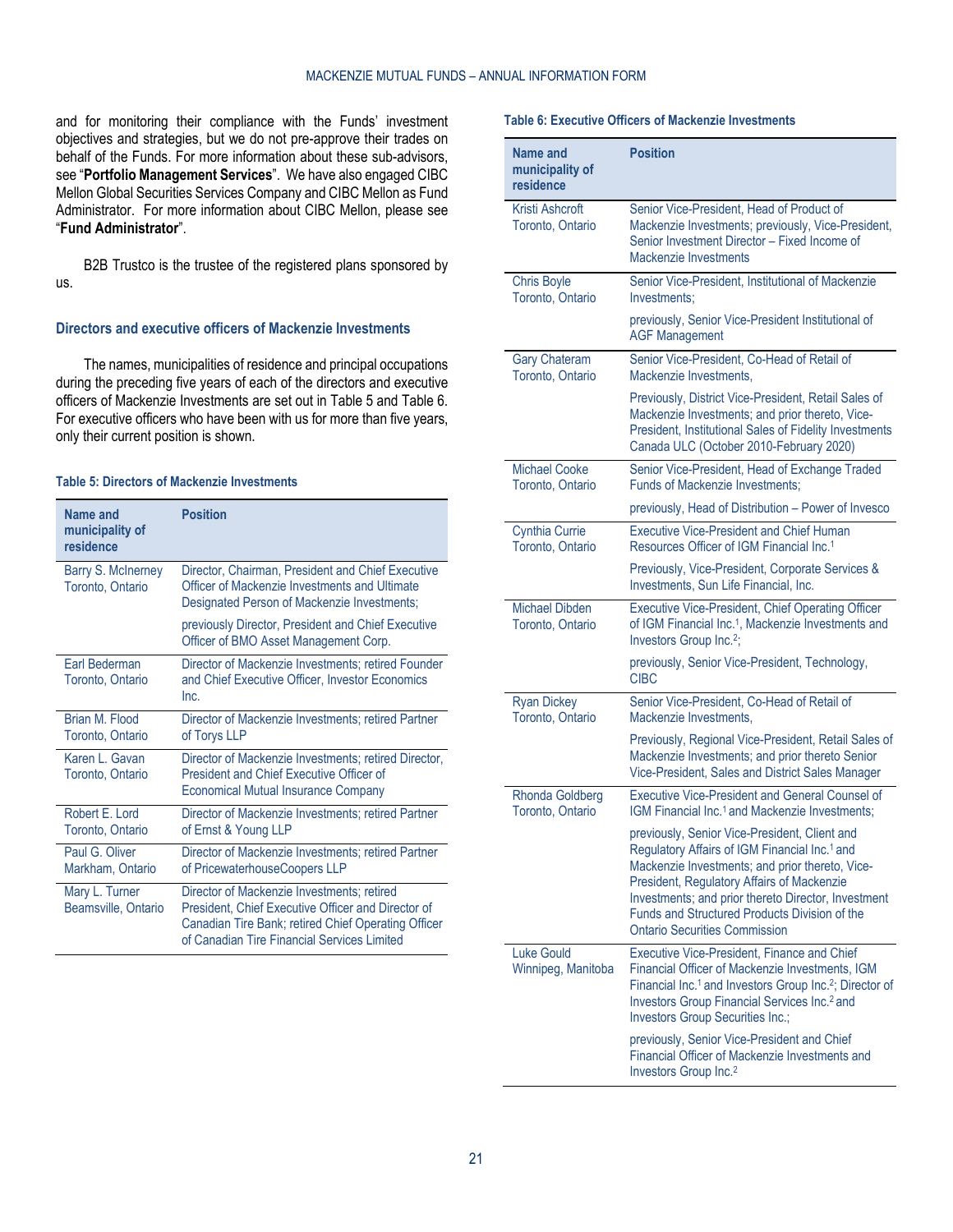| Name and<br>municipality of<br>residence       | <b>Position</b>                                                                                                                                                                                                                                                      |
|------------------------------------------------|----------------------------------------------------------------------------------------------------------------------------------------------------------------------------------------------------------------------------------------------------------------------|
| <b>Steven Locke</b><br>Toronto, Ontario        | Senior Vice-President, Chief Investment Officer,<br>Fixed Income and Multi-Asset Strategies of<br>Mackenzie Investments                                                                                                                                              |
|                                                | Previously, Senior Vice-President, Investment<br>Management of Mackenzie Investments                                                                                                                                                                                 |
| <b>Lesley Marks</b><br>Toronto, Ontario        | Senior Vice-President, Chief Investment Officer,<br><b>Equities of Mackenzie Investments</b>                                                                                                                                                                         |
|                                                | Previously, Chief Investment Officer and Head of<br>Investment Management of BMO Private Wealth;<br><b>Chief Investment Strategist of BMO Private</b><br>Investment Counsel; and Chief Investment Officer<br>and Portfolio Manager of BMO Global Asset<br>Management |
| Barry S. McInerney<br>Toronto, Ontario         | Director, Chairman, President and Chief Executive<br>Officer of Mackenzie Investments and Ultimate<br><b>Designated Person:</b>                                                                                                                                      |
|                                                | previously Director, President and Chief Executive<br>Officer of BMO Asset Management Corp.                                                                                                                                                                          |
| <b>Douglas Milne</b><br>Toronto, Ontario       | Executive Vice-President, Chief Marketing Officer<br>of Mackenzie Investments, IGM Financial Inc. <sup>1</sup> and<br>Investors Group Inc. <sup>2</sup> ;                                                                                                            |
|                                                | previously, Vice-President, Marketing, TD Bank<br>Group; and Vice-President, Marketing, Cara<br>Operations                                                                                                                                                           |
| <b>Terry Rountes</b><br>Woodbridge,<br>Ontario | Vice-President, Fund Services and Chief Financial<br>Officer, Mackenzie Funds and IG Wealth Funds of<br>Investors Group Inc. <sup>2</sup>                                                                                                                            |
| <b>Fate Saghir</b><br>Toronto, Ontario         | Senior Vice-President, Head of Sustainable<br>Investing, Mackenzie Investments;                                                                                                                                                                                      |
|                                                | Previously, Vice-President, Market Strategy,<br>Research and Innovation, Mackenzie Investments.                                                                                                                                                                      |
| <b>Gillian Seidler</b><br>Toronto, Ontario     | Vice-President, Compliance and Chief Compliance<br>Officer of Mackenzie Investments, Chief<br>Compliance Officer of I.G. Investment<br>Management, Ltd. <sup>2</sup> and Mackenzie Investments<br>Corporation <sup>3</sup> ;                                         |
|                                                | previously, Vice-President. Compliance and prior<br>thereto Assistant Vice-President, Compliance of<br>Mackenzie Investments                                                                                                                                         |

#### **NOTES**

- 1. Our parent company.
- 2. An affiliate of ours.
- 3. Our subsidiary.

#### <span id="page-21-0"></span>**Portfolio Management Services**

Although we are the portfolio manager for all of the Funds, the portfolio investments of the Funds are either managed directly by us or by sub-advisors hired by us.

Each of the portfolio managers has primary responsibility for the investment advice given to the accounts that he/she manages or comanages. On a continuing basis, each portfolio manager evaluates the accounts for which he/she has responsibility, including the percentage that is invested in a type of security generally or in a particular security, diversification of holdings among industries and, in general, the makeup of the account.

We and the sub-advisors also provide portfolio management services to other mutual funds and private accounts. If the availability of any particular portfolio security is limited and that security is appropriate for the investment objective of more than one mutual fund or private account, the securities will be allocated among them on a *pro rata* basis or other equitable basis having regard to whether the security is currently held in any of the portfolios, the relevant size and rate of growth of the accounts and any other factors that we or the subadvisors, as applicable, consider reasonable.

Under securities law, we are required to advise you that there may be difficulty enforcing legal rights against a portfolio manager or sub-advisor if the portfolio manager or sub-advisor is resident outside Canada and is not registered with a securities authority in Canada. At present, Mackenzie Investments Corporation is not registered with a securities regulatory authority in Canada. As manager of the Funds, we are responsible for the sub-advisors' compliance with the overall investment objectives and strategies of the Funds but do not provide prior approval or review of specific portfolio security investment decisions taken by any sub-advisor.

Details of the portfolio management agreements entered into between us and the sub-advisor firms are set out below and under "**[Custodial Services Agreement](#page-42-0)**".

The tables below describe the portfolio manager or sub-advisor and its principal location and, the lead portfolio managers for each Fund, their years of service with that firm and their most recent five (5) years' business experience.

#### **Mackenzie Financial Corporation, Toronto, Ontario**

We provide portfolio management services directly to the following Funds:

- Mackenzie Betterworld Canadian Equity Fund
- Mackenzie Betterworld Global Equity Fund
- Mackenzie Canadian Growth Balanced Fund II
- Mackenzie Canadian Growth Fund II
- Mackenzie Canadian Dividend Fund II
- Mackenzie Cundill Value Fund II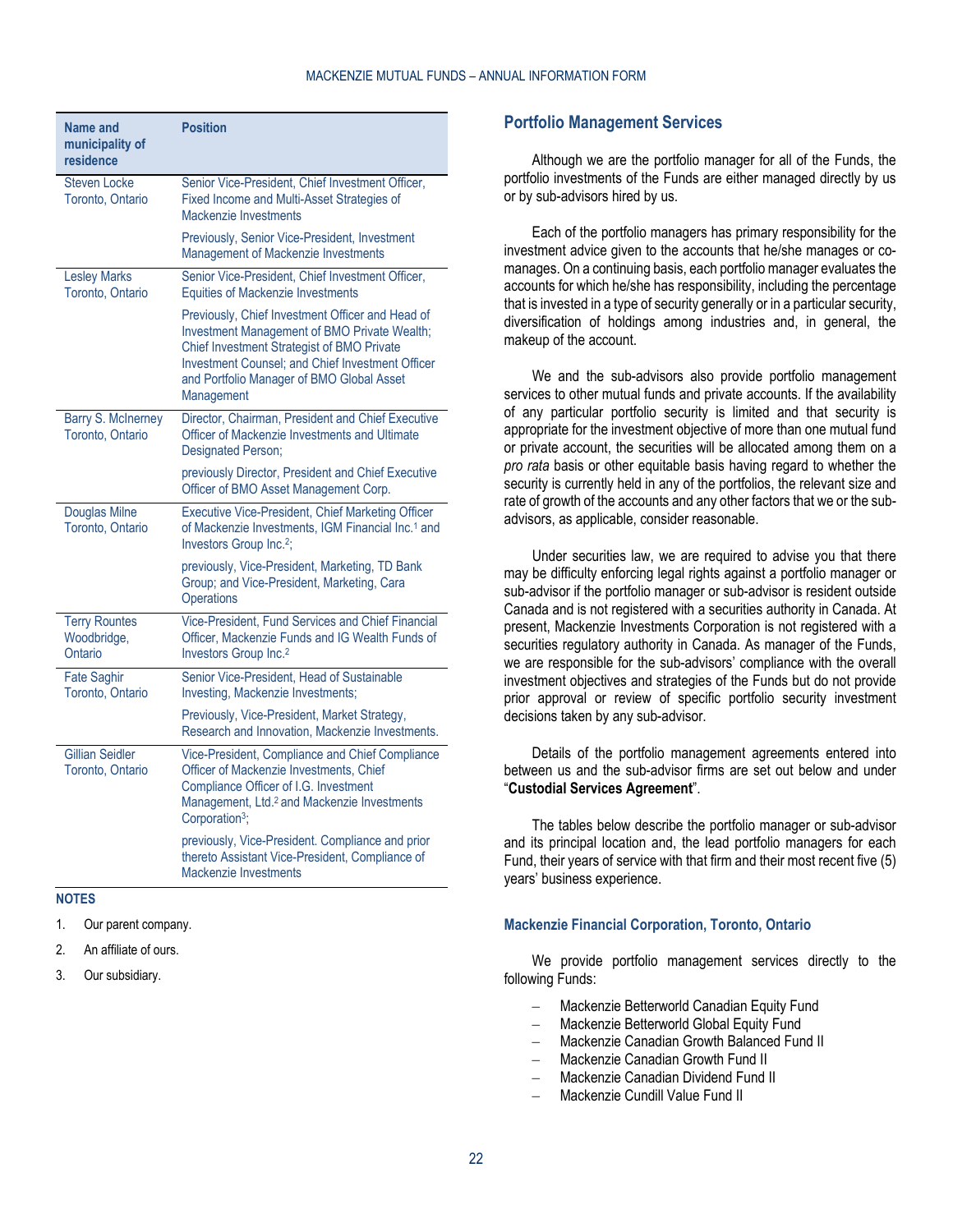|                          | Mackenzie Global China Fund                        | Mackenzie Precious Metals Fund                       |
|--------------------------|----------------------------------------------------|------------------------------------------------------|
|                          | Mackenzie Global Growth Fund                       | Mackenzie Strategic Income Fund II                   |
|                          | Mackenzie Global Resource Fund II                  | Mackenzie US Growth Fund                             |
|                          | Mackenzie Gold Bullion Fund                        | Mackenzie US Small-Mid Cap Growth Fund               |
|                          | Mackenzie Ivy Canadian Balanced Fund II            | - Mackenzie US Small-Mid Cap Growth Currency Neutral |
| $\equiv$                 | Mackenzie Ivy European Fund                        | <b>Fund</b>                                          |
|                          | Mackenzie Ivy Foreign Equity Currency Neutral Fund | - Symmetry Balanced Portfolio II                     |
| $\overline{\phantom{m}}$ | Mackenzie Ivy Foreign Equity Fund II               | - Symmetry Conservative Income Portfolio II          |
| $\equiv$                 | Mackenzie Ivy Global Balanced Fund II              | - Symmetry Conservative Portfolio II                 |
|                          | Mackenzie Ivy International Fund II                | - Symmetry Equity Portfolio                          |

- Mackenzie Maximum Diversification Canada Index Fund
- Symmetry Moderate Growth Portfolio II

[Table](#page-22-0) 7 identifies the individuals who are principally responsible for portfolio investment for these Funds:

# <span id="page-22-0"></span>**Table 7: Portfolio Manager of Mackenzie Financial Corporation**

| <b>Name and title</b>                                                                                    | <b>Fund</b>                                                                                                                                                                                                                                                                                      | With the firm<br>since | Principal occupation in the last 5 years                                                                                                                     |
|----------------------------------------------------------------------------------------------------------|--------------------------------------------------------------------------------------------------------------------------------------------------------------------------------------------------------------------------------------------------------------------------------------------------|------------------------|--------------------------------------------------------------------------------------------------------------------------------------------------------------|
| Sonny Aggarwal,                                                                                          | Mackenzie US Small-Mid Cap Growth Fund                                                                                                                                                                                                                                                           | 2014                   | Since January 2019, Portfolio Manager.                                                                                                                       |
| Vice-President, Investment<br>Management                                                                 | Mackenzie US Small-Mid Cap Growth Currency Neutral Fund                                                                                                                                                                                                                                          |                        | Prior thereto, Associate Portfolio Manager                                                                                                                   |
| David Arpin.<br>Senior Vice-President,<br><b>Investment Management</b>                                   | Mackenzie Canadian Growth Balanced Fund II<br>Mackenzie Canadian Growth Fund II<br>Mackenzie Global Growth Fund<br>Mackenzie US Growth Fund                                                                                                                                                      | 2016                   | Portfolio Manager                                                                                                                                            |
| Nelson Arruda,                                                                                           | Mackenzie Canadian Growth Balanced Fund II                                                                                                                                                                                                                                                       | 2017                   | Since January 2017, Portfolio Manager                                                                                                                        |
| Senior Vice-President,<br>Portfolio Manager                                                              | Mackenzie Ivy Canadian Balanced Fund II<br>Mackenzie Ivy Global Balanced Fund II<br><b>Symmetry Balanced Portfolio II</b><br>Symmetry Conservative Income Portfolio II<br><b>Symmetry Conservative Portfolio II</b><br><b>Symmetry Equity Portfolio</b><br>Symmetry Moderate Growth Portfolio II |                        | Prior thereto, Portfolio Manager, CPP<br><b>Investment Board</b>                                                                                             |
| Konstantin Boehmer,<br>Senior Vice-President & Co-<br>Lead Fixed Income,<br><b>Investment Management</b> | Mackenzie Canadian Growth Balanced Fund II<br>Mackenzie Ivy Canadian Balanced Fund II<br>Mackenzie Ivy Global Balanced Fund II                                                                                                                                                                   | 2013                   | Portfolio Manager                                                                                                                                            |
| Dan Cooper,<br>Vice-President, Investment<br>Management                                                  | Mackenzie Canadian Growth Balanced Fund II<br>Mackenzie Ivy Canadian Balanced Fund II<br>Mackenzie Strategic Income Fund II                                                                                                                                                                      | 1997                   | Portfolio Manager                                                                                                                                            |
| Dina DeGeer.<br>Senior Vice-President.<br><b>Investment Management</b>                                   | Mackenzie Canadian Growth Balanced Fund II<br>Mackenzie Canadian Growth Fund II<br>Mackenzie Global Growth Fund<br>Mackenzie US Growth Fund                                                                                                                                                      | 2016                   | <b>Portfolio Manager</b>                                                                                                                                     |
| Martin Downie,                                                                                           | Mackenzie Canadian Dividend Fund II                                                                                                                                                                                                                                                              | 2017                   | Since November 2017, Portfolio Manager                                                                                                                       |
| Senior Vice-President,<br><b>Investment Management</b>                                                   | Mackenzie Strategic Income Fund II                                                                                                                                                                                                                                                               |                        | Prior thereto, Senior Vice-President, Portfolio<br>Manager, Head of Canadian Equities for<br><b>Investors Group Investment Management</b><br>$(2012 - 2017)$ |
| Benoit Gervais,<br>Senior Vice-President,<br><b>Investment Management</b>                                | Mackenzie Global Resource Fund II<br>Mackenzie Gold Bullion Fund<br><b>Mackenzie Precious Metals Fund</b>                                                                                                                                                                                        | 2001                   | Portfolio Manager                                                                                                                                            |
| Andrea Hallett,<br>Vice-President, Investment<br>Management                                              | <b>Symmetry Balanced Portfolio II</b><br>Symmetry Conservative Income Portfolio II<br><b>Symmetry Conservative Portfolio II</b><br><b>Symmetry Equity Portfolio</b><br>Symmetry Moderate Growth Portfolio II                                                                                     | 2002                   | <b>Portfolio Manager</b>                                                                                                                                     |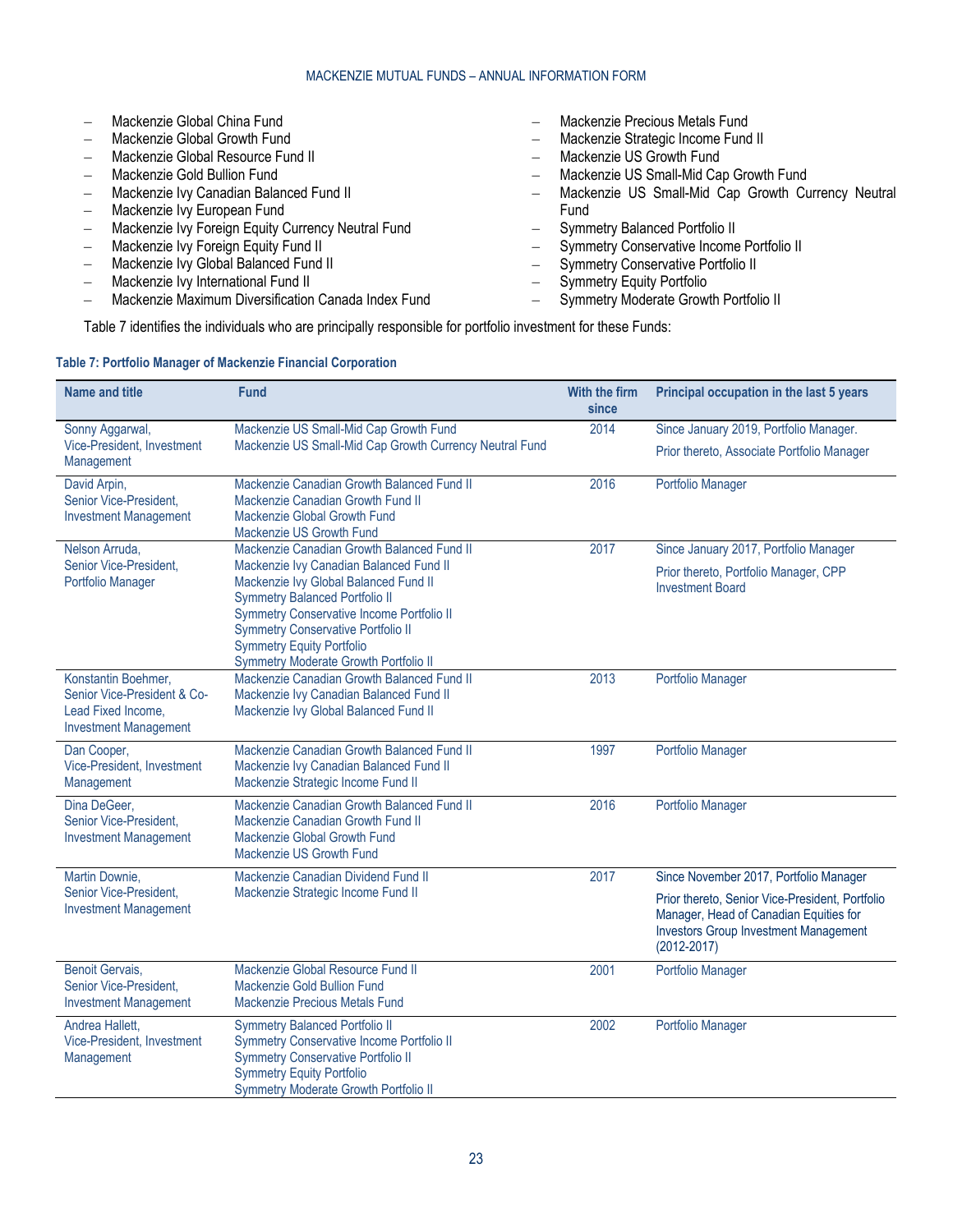| <b>Name and title</b>                                                                                                             | Fund                                                                                                                                                                                                                                                 | With the firm<br>since | Principal occupation in the last 5 years                                                                                                                                                             |
|-----------------------------------------------------------------------------------------------------------------------------------|------------------------------------------------------------------------------------------------------------------------------------------------------------------------------------------------------------------------------------------------------|------------------------|------------------------------------------------------------------------------------------------------------------------------------------------------------------------------------------------------|
| <b>Tim Johal</b><br>Vice-President, Portfolio<br><b>Manager</b>                                                                   | Mackenzie Canadian Dividend Fund II<br>Mackenzie Strategic Income Fund II                                                                                                                                                                            | 2017                   | Since November 2017, Portfolio Manager<br>Prior thereto, Portfolio Manager at Investors<br><b>Group Investment Management</b>                                                                        |
| Steven Locke,<br>Senior Vice-President, Chief<br><b>Investment Officer, Fixed</b><br>Income and Multi-Assets<br><b>Strategies</b> | Mackenzie Canadian Growth Balanced Fund II<br>Mackenzie Ivy Canadian Balanced Fund II<br>Mackenzie Ivy Global Balanced Fund II<br>Mackenzie Strategic Income Fund II                                                                                 | 2008                   | Portfolio Manager                                                                                                                                                                                    |
| <b>Todd Mattina,</b>                                                                                                              | Mackenzie Canadian Growth Balanced Fund II                                                                                                                                                                                                           | 2020                   | Since January 2020, Portfolio Manager                                                                                                                                                                |
| <b>Chief Economist and Senior</b><br>Vice-President, Investment<br>Management                                                     | Mackenzie Ivy Canadian Balanced Fund II<br>Mackenzie Ivy Global Balanced Fund II<br><b>Symmetry Balanced Portfolio II</b><br>Symmetry Conservative Income Portfolio II                                                                               |                        | Prior thereto, Chief Strategist and Chief<br>Economist at the Investment Management<br>Corporation of Ontario (2018-2019)<br>Prior thereto, Chief Economist and Strategist,                          |
|                                                                                                                                   | <b>Symmetry Conservative Portfolio II</b><br><b>Symmetry Equity Portfolio</b><br>Symmetry Moderate Growth Portfolio II                                                                                                                               |                        | Mackenzie Investments (2014-2018)                                                                                                                                                                    |
| Darren McKiernan,<br>Senior Vice-President,<br><b>Investment Management</b>                                                       | Mackenzie Canadian Dividend Fund II<br>Mackenzie Strategic Income Fund II                                                                                                                                                                            | 2013                   | Portfolio Manager                                                                                                                                                                                    |
| Graham Meagher,                                                                                                                   | Mackenzie Ivy Canadian Balanced Fund II                                                                                                                                                                                                              | 2014                   | Since 2019, Portfolio Manager                                                                                                                                                                        |
| Vice-President, Investment<br>Management                                                                                          |                                                                                                                                                                                                                                                      |                        | Since September 2015, Associate Portfolio<br>Manager (September 2015 - 2019)                                                                                                                         |
|                                                                                                                                   |                                                                                                                                                                                                                                                      |                        | <b>Senior Investment Analyst</b><br>(July 2014 - September 2015)                                                                                                                                     |
| Movin Mokbel,<br>Vice-President, Investment<br>Management                                                                         | Mackenzie Canadian Growth Balanced Fund II<br>Mackenzie Ivy Canadian Balanced Fund II<br>Mackenzie Strategic Income Fund II                                                                                                                          | 2012                   | Portfolio Manager                                                                                                                                                                                    |
| Matt Moody,<br>Vice-President, Investment<br>Management                                                                           | Mackenzie Ivy European Fund<br>Mackenzie Ivy Foreign Equity Currency Neutral Fund<br>Mackenzie Ivy Foreign Equity Fund II<br>Mackenzie Ivy Global Balanced Fund II<br>Mackenzie Ivy International Fund II                                            | 2005                   | Portfolio Manager                                                                                                                                                                                    |
| James Morrison,                                                                                                                   | Mackenzie Ivy Canadian Balanced Fund II                                                                                                                                                                                                              | 2014                   | Since 2019, Portfolio Manager                                                                                                                                                                        |
| Vice President, Investment<br>Management                                                                                          |                                                                                                                                                                                                                                                      |                        | Associate Portfolio Manager (April 2016 -<br>2019)                                                                                                                                                   |
| Paul Musson.<br>Senior Vice-President,<br><b>Investment Management</b>                                                            | Mackenzie Ivy Canadian Balanced Fund II<br>Mackenzie Ivy Foreign Equity Currency Neutral Fund<br>Mackenzie Ivy Foreign Equity Fund II<br>Mackenzie Ivy European Fund<br>Mackenzie Ivy Global Balanced Fund II<br>Mackenzie Ivy International Fund II | 2000                   | Portfolio Manager                                                                                                                                                                                    |
| Eric Ng,<br>Senior Investment Analyst,<br><b>Systematic Strategies</b>                                                            | Mackenzie Maximum Diversification Canada Index Fund                                                                                                                                                                                                  | 2016                   | Since August 2016, Investment Analyst of the<br>Manager, prior thereto, Manager, Market<br>Risk Stress Testing and Senior Analyst,<br>Counterparty Credit Risk, BMO Financial<br>Group (2013 - 2016) |
| Scott Prieur,<br><b>Assistant Vice President,</b><br>Portfolio Manager                                                            | Mackenzie Global Resource Fund II                                                                                                                                                                                                                    | 2013                   | Portfolio Manager                                                                                                                                                                                    |
| Onno Rutten,<br>Vice President, Investment<br>Management                                                                          | Mackenzie Global Resource Fund II<br>Mackenzie Gold Bullion Fund<br>Mackenzie Precious Metals Fund                                                                                                                                                   | 2011                   | Portfolio Manager                                                                                                                                                                                    |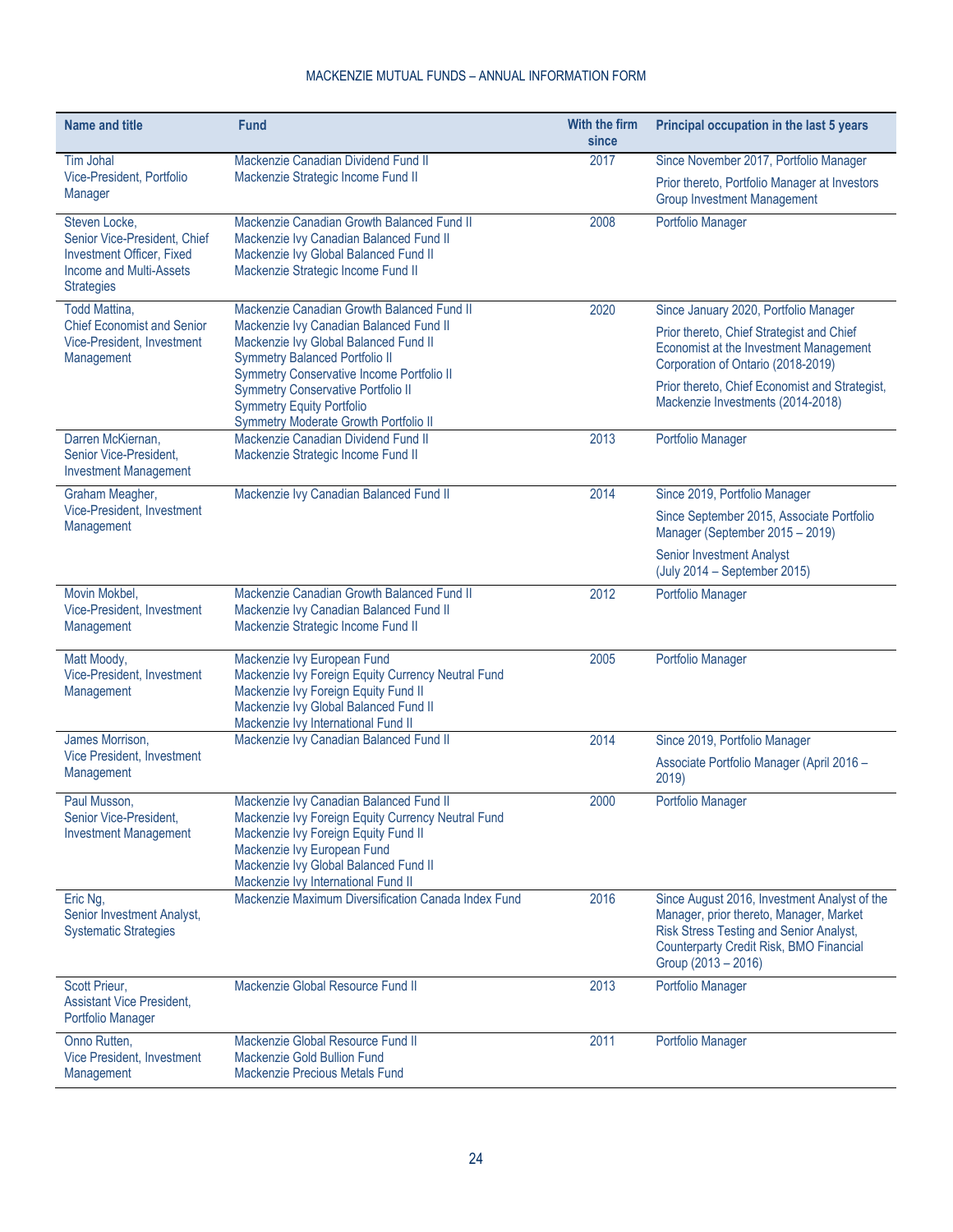| Name and title                                                           | <b>Fund</b>                                                                                                                                                                | With the firm<br>since | Principal occupation in the last 5 years                                            |
|--------------------------------------------------------------------------|----------------------------------------------------------------------------------------------------------------------------------------------------------------------------|------------------------|-------------------------------------------------------------------------------------|
| Andrew Simpson,                                                          | Mackenzie Betterworld Canadian Equity Fund                                                                                                                                 | 2021                   | Since April 2021, Portfolio Manager                                                 |
| Senior Vice President,<br><b>Investment Management</b>                   | Mackenzie Betterworld Global Equity Fund                                                                                                                                   |                        | Prior thereto, Director, Investment<br>Management, Vancity Investment<br>Management |
| Hussein Sunderji,<br>Vice-President, Investment<br>Management            | Mackenzie Ivy Foreign Equity Currency Neutral Fund<br>Mackenzie Ivy Foreign Equity Fund II<br>Mackenzie Ivy Global Balanced Fund II<br>Mackenzie Ivy International Fund II | 2013                   | Portfolio Manager                                                                   |
| Philip Taller,<br>Senior Vice-President,<br><b>Investment Management</b> | Mackenzie US Small-Mid Cap Growth Fund<br>Mackenzie US Small-Mid Cap Growth Currency Neutral Fund                                                                          | 2011                   | Portfolio Manager                                                                   |
| Felix Wong,<br>Vice-President, Investment<br>Management                  | Mackenzie Canadian Growth Balanced Fund II<br>Mackenzie Ivy Canadian Balanced Fund II                                                                                      | 2008                   | Portfolio Manager                                                                   |
| Richard Wong,<br>Senior Vice-President.<br><b>Investment Management</b>  | Mackenzie Cundill Value Fund II                                                                                                                                            | 2016                   | Portfolio Manager                                                                   |
| Mona Zhang,                                                              | Mackenzie Global China Fund                                                                                                                                                | 2016                   | Portfolio Manager                                                                   |
| <b>Assistant Vice-President.</b><br><b>Investment Management</b>         |                                                                                                                                                                            |                        |                                                                                     |

# **Mackenzie Investments Corporation ("MIC"), Boston, Massachusetts**

MIC, a wholly owned subsidiary of Mackenzie Investments, is the sub-advisor to Mackenzie Emerging Markets Fund II.

[Table](#page-24-0) 8 identifies the individuals who are principally responsible for portfolio investment decisions for this Fund:

#### <span id="page-24-0"></span>**Table 8: Portfolio Managers for Mackenzie Investments Corporation**

| Name and title                                           | <b>Fund</b>                        | With firm<br>since | Principal occupation in the last 5 years                                                                                                   |
|----------------------------------------------------------|------------------------------------|--------------------|--------------------------------------------------------------------------------------------------------------------------------------------|
| <b>Arup Datta</b>                                        | Mackenzie Emerging Markets Fund II | 2017               | Since September 2017, Portfolio Manager                                                                                                    |
| Senior Vice-President.<br><b>Investment Management</b>   |                                    |                    | Prior thereto, Chief Investment Officer,<br>International, AJO (2012-2017)                                                                 |
| <b>Denis Suvorov</b>                                     | Mackenzie Emerging Markets Fund II | 2018               | Since August 2018, Portfolio Manager                                                                                                       |
| Vice-President, Investment<br>Management                 |                                    |                    | Prior thereto, Quantitative Analyst, Teza<br>Technologies (2016-2018), Portfolio<br>Manager, Goldman Sachs Asset<br>Management (2011-2016) |
| Haijie Chen,<br>Vice-President, Investment<br>Management | Mackenzie Emerging Markets Fund II | 2018               | Since June 2018, Associate Portfolio<br>Manager (April-May 2018 Senior Investment<br>Analyst)                                              |
|                                                          |                                    |                    | Prior thereto, Portfolio Manager, AJO,<br>$(2013 - 2017)$                                                                                  |
| Nicholas Tham                                            | Mackenzie Emerging Markets Fund II | 2017               | Since September 2017, Portfolio Manager                                                                                                    |
| Vice-President, Investment<br>Management                 |                                    |                    | Prior thereto, Portfolio Manager, AJO (2012-<br>2017)                                                                                      |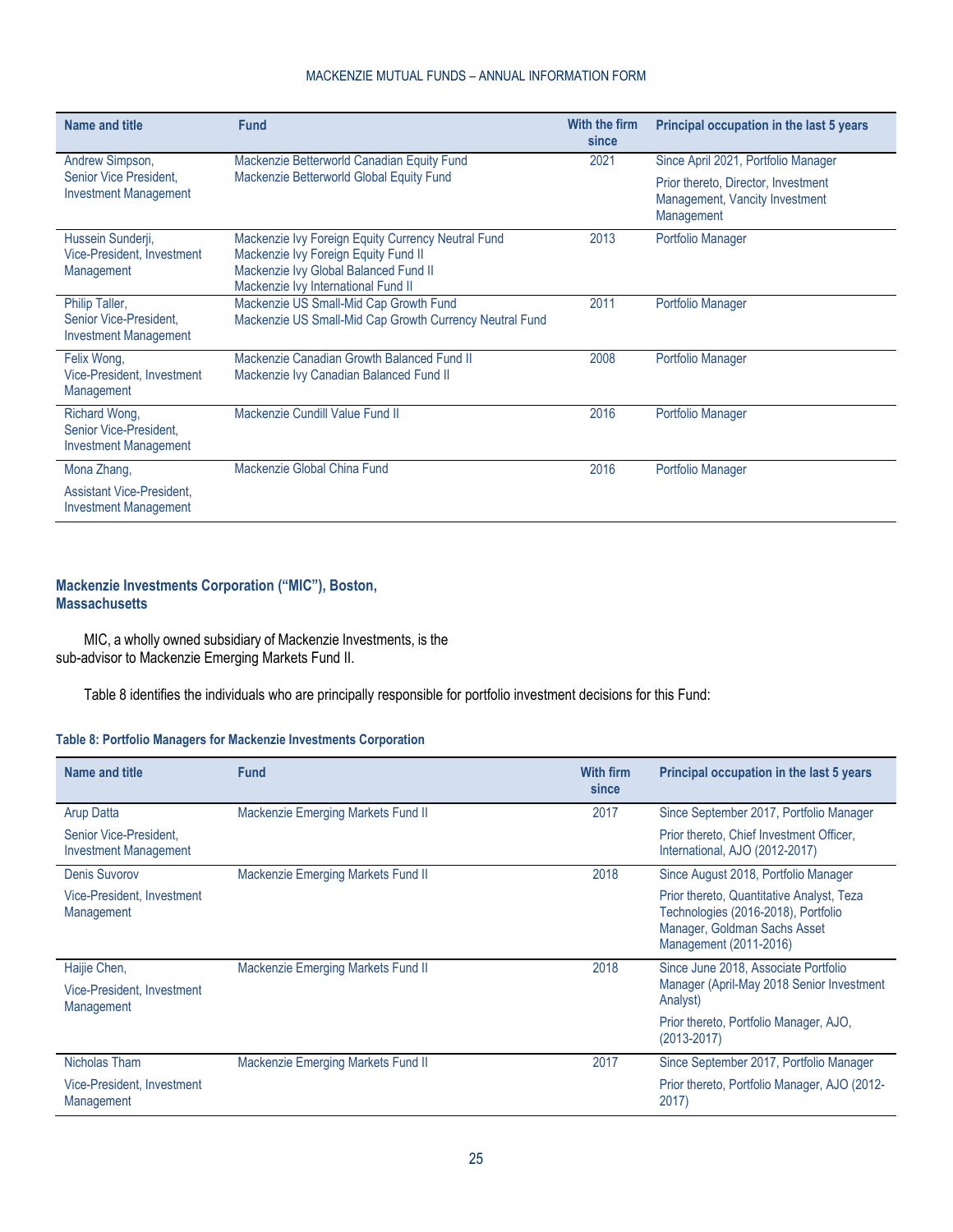#### <span id="page-25-0"></span>**Brokerage Arrangements**

Investment portfolio brokerage transactions for the Funds are arranged by us as manager/portfolio manager where applicable, or the applicable sub-advisors through a large number of brokerage firms. Brokerage fees for the Funds are usually paid at the most favourable rates available to us or the respective portfolio managers or subadvisors, based on their respective entire volumes of Fund trading as managers and/or portfolio managers or sub-advisors of significant mutual fund and other assets and subject to the rules of the appropriate stock exchange. Many of the brokerage firms who carry out brokerage transactions for the Funds may also sell units of those Funds to their clients. Investment portfolio brokerage transactions carried out by Funds with sub-advisors will be allocated by the applicable sub-advisors in accordance with their existing brokerage policies.

From time to time, we also allocate brokerage transactions to compensate brokerage firms for general investment research (including provision of industry and company analysis, economic reports, statistical data pertaining to the capital markets, portfolio reports and portfolio analytics), trading data and other services that assist in carrying out investment decision-making services to the Funds for the portfolio management services that we or the subadvisors provide. Such transactions will be allocated with appropriate regard to the principles of a reasonable brokerage fee, benefit to the Funds and best execution of the brokerage transactions. We, or the sub-advisor, will attempt to allocate the Funds' brokerage business on an equitable basis, bearing in mind the above principles. Neither we, nor the sub-advisor, are under a contractual obligation to allocate brokerage business to any specific brokerage firm. Other than fundon-fund investments for certain Mackenzie Funds, brokerage transactions are not carried out through us or any companies that are affiliated with us.

Since the date of the last annual information form, certain thirdparty companies, as well as brokerage firms, provided certain services to us and certain sub-advisors in connection with the Funds, and contributions were paid for by the Funds (also known as "**soft dollars**"), including the provision of industry and company analysis, economic reports, statistical data pertaining to the capital markets, portfolio reports and portfolio analytics. For more information and to obtain the name of these companies, you can contact us at **1-800-387- 0614** or by email at **[service@mackenzieinvestments.com](mailto:service@mackenzieinvestments.com)**. Please note that we face a potential conflict of interest by obtaining services using soft dollars. This conflict exists because we are able to use these services to manage the Funds without paying cash for these services. This reduces our expenses to the extent that we would have paid for these services directly had they not been paid for using soft dollars. Certain Funds may generate soft dollars used to purchase services that ultimately benefit other Mackenzie Funds or other accounts managed by the sub-advisors, for which we, or the applicable subadvisor, provides portfolio management services, effectively crosssubsidizing the other Funds or accounts that benefit directly from the service. For instance, fixed-income funds normally do not generate

soft dollars to pay for products. Therefore, where services used to manage fixed-income funds are paid for using soft dollars, the soft dollars have been generated entirely by equity funds. In other words, the fixed-income funds receive the benefit of these services even though they have been paid for by the equity funds.

#### <span id="page-25-1"></span>**Trustee**

We are the trustee of the Funds. With certain exceptions, under the Master Declaration of Trust for the Funds, the trustee may resign or may be removed by the manager upon 90 days' notice. Pursuant to the Master Declaration of Trust, where the trustee resigns, is removed or is otherwise incapable of acting, the manager can appoint a successor trustee. Prior written notice and investor approval of the appointment of a successor trustee is not required if we resign in favour of an affiliate. See also "**[Voting rights and changes requiring](#page-11-1)  [investor approval](#page-11-1)**".

#### <span id="page-25-2"></span>**Custodians**

Pursuant to a Master Custodian Agreement (as defined below) between us, on behalf of the Mackenzie Funds (other than Mackenzie Gold Bullion Fund), and Canadian Imperial Bank of Commerce ("**CIBC**"), Toronto, Ontario, CIBC has agreed to act as custodian for the Funds. For more information about the Master Custodian Agreement, see "**[Master Custodian Agreement](#page-41-3)**".

Pursuant to a Custodial Services Agreement and Precious Metals Custody Supplement (as defined below) between us, on behalf of Mackenzie Gold Bullion Fund, and CIBC Mellon, Toronto, Ontario, CIBC Mellon has agreed to act as custodian for Mackenzie Gold Bullion Fund, and has appointed The Royal Canadian Mint as Bullion Custodian. For more information about the Custodial Services Agreement and Precious Metals Custody Supplement see "**[Custodial](#page-42-0)  [Services Agreement](#page-42-0)**".

The custodian receives and holds all cash, portfolio securities and other assets of each Mackenzie Fund for safekeeping and will act upon our instructions with respect to the investment and reinvestment of each Fund's assets from time to time. Under the terms of the custodian agreement and subject to the requirements of the Canadian Securities Administrators, the custodian may appoint one or more subcustodians to facilitate effecting portfolio transactions outside of Canada. The fees for custody safekeeping services are calculated on an individual-Fund basis according to that Fund's cash and securities on deposit with the custodian and paid by us out of the administration fee it receives from the Funds, except Mackenzie Gold Bullion Fund (for bullion only), which pay their own custody safekeeping fees. The fees for securities transactions are calculated on an individual-Fund basis according to the portfolio security transactions undertaken for the Fund and are paid by the Funds.

Other than gold bullion, silver bullion, platinum bullion, palladium bullion, and cash or securities that may be deposited as margin, CIBC will hold all of the Mackenzie Funds', and CIBC Mellon will hold all of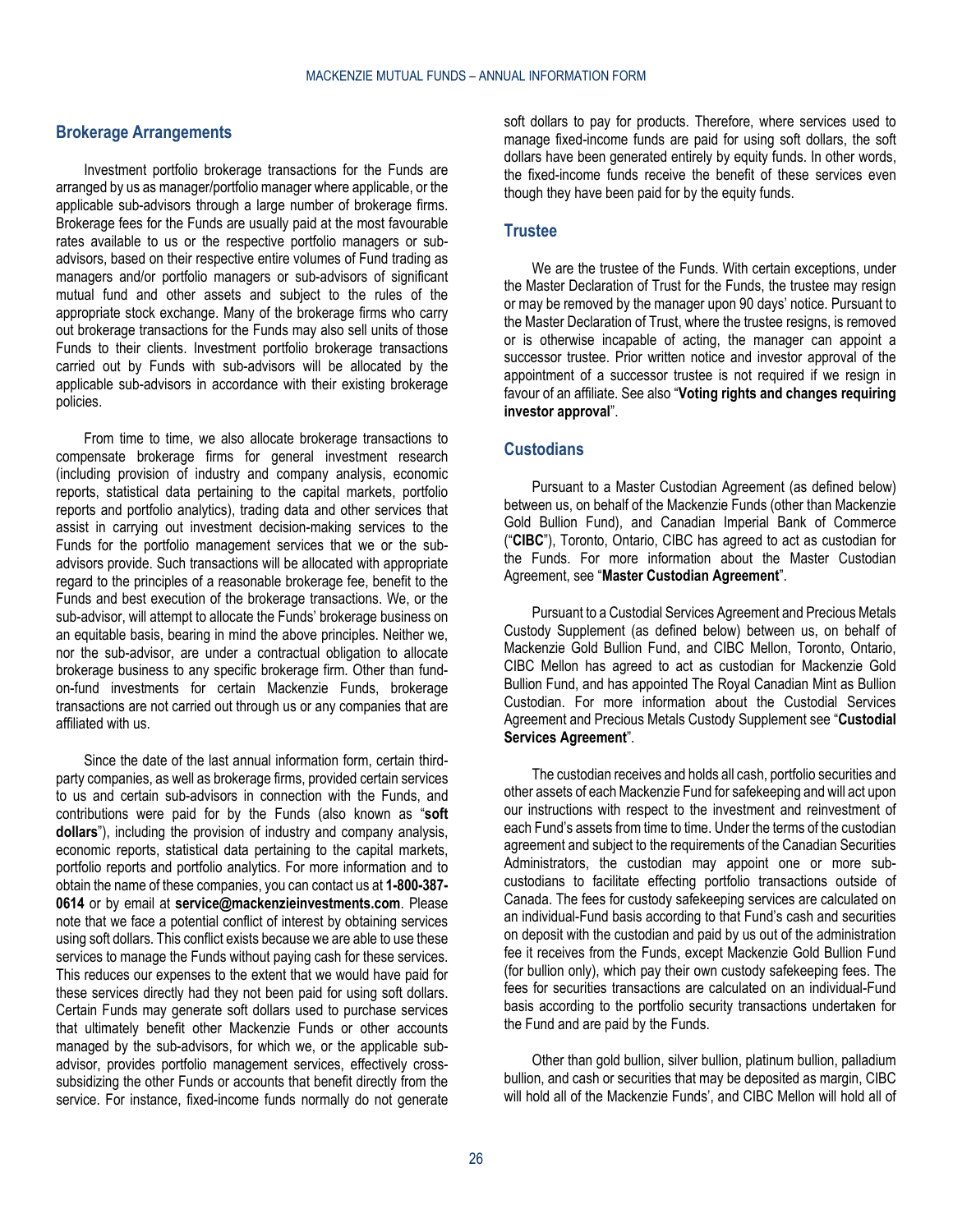Mackenzie Gold Bullion Fund's, Canadian cash, securities and other assets in Toronto. Foreign securities and related cash accounts will be held either at an office of CIBC with respect to the Mackenzie Funds. or by CIBC Mellon with respect to Mackenzie Gold Bullion Fund, or, respectively, by CIBC's or CIBC Mellon's sub-custodians.

#### **Bullion custodian**

The Royal Canadian Mint (the "**Bullion Custodian**") has been appointed the sub-custodian of the physical gold, silver, platinum and palladium bullion owned by Mackenzie Gold Bullion Fund pursuant to a sub-custodian agreement (the "**Metals Custodian Storage Agreement**") with the CIBC Mellon.

The physical gold, silver, platinum and palladium bullion will be stored in the vault of the Bullion Custodian on an allocated and segregated basis. The term "**vault**" means a high security facility ordinarily in use by the Bullion Custodian for the safekeeping and storage of physical bullion. The physical gold, silver, platinum and palladium bullion will be held in locations in Canada, London, England and/or New York, U.S.A. All of the bullion purchased by Mackenzie Gold Bullion Fund will be certified Good Delivery by the relevant vendor.

CIBC Mellon and the Bullion Custodian maintain insurance on such terms and conditions as they consider appropriate against all risk of physical loss of, or damage to, bullion stored in the Bullion Custodian's vaults except the risk of war, nuclear incident, terrorism events or government confiscation. None of us or Mackenzie Gold Bullion Fund is a beneficiary of any such insurance and none have the ability to dictate the existence, nature or amount of coverage.

#### <span id="page-26-0"></span>**Securities Lending Agents**

We, on behalf of the Funds, have entered into a Securities Lending Authorization Agreement dated May 6, 2005, as amended, with CIBC of Toronto, Ontario, the custodian of the Funds, and The Bank of New York Mellon ("**BNY Mellon**") of New York, New York, (the "**Securities Lending Agreement**"). The securities lending agents are not our affiliate or our associate.

<span id="page-26-5"></span>The Securities Lending Agreement appoints and authorizes CIBC and BNY Mellon to act as agent for securities lending transactions for those Funds that engage in securities lending and to execute, in the applicable Fund's name and on its behalf, securities lending agreements with borrowers in accordance with NI 81-102. The Securities Lending Agreement requires that the collateral received by a Fund in a securities lending transaction must generally have a market value of 105%, but never less than 102%, of the value of the securities loaned. Under the Securities Lending Agreement, CIBC and BNY Mellon agree to indemnify us from certain losses incurred in connection with its failure to perform any of its obligations under the Securities Lending Agreement. The Securities Lending Agreement may be terminated at any time at the option of either party upon 30 days' prior notice to the other party.

#### <span id="page-26-1"></span>**Lenders**

We, on behalf of the Funds, have entered into prime brokerage documentation with BMO Nesbitt Burns Inc. and Scotia Capital Inc., dated April 27, 2018, as amended (each, a "**Prime Broker Agreement**"). Pursuant to the terms of the Prime Broker Agreements, the Fund may borrow money from BMO Nesbitt Burns Inc. and/or Scotia Capital Inc. for investment purposes in accordance with its investment objectives and strategies.

Neither BMO Nesbitt Burns Inc. nor Scotia Capital Inc. is an affiliate or associate of Mackenzie.

# <span id="page-26-2"></span>**Fund Administrator**

CIBC Mellon Global Securities Services Company and CIBC Mellon Trust Company are collectively the Fund Administrator. The Fund Administrator is responsible for certain aspects of the day-to-day administration of the Funds, including NAV calculations and fund accounting.

### <span id="page-26-3"></span>**Independent Review Committee**

For information on the Mackenzie Funds' Independent Review Committee and the role it fulfils with respect to the Funds, see "**[Mackenzie Funds' Independent Review Committee](#page-31-0)**".

# <span id="page-26-4"></span>**Auditor**

The auditor of the Funds is Deloitte LLP, Chartered Professional Accountants, Toronto, Ontario.

# **CONFLICTS OF INTEREST**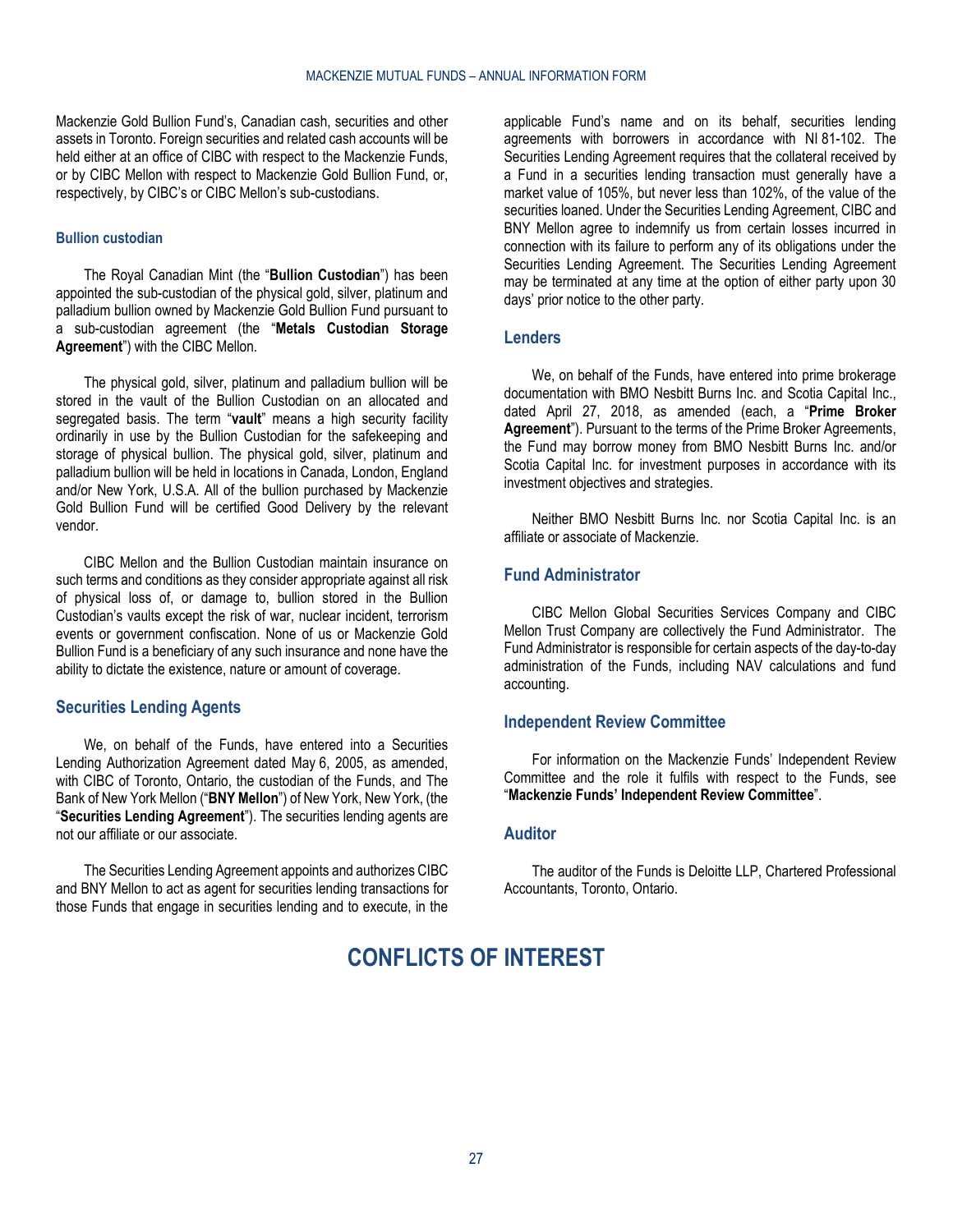# <span id="page-27-0"></span>**Principal Holders of Units**

#### **Shares of Mackenzie Investments**

IGM Financial Inc., Winnipeg, Canada indirectly owns all of the outstanding voting shares of Mackenzie Investments. As of June 21, 2021, Power Financial Corporation beneficially owned, directly or indirectly, 157,132,080 common shares of IGM Financial Inc. representing 65.802% of the outstanding voting shares of IGM Financial Inc. (excluding 0.016% held by The Canada Life Assurance Company in its segregated funds or for similar purposes). Power Corporation of Canada directly owned 100% of the outstanding voting shares of Power Financial Corporation. The Desmarais Family Residuary Trust, a trust for the benefit of the members of the family of the late Mr. Paul G. Desmarais, has voting control, directly and indirectly, of Power Corporation of Canada.

### **Directors and Executive Officers of Mackenzie Investments**

As of June 21, 2021, the directors and executive officers of Mackenzie Investments beneficially owned, directly or indirectly, in

#### **Table 9: Mackenzie ownership of units of the Funds**

aggregate, less than 1% of the common shares of IGM Financial Inc. and less than 1% of the common shares of any service provider to Mackenzie Investments or the Funds.

#### **Independent Review Committee**

As of June 21, 2021, the members of the independent review committee beneficially owned, directly or indirectly, in aggregate, less than 1% of the common shares of IGM Financial Inc. and less than 1% of the common shares of any service provider to us or the Funds.

#### **Units of the Funds**

As at the date of this annual information form, we or an officer of Mackenzie owns, beneficially and of record, units of the Funds as follows:

| <b>Fund</b>                                         | <b>Series</b> | <b>Number of units</b> | <b>Percentage of Units of the Series Owned</b> |
|-----------------------------------------------------|---------------|------------------------|------------------------------------------------|
| Mackenzie Betterworld Canadian Equity Fund          | A             | 15,000                 | 100%                                           |
| Mackenzie Betterworld Global Equity Fund            | A             | 15,000                 | 100%                                           |
| Mackenzie Canadian Dividend Fund II                 | A             | $\overline{2}$         | 100%                                           |
| Mackenzie Canadian Growth Balanced Fund II          | A             | $\overline{2}$         | 100%                                           |
| Mackenzie Canadian Growth Fund II                   | A             | $\overline{2}$         | 100%                                           |
| Mackenzie Cundill Value Fund II                     | A             | $\overline{2}$         | 100%                                           |
| Mackenzie Emerging Markets Fund II                  | A             | $\overline{2}$         | 100%                                           |
| Mackenzie Global China Fund                         | R             | 10,000                 | 100%                                           |
| Mackenzie Global Growth Fund                        | A             | $\overline{2}$         | 100%                                           |
| Mackenzie Global Resource Fund II                   | A             | $\overline{2}$         | 100%                                           |
| Mackenzie Gold Bullion Fund                         | A             | $\overline{2}$         | 100%                                           |
| Mackenzie Ivy Canadian Balanced Fund II             | A             | $\overline{2}$         | 100%                                           |
| Mackenzie Ivy European Fund                         | A             | $\overline{2}$         | 100%                                           |
| Mackenzie Ivy Foreign Equity Currency Neutral Fund  | A             | $\overline{2}$         | 100%                                           |
| Mackenzie Ivy Foreign Equity Fund II                | A             | $\overline{2}$         | 100%                                           |
| Mackenzie Ivy Global Balanced Fund II               | A             | $\overline{2}$         | 100%                                           |
| Mackenzie Ivy International Fund II                 | A             | $\overline{2}$         | 100%                                           |
| Mackenzie Maximum Diversification Canada Index Fund | A             | $\overline{2}$         | 100%                                           |
| <b>Mackenzie Precious Metals Fund</b>               | A             | $\overline{2}$         | 100%                                           |
| Mackenzie Strategic Income Fund II                  | A             | $\overline{2}$         | 100%                                           |
| Mackenzie US Growth Fund                            | A             | $\overline{2}$         | 100%                                           |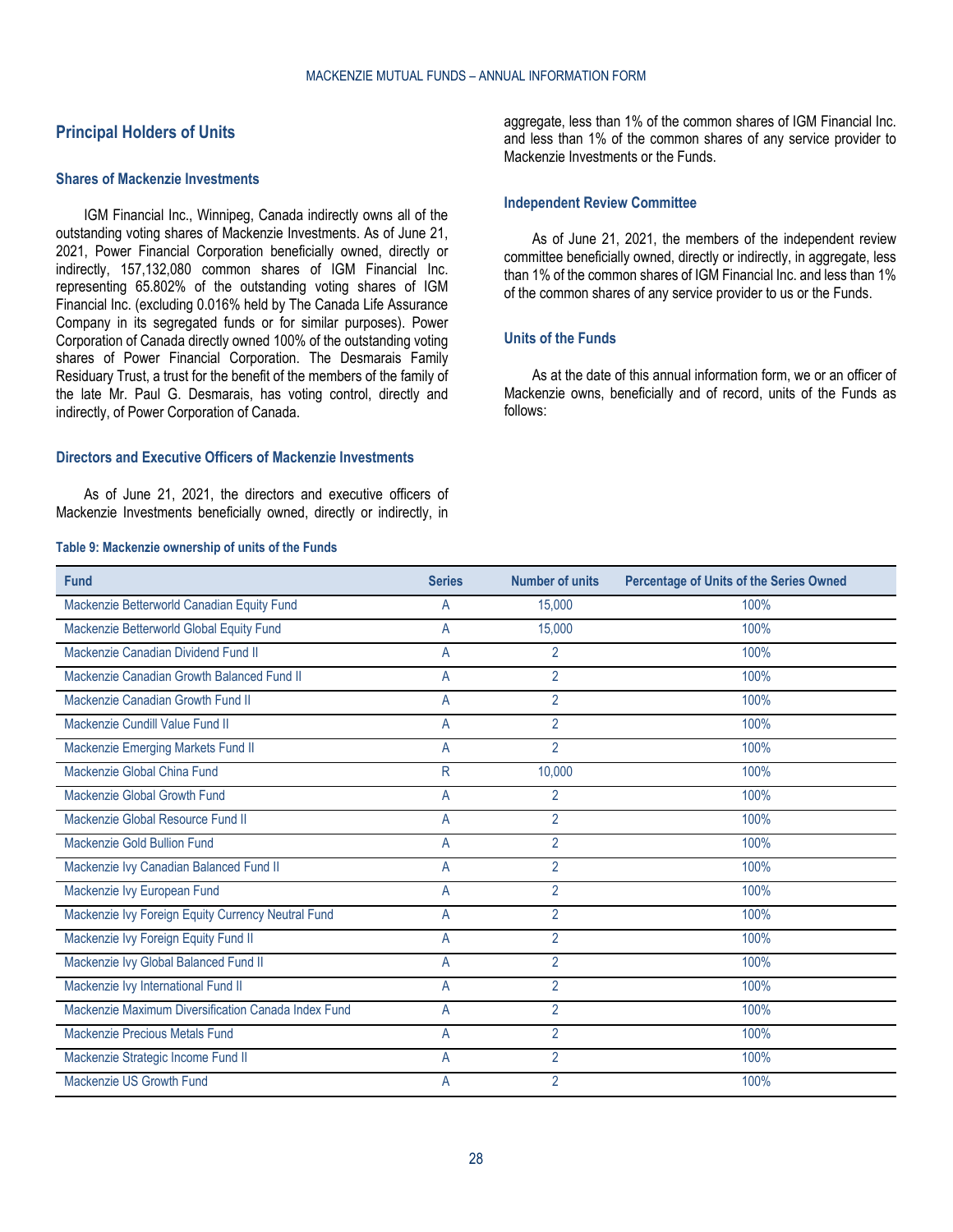| <b>Fund</b>                                             | <b>Series</b> | <b>Number of units</b> | <b>Percentage of Units of the Series Owned</b> |
|---------------------------------------------------------|---------------|------------------------|------------------------------------------------|
| Mackenzie US Small-Mid Cap Growth Currency Neutral Fund |               |                        | 100%                                           |
| Mackenzie US Small-Mid Cap Growth Fund                  |               |                        | 100%                                           |
| <b>Symmetry Balanced Portfolio II</b>                   |               |                        | 100%                                           |
| Symmetry Conservative Income Portfolio II               |               |                        | 100%                                           |
| <b>Symmetry Conservative Portfolio II</b>               |               |                        | 100%                                           |
| <b>Symmetry Equity Portfolio</b>                        |               |                        | 100%                                           |
| Symmetry Moderate Growth Portfolio II                   |               |                        | 100%                                           |

**As Mackenzie Betterworld Canadian Equity Fund, Mackenzie Betterworld Global Equity Fund and Mackenzie Global China Fund are new, the investment by us in these units of the Funds represents the initial investment in the Funds and may be redeemed in accordance with the regulatory requirements only when a Fund has investments of at least \$500,000 by investors not affiliated with us.** 

**All Funds, other than Mackenzie Betterworld Canadian Equity Fund, Mackenzie Betterworld Global Equity Fund and Mackenzie Global China Fund, have received regulatory relief from the Canadian securities administrators to permit the filing of the simplified prospectus of those Funds notwithstanding that the initial seed capital investment requirement in respect of the Funds was not satisfied. Please see ["Seed Capital, Past](#page-9-0)  [Performance and Financial Data Relief"](#page-9-0).**

### **Investments by mutual funds and segregated funds managed by Mackenzie Investments and its affiliates**

Mutual funds and segregated funds managed by us and our affiliates, or other investors at our discretion, may invest in Series R or Series S units. As these series are intended solely for investment by these investors as a means to ensure that there is no duplication of fees payable to us, they will generally not pay sales charges, redemption fees or management fees. Up to 100% of Series R or Series S units of the Funds may be owned by one or more of these investors. Therefore, these investors may own (individually or collectively) more than 10% of all the outstanding units of a Fund.

### <span id="page-28-0"></span>**Affiliated Entities**

As of the date of this annual information form, no person or company which is an "**affiliated entity**" to us (as this term is defined in the form requirement under National Instrument 81-101) provides services to the Funds or to us in relation to the Funds, other than the companies listed below. The amount of fees received from the Funds by any "affiliated entity" is contained in the audited financial statements of the Funds.

As disclosed above under "**[Directors and executive officers of](#page-20-2)  [Mackenzie Investments](#page-20-2)**", in addition to being our senior officers, certain individuals also serve as senior officers of other affiliated entities, including Investors Group Inc.

The following diagram describes the relevant corporate relationships within the Power Group of Companies, as of June 21, 2021: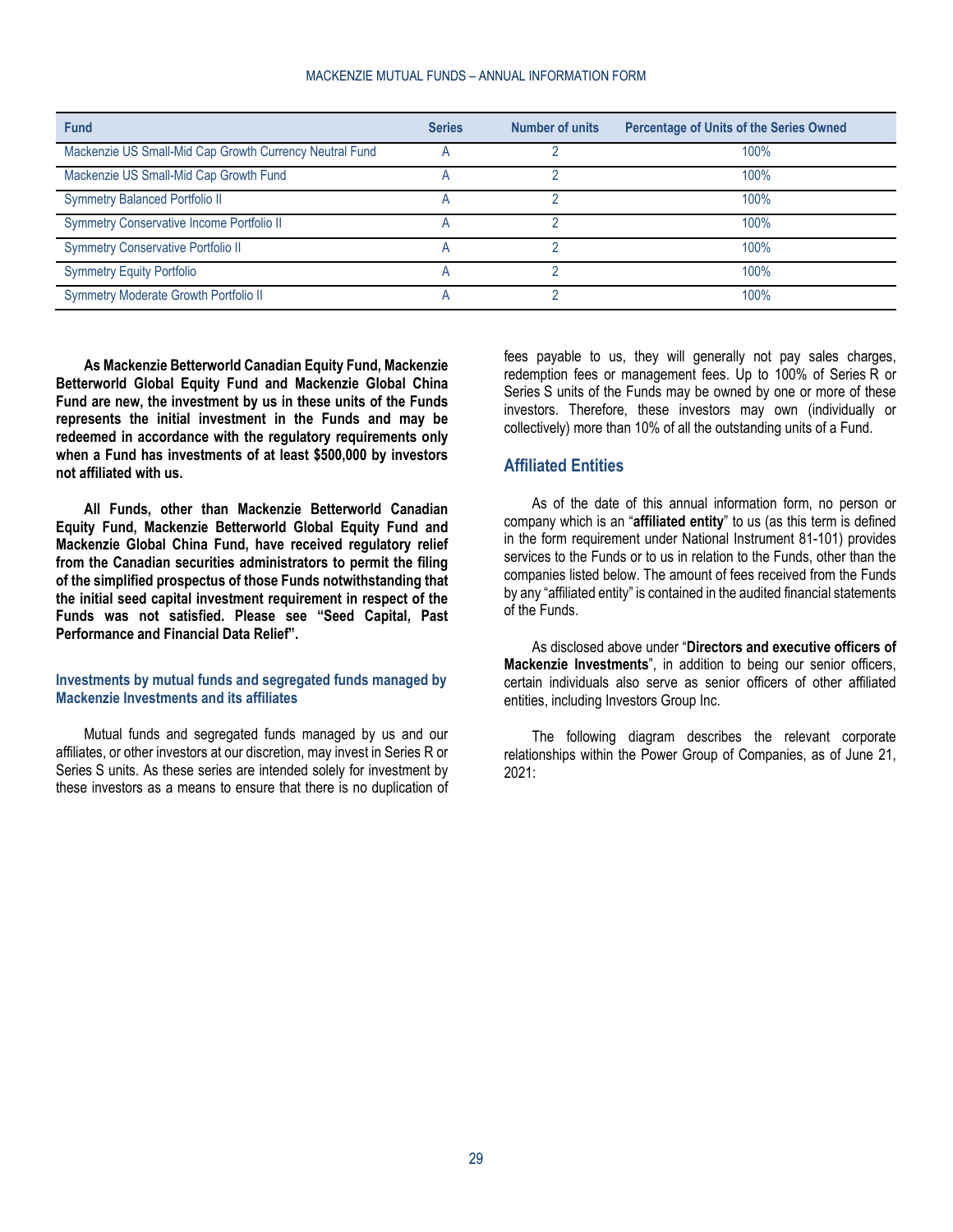

#### **NOTES**:

- 1. Power Corporation of Canada directly controls 100% of Power Financial Corporation.
- 2. Power Financial Corporation, directly and indirectly, owns 65.802% (excluding 0.016% held by The Canada Life Assurance Company in its segregated funds or for similar purposes).
- <span id="page-29-0"></span>3. Non-voting common and non-voting participating shares have also been issued.
- 4. Power Corporation of Canada indirectly controls 70.737% (including 4.016% held directly and indirectly by IGM Financial Inc.) of the outstanding common shares of Great-West Lifeco Inc., representing approximately 65% of all voting rights attached to all outstanding voting shares of Great-West Lifeco Inc.

# **FUND GOVERNANCE**

# <span id="page-29-1"></span>**Mackenzie Investments**

As the manager of the Funds, we are under a statutory duty imposed by the *Securities Act* (Ontario) to act honestly, in good faith and in the best interests of all of our managed Mackenzie Funds, and to exercise the degree of care, diligence and skill that a reasonably prudent person would exercise in the same circumstances.

Our Board of Directors is responsible for overseeing our compliance with that statutory duty owed to the Mackenzie Funds. To assist with its duties, the Board has appointed an Audit Committee and a Fund Oversight Committee, as further described below.

The Board of Directors operates in accordance with the provisions of a Unanimous Shareholders Agreement (the "**USA**") entered into by our shareholders. Pursuant to the USA, the Board generally supervises our functions as the manager of the Funds. Mackenzie Inc., the sole voting shareholder, has oversight responsibilities for all other matters related to us, including corporate

governance, operating results, financial and strategic planning, product strategy, compensation and personnel decisions and overall corporate level risk management.

In addition, we have appointed an IRC, which reviews potential conflicts of interest matters referred to it by our management.

#### **Board of Directors of Mackenzie Investments**

Our Board is currently comprised of seven directors, six of whom are independent of us and our subsidiaries and affiliates, and one of whom is a member of management. The Board's mandate is for the most part limited to fund governance matters through the operation of the USA.

The Board reviews and makes decisions with respect to our mutual fund business, through the following activities: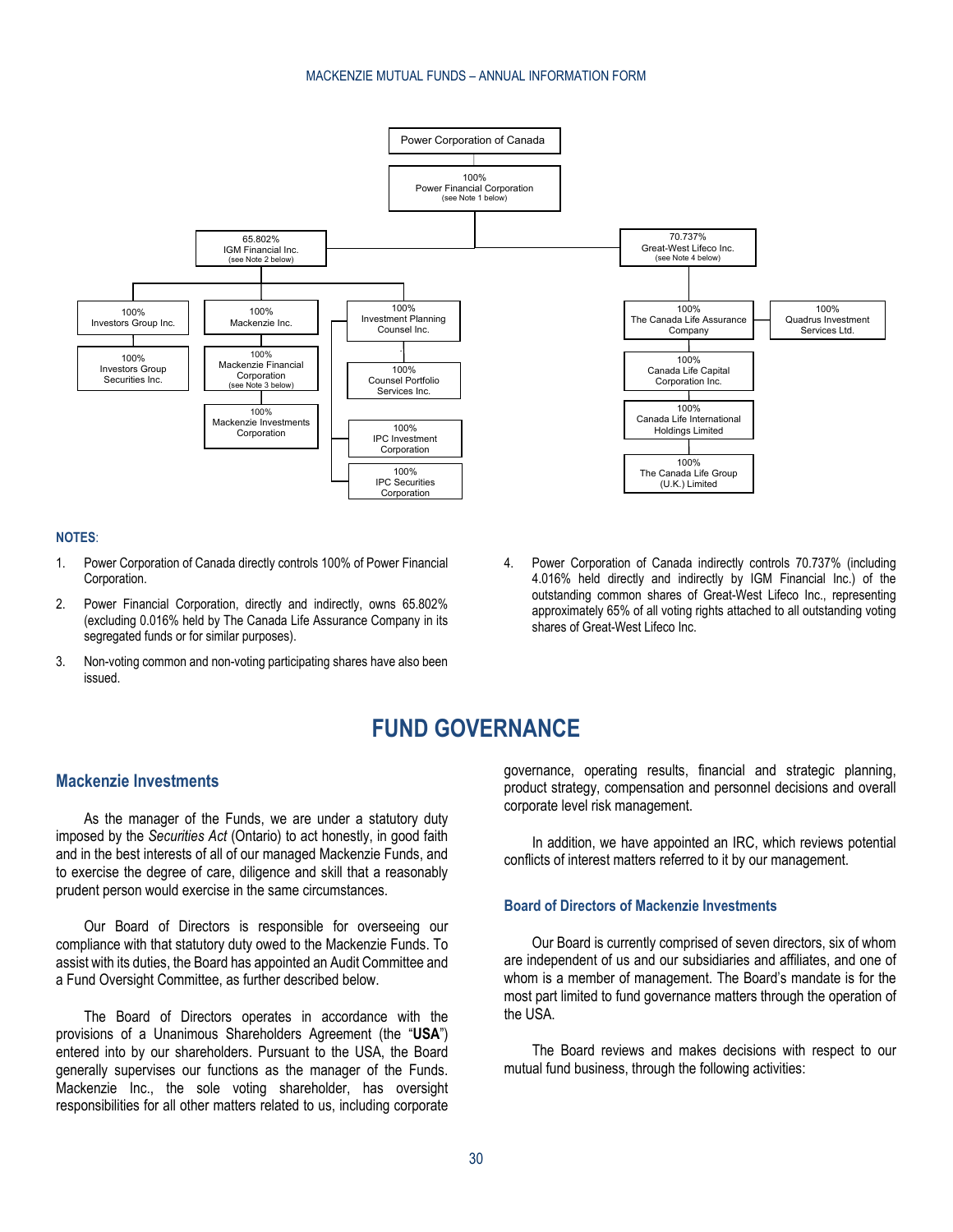- reviewing and approving all financial disclosure of the Mackenzie Funds, including interim and annual financial statements and management reports of fund performance. The Board considers the recommendations of the Audit Committee in making these determinations;
- discussing new fund proposals with management and approving the offering documents;
- receiving reports from management and other non-Board committees relating to the compliance by the Mackenzie Funds with securities laws and administrative practices and tax and financial reporting laws and regulations applicable to the Mackenzie Funds; and
- reviewing management reports on conflicts of interest, to which we are subject as manager and trustee of the Mackenzie Funds (where applicable). The Board receives and reviews reports on the activities and recommendations of the IRC and the Fund Oversight Committee in determining how to manage those conflicts.

Members of the Board are compensated for their participation on the Board, through the payment of an annual retainer and meeting fees. The Board may, from time to time, engage consultants (legal, financial, or otherwise) to assist it in fulfilling its duties. We generally pay for these expenses.

Our Board is not responsible for overseeing the activities of our wholly owned subsidiaries. Our subsidiaries are overseen by their own Boards of Directors under applicable corporate statutes within their local jurisdiction.

# *Audit Committee of the Board*

Our Board of Directors has established an Audit Committee to oversee the financial reporting and controls of the Mackenzie Funds. The Audit Committee consists of three independent directors of Mackenzie Investments.

The Audit Committee

- reviews all financial reporting by the Mackenzie Funds, including the interim and annual financial statements and management reports of fund performance;
- meets with the Mackenzie Funds' auditors regularly to discuss the financial reporting of the Mackenzie Funds and specific accounting issues that may arise and the effect of specific events on the Mackenzie Funds' financial position. The Audit Committee also reviews with management and with the Mackenzie Funds' auditor the adoption of specific accounting policies;
- receives reports from management with respect to our compliance with laws and regulations that affect us as a manager of mutual funds and that could have a material impact on fund financial reporting, including tax and financial reporting laws and obligations. The Audit Committee also reviews the income tax status of the Mackenzie Funds and Mackenzie Investments;
- reviews policies relating to financial risks established by management of Mackenzie Investments, as well as compliance with those policies, and reviews and assesses the insurance coverage maintained by us as it relates to our role of managing the Mackenzie Funds;
- reviews internal financial controls with management on a regular basis. The Audit Committee meets with our Internal Audit Department, outside the presence of management, to review and gain assurance that reasonable financial controls are in place and are effective;
- reviews the annual plan of our Internal Audit Department with respect to the Mackenzie Funds and their reports;
- oversees all aspects of the relationship between us and the auditor of the Mackenzie Funds. In addition to recommending their appointment to the Board, the Audit Committee reviews and approves the terms of auditor engagements, the audit and non-audit services provided by the auditor, sets its remuneration and reviews its performance annually or more frequently. The Audit Committee regularly meets with the auditor outside the presence of management of Mackenzie Investments; and
- reviews its mandate on a regular basis.

Members of the Audit Committee are compensated for their participation on the Audit Committee, which is in addition to the fees they receive for serving as members of the Board of Directors. The Audit Committee may, from time to time, engage consultants (legal, financial, or otherwise) to assist it in fulfilling its duties. We generally pay for these expenses.

# *Fund Oversight Committee of the Board*

Our Board of Directors has established the Fund Oversight Committee to assist the Board and us to fulfil our obligations in our role as the manager and/or trustee of the Mackenzie Funds. The Fund Oversight Committee consists of all members of the Board of Directors and the Chair of the Fund Oversight Committee is a member of the Board that is independent of management.

The Fund Oversight Committee

- supervises our activities in respect of our obligations in managing the Mackenzie Funds, which are based on laws and regulations, the constating documents of the Mackenzie Funds and the continuous disclosure documents of the Mackenzie Funds (such as simplified prospectuses, annual information forms, Fund Facts documents, management reports of fund performance, etc.). The Fund Oversight Committee has also created sub-committees to review simplified prospectuses, information circulars and other continuous disclosure documents prepared for investors and potential investors;
- meets several times a year and reviews policies adopted by us and reports relating to our compliance with those policies, including policies relating to conflicts of interest as required by NI 81-107. The principal policies include valuation of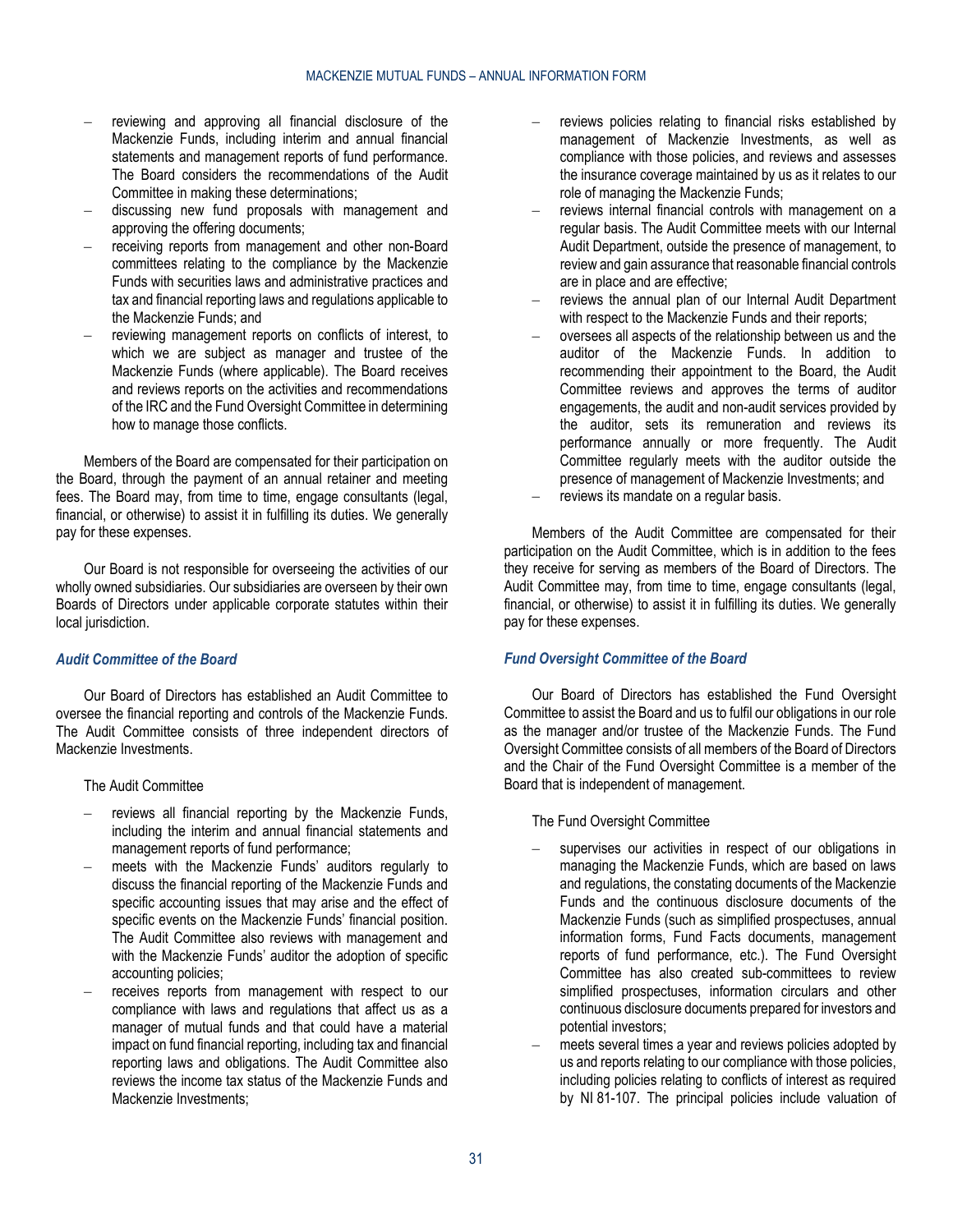portfolio securities for the Mackenzie Funds, the use of derivative instruments by the Mackenzie Funds, the use of securities lending by the Mackenzie Funds, short selling, proxy voting policies for the Mackenzie Funds, the allocation of trades on behalf of the Mackenzie Funds and the restrictions imposed on personal trading by officers and others with access to the Mackenzie Funds' trading activities (which are contained in the Business Conduct Policy). The restrictions on personal trading comply with the standards for the mutual fund industry set by the Investment Funds Institute of Canada. Compliance monitoring with respect to these and other policies is carried out on an ongoing basis by the staff of our Legal and Compliance Departments, who report to the Fund Oversight Committee on a regular basis:

- receives reports regarding the compliance of the Mackenzie Funds with their investment objectives and strategies and securities legislation generally:
- reviews performance of the Mackenzie Funds. In this capacity, it receives regular reports from management with respect to the performance of the Mackenzie Funds and reviews with management the performance of specific portfolio managers and sub-advisors. However, the ultimate decisions regarding appointing or replacing specific portfolio managers or sub-advisors are the responsibility of management and overseen by Mackenzie Inc.;
- reviews proposals regarding material changes to the Mackenzie Funds and any continuous disclosure in respect of those changes;
- receives regular reports on, and reviews with management, the operations of the Mackenzie Funds. This includes oversight of fund valuation processes, the transfer agency function, the information systems used to support these operations, banking arrangements and investor services. The Committee also reviews material services provided by third party suppliers; and
- reviews its mandate on a regular basis.

Independent members of the Fund Oversight Committee are compensated for their participation on the Fund Oversight Committee, which is in addition to the fees they receive for serving as members of the Board of Directors. The Fund Oversight Committee may, from time to time, engage consultants (legal, financial, or otherwise) to assist it in fulfilling its duties. We generally pay for these expenses.

# <span id="page-31-0"></span>**Mackenzie Funds' Independent Review Committee**

Under NI 81-107, mutual funds are required to form an independent review committee to review, among other things, conflictof-interest matters to provide impartial judgment on these matters to us, in our role as manager of the Mackenzie Funds. We have created the IRC, which consists of three members: Robert Hines (Chair), George Hucal and Scott Edmonds.

The IRC reviews potential conflicts of interest referred to it by us, as manager of the Mackenzie Funds, and makes recommendations on whether a course of action achieves a fair and reasonable result for

the applicable Mackenzie Funds, and only upon making that determination does it recommend to us that the transaction proceed. This includes potential transactions, as well as regular review of our policies and procedures relating to conflicts of interest.

NI 81-107 specifically permits us to submit proposals to the IRC to cause a Mackenzie Fund to directly purchase or sell units to another Mackenzie Fund without using a broker, although, to date, we have not taken advantage of this provision. Also, as stated under "**[Investment Restrictions and Practices](#page-6-0)**", the IRC has approved standing instructions to permit the Mackenzie Funds to invest in securities of companies related to us.

NI 81-107 also permits the IRC, upon referral by us, to consider proposals to change the auditor of a Mackenzie Fund or to approve mergers between Mackenzie Funds. In most cases, if the IRC approves these changes, a vote of investors would not be required; rather, you would be given 60 days' prior notice of the changes.

# <span id="page-31-1"></span>**Supervision of Securities Lending, Repurchase and Reverse Repurchase Transactions**

The Funds are permitted to enter into securities lending, repurchase and reverse repurchase transactions consistent with its investment objectives and in compliance with the applicable provisions of NI 81-102. We have appointed the Funds' custodian as the Funds' agent and have entered into an agreement with that agent to administer any securities lending and repurchase transactions for that Fund (a "**Securities Lending Agreement**"). Those Funds also may enter into reverse repurchase transactions directly or through an agent.

The Securities Lending Agreement complies with, and the agent is bound to comply with, the applicable provisions of NI 81-102. We will manage the risks associated with securities lending, repurchase and reverse repurchase transactions (which are described in the simplified prospectus under the heading "**General Investment Risks**") by requiring the agent to

- maintain internal controls, procedures and records, including a list of approved counterparties based on generally accepted creditworthiness standards, transaction and credit limits for each counterparty and collateral diversification standards;
- establish daily the market value of both the securities loaned by a Fund under a securities lending transaction or sold by a Fund under a repurchase transaction and the cash or collateral held by a Fund. If, on any day, the market value of the cash or collateral is less than 102% of the market value of the borrowed or sold securities, the agent will request that the counterparty provide additional cash or collateral to the Fund to make up the shortfall; and
- ensure that a Fund does not loan or sell more than 50% of the total assets of that Fund through securities lending or repurchase transactions (without including the collateral for loaned securities and cash for sold securities).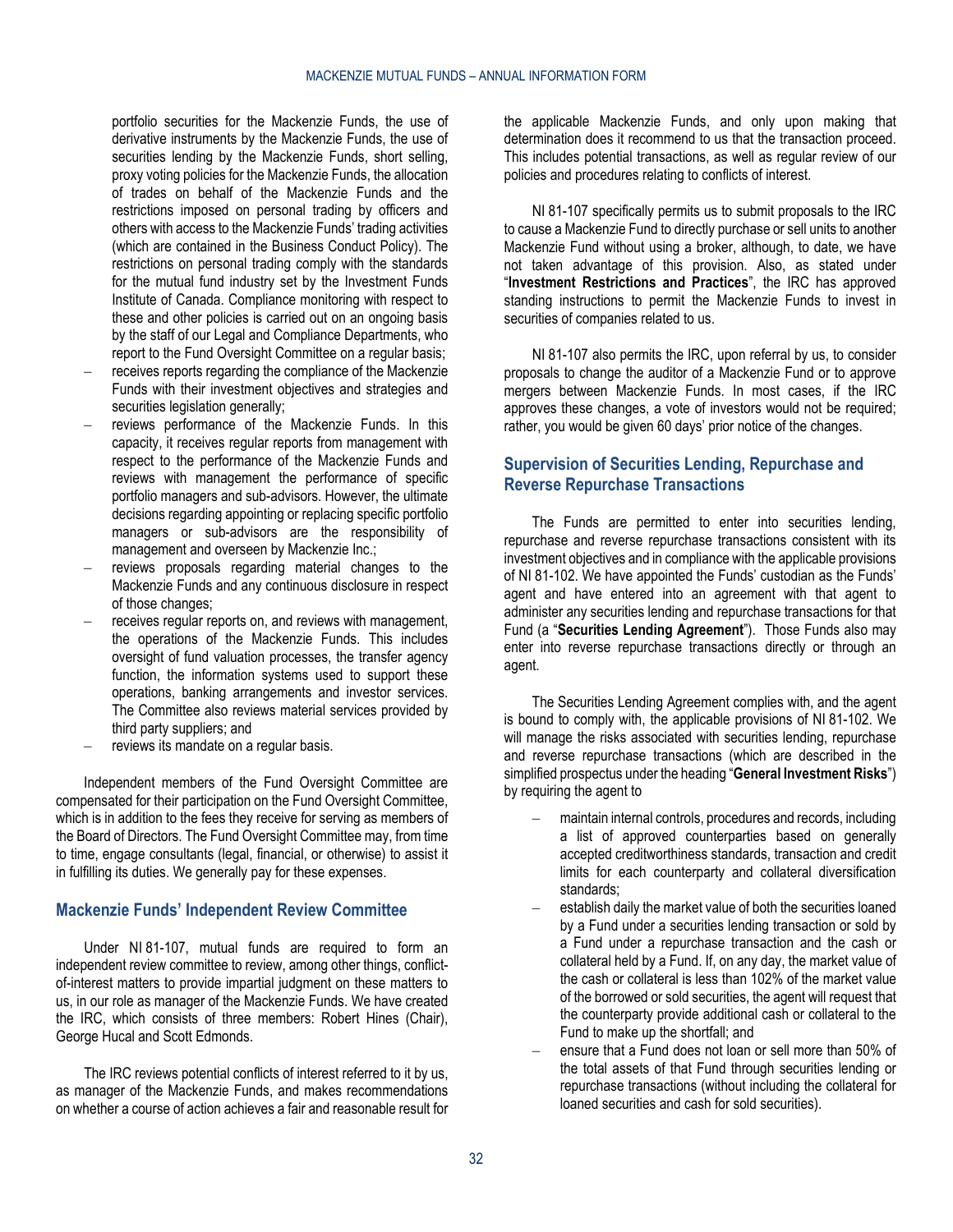Securities lending and reverse repurchase transactions are entered into by the agent on behalf of the Funds and we monitor the risks of these transactions. To facilitate monitoring, the agent provides us with regular and comprehensive reports summarizing the transactions involving securities lending, repurchase and reverse repurchases.

Our Fund Services and Legal Departments have created written policies and procedures that set out the objectives and goals for securities lending, repurchase transactions or reverse repurchase transactions, and the risk management and oversight procedures applicable where the Funds engage in these transactions.

Our Legal, Compliance and Fund Services Departments are responsible for reviewing the Securities Lending Agreement. Our Board of Directors will receive reports, if any, regarding compliance exceptions in connection with the Funds' use of securities lending, repurchase and reverse repurchase transactions.

At present, we do not simulate stress conditions to measure risk in connection with securities lending, repurchase or reverse repurchase transactions. Risk measurement procedures or simulations are conducted by the agent in respect of loans outstanding and the collateral lodged by each borrower and across all borrowers in the agents' overall securities lending and repurchase portfolios. These procedures and simulations include the Funds' securities but are not specific to the Funds.

### <span id="page-32-0"></span>**Supervision of Derivatives Trading**

We have adopted various policies and internal procedures to supervise the use of derivatives within our Fund portfolios. All policies and procedures comply with the derivative rules set out in NI 81-102 or as modified by any exemptions to NI 81-102 granted by the Canadian Securities Administrators. These policies are reviewed at least annually by senior management.

We have established an approval process for the use of derivatives before derivatives can be used in the Funds to ensure compliance with NI 81-102 or any granted exemptions to NI 81-102 and to ensure that the derivative is suitable for the Fund within the context of the Fund's objectives and investment strategies.

Our Fund Services Department records, values, monitors and reports on the derivative transactions that are entered into the Fund's portfolio records. We have established threshold education and experience requirements for all staff who perform activities related to the valuation, monitoring, reporting and overall supervision of derivatives trading to ensure that those operations are carried out prudently and efficiently.

The Fund Administrator enters all derivative trade information, and these trade entries and valuations are reviewed at the time of initial entry by a qualified staff member who has met threshold education and experience requirements. Valuations of derivative instruments are carried out according to the procedures described under "**[Valuation of Portfolio Securities](#page-12-0)**".

The Compliance Department conducts ongoing monitoring of derivatives strategies for compliance with regulation designed to ensure (i) all derivatives strategies of the Mackenzie Funds meet regulatory requirements; and (ii) derivative and counterparty exposures are reasonable and diversified. New derivative strategies are subject to a standardized approval process involving members from the Investment Management, Fund Services and Compliance Departments.

Under NI 81-102, mutual funds may engage in derivative transactions for both hedging and non-hedging purposes. Where we engage an external advisory firm to provide portfolio management services to the Funds and that firm trades in derivative instruments (or other instruments) for the Funds, under NI 81-102, we will be responsible for ensuring that all trading for the Funds by the subadvisors is suitable to the Funds' objectives and strategies. When derivatives are used for hedging purposes, our internal policies require that the derivatives have a high degree of negative correlation to the position being hedged, as required by NI 81-102. Derivatives will not be used to create leverage within the Fund's portfolio unless permitted under NI 81-102. We do not simulate stress conditions to measure risk in connection with the Funds' use of derivatives.

The designated Senior Vice-President, Investments, oversees the compliance with the derivatives policies by the portfolio managers. The Compliance Department reports any identified exceptions to the derivatives policies and procedures described above.

# <span id="page-32-1"></span>**Proxy-Voting Policies and Procedures**

The Funds managed by our internal portfolio managers ("**Internal Managers**") follow the proxy-voting policies and procedures mandated by us.

Our objective is to vote the securities of companies for which we have proxy-voting authority in a manner most consistent with the longterm economic interest of Fund investors.

### **Voting practices**

We take reasonable steps to vote all proxies received. However, we cannot guarantee that we will vote in all circumstances. We may refrain from voting where administrative or other procedures result in the costs of voting outweighing the benefits. We may also refrain from voting if, in our opinion, abstaining or otherwise withholding our vote is in your best interests.

#### *Fund-of-Fund voting*

We may vote the securities of an Underlying Fund owned by a Fund when the Underlying Fund is not managed by us. If an Underlying Fund is managed by us or one of our associates or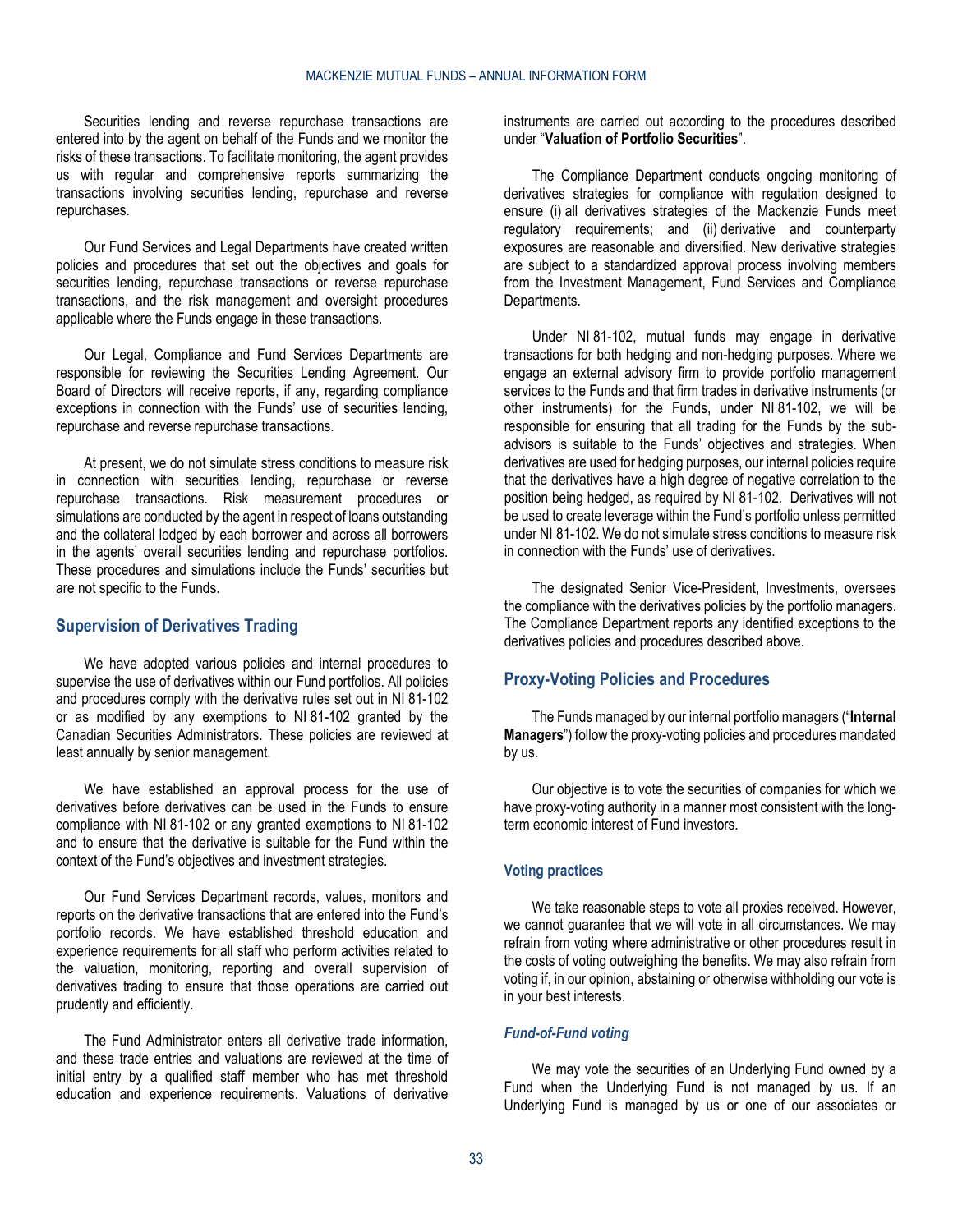affiliates, we will not vote the securities of the Underlying Fund but will decide if it is in your best interests for you to vote on the matter individually. Generally, for routine matters, we will decide that it is not in your best interests to vote individually. However, if we decide that it is in your best interests for you to vote, then we will ask you for instructions on how to vote your proportionate share of the Underlying Fund securities owned by the Fund and will vote accordingly. We will only vote the proportion of the Underlying Fund securities for which we have received instructions.

#### **Summary of proxy voting policies**

Below is a statement of principles that generally describe how we may vote on some commonly raised issues. We may elect to vote contrary to these guidelines, provided the vote is in the best economic interest of the Mackenzie Fund.

- We generally vote in favour of (i) proposals that support a majority of Board members being independent of management; (ii) the appointment of outside directors to an issuer Board or Audit Committee; as well as (iii) requirements that the Chair of the Board be separate from the office of the Chief Executive Officer.
- Proxies related to executive compensation are voted on a case-by-case basis. Generally, we will vote in favour of stock options and other forms of compensation that (i) do not result in a potential dilution of more than 10% of the issued and outstanding shares; (ii) are granted under clearly defined and reasonable terms; (iii) are commensurate with the duties of plan participants; and (iv) are tied to the achievement of corporate objectives.
- We will generally not support (i) the repricing of options; (ii) plans that give the Board broad discretion in setting the terms of the granting of options; or (iii) plans that authorize allocation of 20% or more of the available options to any individual in any single year.
- We will generally vote in favour of shareholder rights plans designed to provide sufficient time to undertake a fair and complete shareholder value maximization process and that do not merely seek to entrench management or deter a public bidding process. In addition, we will generally support plans that promote the interests and equal treatment of all investors, and that allow for periodic shareholder ratification.
- We will evaluate and vote on shareholder proposals on a case-by-case basis. All proposals on financial matters will be given consideration. Generally, proposals that place arbitrary or artificial constraints on the company will not be supported.

# *Conflicts of interest*

Circumstances may occur where a Mackenzie Fund has a potential conflict of interest relative to its proxy voting activities. Where an Internal Manager has a conflict or potential conflict, he or she will notify our Chief Investment Officer ("**CIO**") and either the Vice-President, Legal ("**VP, Legal**") or the Chief Compliance Officer ("**CCO**"). Should the CIO and either the VP, Legal or the CCO conclude that a conflict exists, the CCO will document the conflict and inform our Fund Services Department.

We will maintain a Proxy Voting Watch List ("**Watch List**") that includes the names of issuers that may be in conflict and our Fund Administrator will notify us of any meeting circulars and proxies received from an issuer on the Watch List. The CIO and either the VP, Legal or CCO will discuss the voting matter(s) with the Internal Manager or sub-advisor and ensure that the proxy-voting decision is based on our proxy-voting policies and is in the best interests of the Mackenzie Fund.

All voting decisions made as described in the following section are documented and filed by the Fund Administrator.

#### **Proxy voting procedures**

Upon receipt of a meeting circular, the Fund Administrator logs the issuer name, date of receipt, and other relevant information in a proxy database. The Fund Administrator then reviews the information and summarizes his/her findings.

The Internal Manager makes the voting decision and issues his/her direction to the Fund Administrator. The Fund Administrator logs the decision, forwards the completed proxy to the custodian or the custodian's voting agent, and files all related documentation.

We retain files related to proxies, votes, and related research materials for a minimum two (2) years and off-site for a minimum five (5) years.

# **Proxy voting by sub-advisors**

Sub-advisors to the Funds have the authority to make all voting decisions concerning the securities held in the Funds on a fully discretionary basis in accordance with the portfolio management agreement. We have determined that the sub-advisors have proxyvoting guidelines in place and we are of the view that the guidelines are substantively similar to our Proxy Voting Policy.

#### **Information requests**

The policies and procedures that the Funds follow when voting proxies relating to portfolio securities are available upon request at any time, at no cost, by calling toll free at **1-800-387-0614** or by writing to Mackenzie Financial Corporation, **180 Queen Street West, Toronto, Ontario M5V 3K1**.

Each Fund's proxy-voting record for the most recent 12-month period ending June 30 will be available free of charge to any investor of that Fund upon request at any time after August 31 of the same year by calling **1-800-387-0614**, and will also be available on our website at **[www.mackenzieinvestments.com](http://www.mackenzieinvestments.com/)**.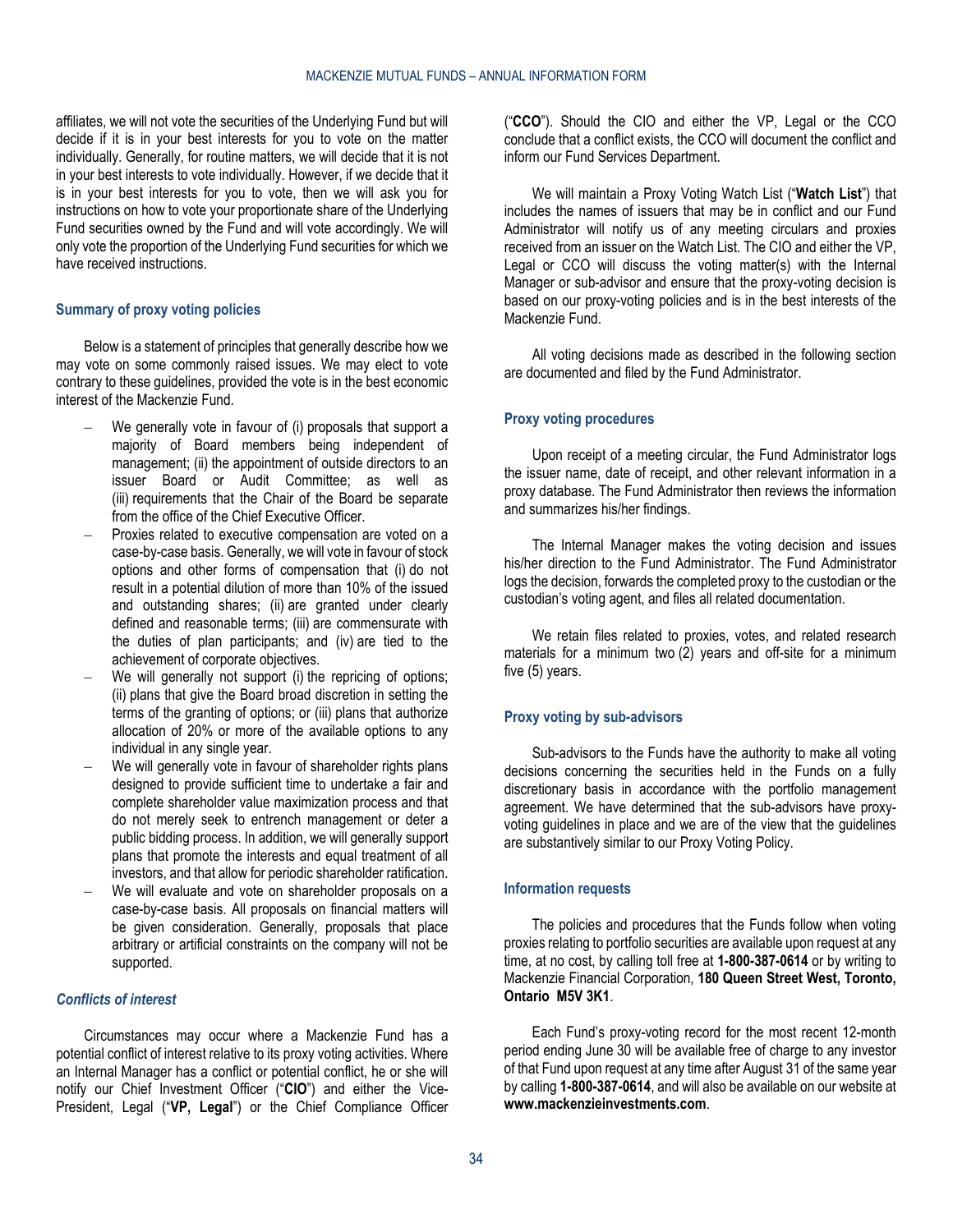# <span id="page-34-0"></span>**Short-Term Trading Policies and Procedures**

We have adopted policies and procedures to detect and deter inappropriate and excessive short-term trading.

We define an inappropriate short-term trade as a combination of a purchase and redemption, including switches between Mackenzie Funds, made within 30 days which we believe is detrimental to Fund investors and that may take advantage of Mackenzie Funds with investments priced in other time zones or illiquid investments that trade infrequently.

We define excessive short-term trading as a combination of purchases and redemptions, including switches between Mackenzie Funds that occurs with such frequency within a 30-day period that we believe is detrimental to Fund investors.

Inappropriate short-term trading may harm Fund investors who do not engage in these activities by diluting the NAV of their Fund securities as a result of the market timing activities of other investors. Inappropriate and excessive short-term trading may cause a Fund to carry an abnormally high cash balance and/or high portfolio turnover rate, both of which may reduce a Fund's returns.

All trades that we determine to be inappropriate short-term trades will be subject to a 2% fee. All trades that we determine to be part of a pattern of excessive short-term trading will be subject to a 1% fee. The fees charged will be paid to the applicable Funds.

We may take such additional action as we consider appropriate to prevent further similar activity by you. These actions may include the delivery of a warning to you; placing you or your account(s) on a watch list to monitor your trading activity; the subsequent rejection of further purchases by you if you continue to attempt such trading activity; and/or closure of your account.

In determining whether a short-term trade is inappropriate or excessive, we will consider relevant factors including the following:

- *bona fide* changes in investor circumstances or intentions;
- unanticipated financial emergencies;
- the nature of the Mackenzie Fund;
- past trading patterns;
- unusual market circumstances; and
- an assessment of harm to the Mackenzie Fund or to us.

The following types of redemptions (including switches) will be exempt from short-term trading fees:

- from money market or similar Mackenzie Funds. These Funds are exempt from short-term trading fees because they are unlikely to be exposed to the adverse effects of short-term trading;
- from an Underlying Fund by a Fund in a fund-of-funds program or other similar program;
- for our asset allocation programs, excluding manual rebalancing in our Guided Portfolio Service;
- for systematic withdrawal plans (applies only to nonregistered and TFSA accounts);
- redemptions of units received on the reinvestment of income or other distributions;
- redemptions of units to pay management fees, administration fees, operating expenses, fund costs and/or advisor fees with respect to Series O, PWX, PWX5 or PWX8 securities;
- redemptions of securities to pay Mackenzie Investments Charitable Giving Program fees; and
- automatic rebalancing of your holdings within our Guided Portfolio Service which will not, in any circumstances other than a manual rebalancing, result in short-term trading fees being charged.

We, the Mackenzie Funds and any other parties to the arrangements above do not receive any compensation or other consideration for the above arrangements. Other than as set out in the simplified prospectus, we have not entered into any arrangements with any other entity (including other funds) that would permit shortterm trading by that entity.

In making these judgments, we seek to act in a manner that we believe is consistent with your best interests. Your interests and the Mackenzie Funds' ability to manage their investments may be adversely affected by inappropriate or excessive short-term trading because, among other things, these types of trading activities can dilute the value of Mackenzie Fund securities, can interfere with the efficient management of a Mackenzie Fund portfolio and can result in increased brokerage and administrative costs.

While we will actively take steps to monitor, detect and deter inappropriate and excessive short-term trading, we cannot ensure that such trading activity will be completely eliminated. For example, certain financial institutions may offer alternative investment products to the public that are comprised, in whole or in part, of securities of Mackenzie Funds. These institutions may open accounts with us on behalf of multiple investors whose identity and trading activity is not normally recorded on our transfer agent system.

**We reserve the right to restrict, reject or cancel, without any prior notice, any purchase or switch order, including transactions that we deem to represent inappropriate or excessive short-term trading.**

# <span id="page-34-1"></span>**Short-Selling Policies and Procedures**

The Funds may engage in short selling, where such short selling will be done in accordance with securities regulations. We have adopted written policies and procedures that set out the objectives and goals for short selling and the risk management procedures applicable to short selling. These policies and procedures (which include trading limits and controls) are developed by our compliance department and the CIO, and are reviewed annually. The Board of Directors also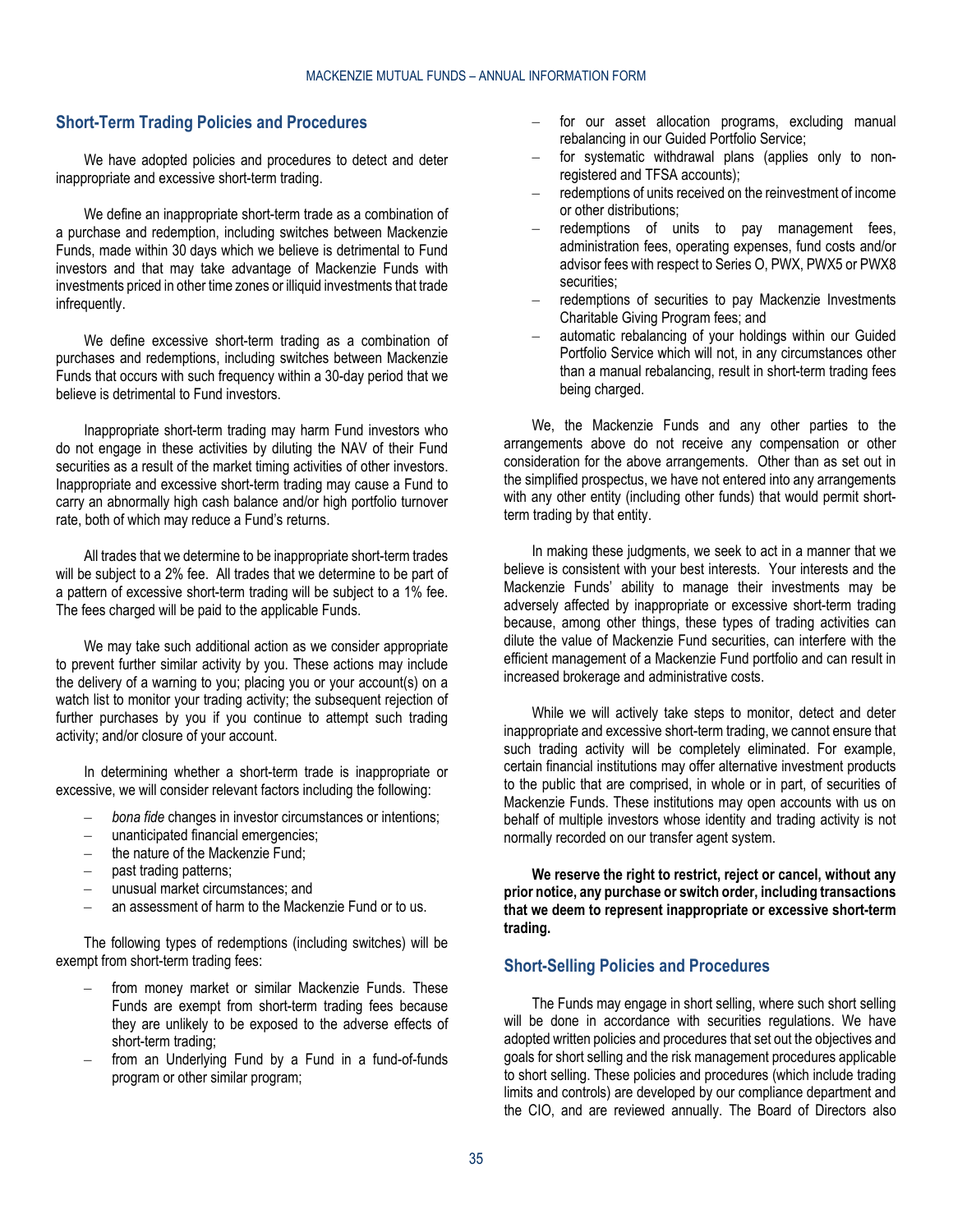<span id="page-35-0"></span>reviews and approves the policies each year. The CIO is responsible for approving whether a Fund may use short selling, and for overseeing the Fund's short-selling activities. Short-selling activities are monitored by our compliance department. Risk measurement

procedures or simulations generally are not used to test the portfolio of the Fund under stress conditions.

# **FEES, EXPENSES AND MANAGEMENT EXPENSE REDUCTIONS**

The fees and expenses payable by the Funds are set out in the simplified prospectus under the heading "**Fees and Expenses**".

We may authorize a reduction in the management fee rate, administration fee rate and/or fund costs that we charge with respect to any particular investor's securities of the Fund. We will reduce the amount charged to the Fund and the Fund will then make a special distribution ("**Fee Distribution**") to the investor by issuing additional securities of the same series of the Fund equal in value to the amount of the reduction or, at the request of the investor, by paying this amount in cash. The Fee Distributions paid by Funds will be paid, first, out of the Fund's income and capital gains and then, if necessary, out of capital. The tax consequences of Fee Distributions will generally be borne by the qualifying investors receiving these distributions.

Except in respect of the Private Wealth Series fee reductions, the level of reduction is typically negotiable between you and us, and usually will be based on the size of your account and the extent of Fund services you require.

### <span id="page-35-1"></span>**Switching between Retail Series and Private Wealth Series**

We will automatically switch your Series A, FB, FB5, G, I, T5 and T8 (the "**Retail Series**") into the applicable Private Wealth Series once you have \$100,000 in Eligible Investments (as defined below) within your Eligible Accounts (the "**Eligibility Criteria**"), subject to certain exceptions outlined below and provided your dealer offers Private Wealth Series securities. These switches will occur so that you will be invested in the Private Wealth Series with the lowest combined management and administration fees for which you are eligible. Please note that Retail Series securities that are subject to a redemption charge will not be automatically switched.

Eligible Investments are (i) the Private Wealth Series that you hold within your Eligible Account(s), and (ii) any Series A, AR, B, C, D, DA, DF, F, F5, F8, FB, FB5, G, GP, I, O, S5, S8, SC, T5, T8 or Investor Series securities of Mackenzie Funds (some of which are offered under a different prospectus) and other series of selected Funds that you hold within your Eligible Account(s).

Once you meet the Private Wealth Series Eligibility Criteria through a purchase or a switch transaction you will be automatically switched into the applicable Private Wealth Series the following business day. In addition, we will automatically switch your securities into the applicable Private Wealth Series on or about the second

Friday of every month if positive market movement has allowed you to meet the Eligibility Criteria. Please note you will never be moved out of a Private Wealth Series because of a decrease in market value.

If you originally purchased your Retail Series securities under the U.S. Dollar Settlement Option and you meet the Eligibility Criteria to be switched into Private Wealth Series securities, you will continue to hold your securities under the U.S. Dollar Settlement Option after the automatic switch. Please see the "**U.S. Dollar Settlement Option**" in the "**Optional Services**" section of the simplified prospectus for more details about this service.

Retail Series units held in our Portfolio Architecture Service or Open Architecture Service program will be excluded from the automatic switches.

You are responsible for ensuring your advisor is aware of all Eligible Accounts that should be linked in order to qualify for Private Wealth Series. We will link your Eligible Accounts only after your advisor has communicated your Eligible Account information to us. Generally, neither Mackenzie nor your advisor have the ability to independently determine what accounts should be linked. Mackenzie will, however, automatically link accounts belonging to one individual if the address associated with each account is identical and they have the same dealer representative code. This means that if you have two or more accounts with the same advisor, provided your advisor maintains these accounts under the same dealer representative code, they will be automatically linked by us. **Accounts will not be automatically linked if you hold Funds with more than one advisor or dealer.** For example, if you also hold Funds in a discount brokerage account, that account will not be automatically linked with an account you hold with your advisor.

The calculation of your total investments with us for purposes of determining whether you are or remain eligible for Private Wealth Series will be determined in accordance with the calculation of a 'high watermark'. A 'high watermark' is the highest peak in value that a fund or account has reached since we began automatically switching investors to Private Wealth Series in April 2017. The 'high watermark" is calculated daily and is the greater of either the previous days' high watermark plus the current day's additional purchases and minus the current day's redemptions, or the current day's market value.

Redemptions of your securities (except for redemptions from Charitable Giving Accounts, RDSPs and RRIFs, including LIFs, LRIFs, PRIFs and RLIFs) will decrease the 'high watermark'. However, market value declines in your Private Wealth Series or Eligible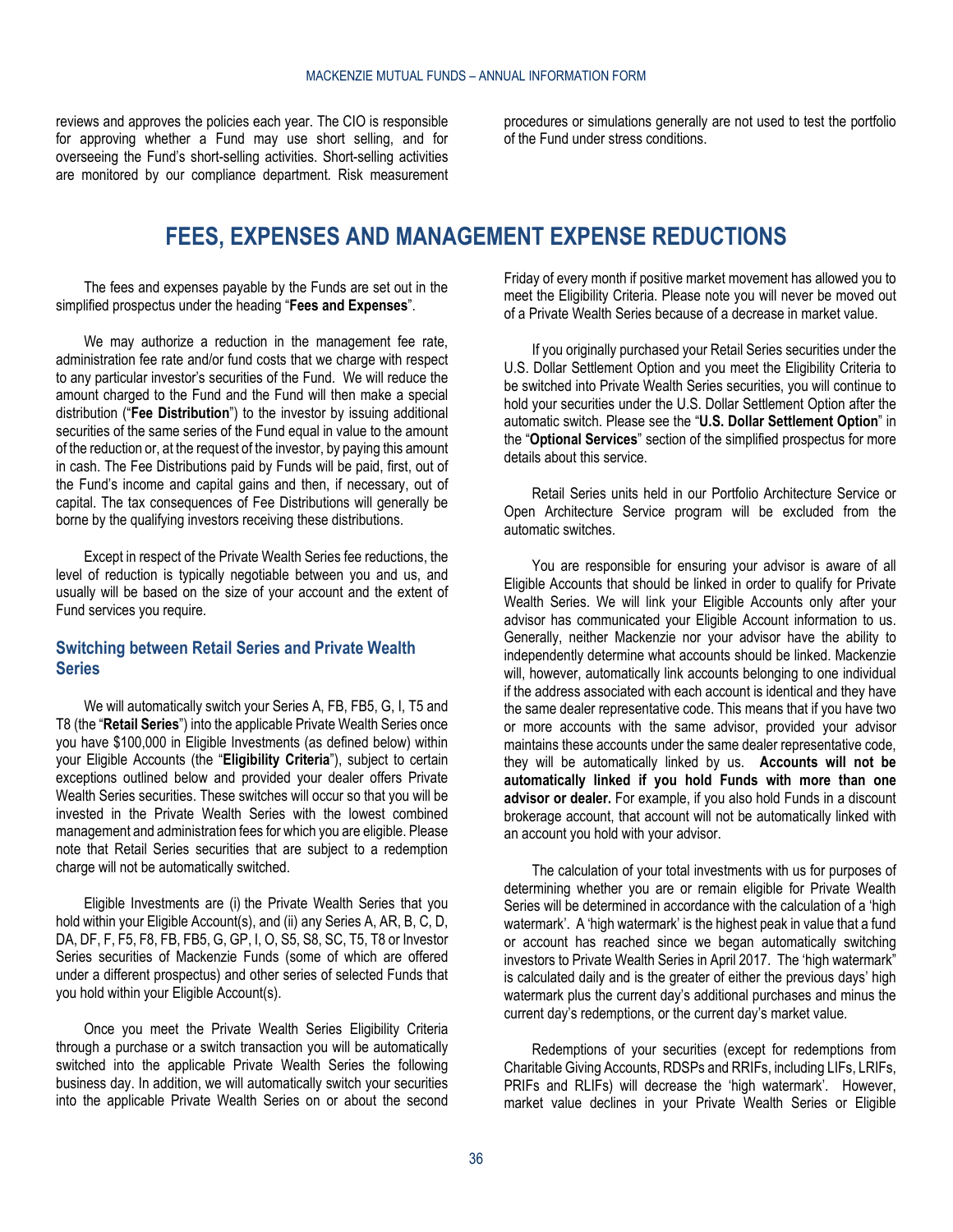Investments in your Eligible Accounts will not decrease your 'high watermark'.

If you no longer meet the Eligibility Criteria for Private Wealth Series (and the series were not purchased as part of our Charitable Giving Program), we will automatically switch your units back into the appropriate Retail Series, which will have higher management and administration fees than the Private Wealth Series. Such switches will occur on or about the second Friday of every month. Unless your Eligible Investments fall below \$75,000 (for reasons other than a decrease in market value), we do not automatically switch your units back to the applicable Retail Series. This is intended to provide you with flexibility in connection with major life events. We reserve the right to switch your Private Wealth Series to Retail Series if, in our view, you are misusing this flexibility to fall below the Eligibility Criteria for Private Wealth Series.

Please speak with your advisor for more details about this program.

### <span id="page-36-0"></span>**Management Fees on Private Wealth Series**

<span id="page-36-1"></span>If you were invested in a Private Wealth Series of a Fund on May 31, 2018, and were entitled on that date to a management fee rate that is lower than the management fee rate applicable to that particular series of the Fund on or after June 1, 2018, then the lower management fee rate will continue to apply to that series of the Fund (the "**Grandfathered Rate**"), provided you otherwise continue to qualify for the particular series. Additional investment in the same series of the same Fund will also receive the Grandfathered Rate. Please see the section entitled "**Management Fee Reductions Applicable to Private Wealth Series**" in the simplified prospectus dated September 29, 2017, for more information on the management fee applicable to Private Wealth Series on May 31, 2018.

The management fees for Series PWX, PWX5 and PWX8 securities are payable directly to us and will be paid by the redemption of securities you hold. Where fee reductions on these series are applicable, we apply fee reductions by subtracting the amount of the reduction from the maximum management fees shown in the simplified prospectus. This occurs before securities are redeemed to pay the management fees on Series PWX, PWX5 and PWX8 securities. Fee reductions on all other Private Wealth Series securities are implemented as discussed above.

# **INCOME TAX CONSIDERATIONS**

This is a general summary of certain Canadian federal income tax considerations applicable to you as an investor in the Funds. This summary assumes that you are an individual (other than a trust) resident in Canada and that you hold your units directly, as capital property or within a registered plan, and are not affiliated with and deal with the Fund at arm's length**. This summary is not intended to be legal advice or tax advice. We have tried to make this discussion easy to understand. As a result, it may not be technically precise or cover all the tax consequences that may be relevant to you. Accordingly, you should consult your own tax advisor, having regard to your own particular circumstances when you consider purchasing, switching or redeeming units of a Fund.**

This summary is based on the current provisions of the Tax Act the regulations under the Tax Act, all proposals for specific amendments to the Tax Act or the regulations that have been publicly announced by the Minister of Finance (Canada) before the date hereof and our understanding of the current published administrative practices and assessing policies of the Canada Revenue Agency (the "**CRA**"). Except for the foregoing, this summary does not take into account or anticipate any change in law, whether by legislative, regulatory, administrative or judicial action. Furthermore, this summary does not take into account provincial, territorial or foreign income tax legislation or considerations.

This summary is also based on the assumptions that: (i) none of the issuers of securities held by a Fund will be a foreign affiliate of the

Fund or any unitholder, (ii) none of the securities held by a Fund will be a "tax shelter investment" within the meaning of section 143.2 of the Tax Act; (iii) none of the securities held by the Fund will be an interest in a trust (or a partnership which holds such an interest) which would require the Fund (or the partnership) to report significant amounts of income in connection with such interest pursuant to the rules in section 94.1 or 94.2 of the Tax Act, or an interest in a nonresident trust other than an "exempt foreign trust" as defined in the Tax Act; and (iv) no Fund will enter into any arrangement where the result is a dividend rental arrangement for the purposes of the Tax Act.

### <span id="page-36-2"></span>**How the Funds are Taxed**

The following paragraphs describe some of the ways in which mutual funds can earn income:

- Mutual funds can earn income in the form of interest, dividends or income from the investments they make, including in other mutual funds, and can be deemed to earn income from investments in certain foreign entities. All income must be computed in Canadian dollars, even if earned in a foreign currency.
- Mutual funds can realize a capital gain by selling an investment for more than its adjusted cost base ("**ACB**"). They can also realize a capital loss by selling an investment for less than its ACB. A mutual fund that invests in foreigndenominated securities must calculate its ACB and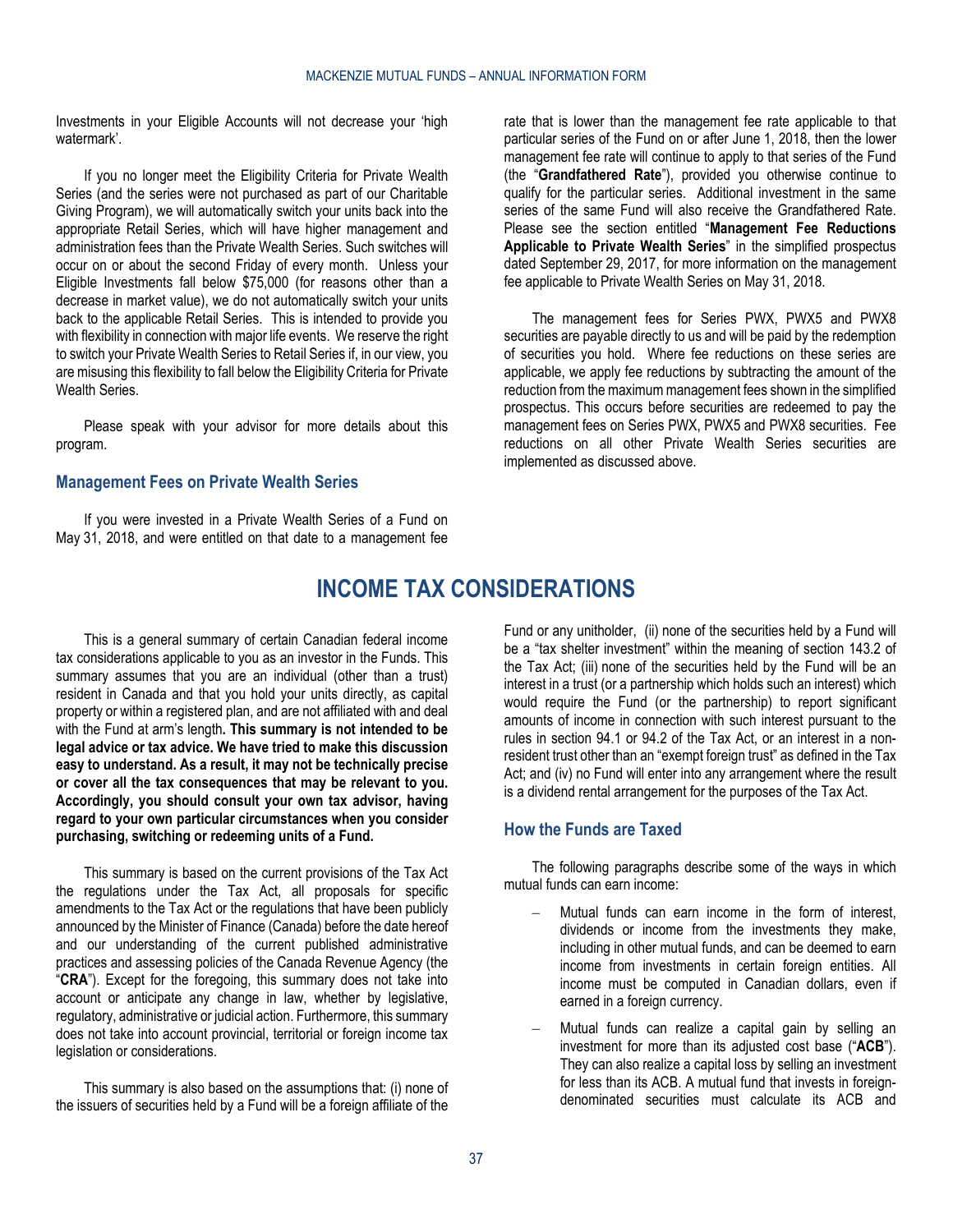proceeds of disposition in Canadian dollars based on the conversion rate on the date the securities were purchased and sold, as applicable. As a result, a mutual fund may realize capital gains and losses due to changes in the value of the foreign currency relative to the Canadian dollar.

- Mutual funds can realize gains and losses from using derivatives or engaging in short selling. Generally, gains and losses from derivatives are added to or subtracted from the mutual fund's income. However, if derivatives are used by a mutual fund as a hedge to limit its gain or loss on a specific capital asset or group of capital assets and there is sufficient linkage, then the gains and losses from these derivatives are generally capital gains or capital losses. Generally, gains and losses from short selling Canadian securities are treated as capital, and gains and losses from short selling foreign securities are treated as income. The derivative forward agreement rules in the Tax Act (the "**DFA Rules**") target certain financial arrangements (described in the DFA Rules as "derivative forward agreements") that seek to reduce tax by converting, through the use of derivative contracts, the return on investments that would have the character of ordinary income to capital gains. The DFA Rules will generally not apply to derivatives used to closely hedge gains or losses due to currency fluctuations on underlying capital investments of a Fund. Hedging, other than currency hedging on underlying capital investments, which reduces tax by converting the return on investments that would have the character of ordinary income to capital gains through the use of derivatives contracts, will be treated by the DFA Rules as on income account.
- With the exception of the Mackenzie Gold Bullion Fund, gains and losses from trading in precious metals and bullion will be treated on income account, rather than as capital gains and losses.

In certain circumstances, a Fund may be subject to loss restriction rules that deny or defer the deduction of certain losses. For example, a capital loss realized by a Fund will be suspended if, during the period that begins 30 days before and ends 30 days after the date on which the capital loss was realized, the Fund or an affiliated person (as defined in the Tax Act) acquires property that is, or is identical to, the property on which the loss was realized and owns that property at the end of the period.

If a Fund invests in another fund that is a Canadian resident trust (an "**Underlying Canadian Fund**"), other than a SIFT trust, the Underlying Canadian Fund may designate a portion of amounts that it distributes to the Fund as may reasonably be considered to consist of: (i) taxable dividends (including eligible dividends) received by the Underlying Canadian Fund on shares of taxable Canadian corporations; and (ii) net taxable capital gains realized by the Underlying Canadian Fund. Any such designated amounts will be deemed for tax purposes to be received or realized by the Fund as such a taxable dividend or taxable capital gain, respectively. An Underlying Canadian Fund that pays foreign withholding tax may make

designations such that a Fund may be treated as having paid its share of such foreign tax for purposes of the foreign tax credit rules in the Tax Act.

The CRA has expressed the opinion that gains (or losses) of mutual fund trusts resulting from transactions in commodities should generally be treated for tax purposes as ordinary income rather than as capital gains, although the treatment in each particular case remains a question of fact to be determined having regard to all the circumstances. As the Mackenzie Gold Bullion Fund intends to be a long-term holder of gold bullion, the manager anticipates that the Mackenzie Gold Bullion Fund will generally treat gains (or losses) as a result of any disposition of gold bullion as capital gains (or capital losses) although, depending on the circumstances, the Mackenzie Gold Bullion Fund may instead include the full amount in (or deduct the full amount from) income.

Since the Funds are organized as trusts, the following sections describe the taxation of these types of entities.

### **The Funds**

Each Fund computes its income or loss separately. All of a Fund's deductible expenses, including management fees, will be deducted in calculating the Fund's income for each taxation year. The Fund will be subject to tax on its net income, including net taxable capital gains, not paid or payable to its investors for the taxation year after taking into consideration any loss carry-forwards and any capital gains refund. Each Fund intends to pay to investors enough of its income and capital gains for each taxation year so that it will not be liable for ordinary income tax under Part I of the Tax Act.

The losses of a Fund may be restricted when a person or partnership becomes a "**majority-interest beneficiary**" of the Trust Fund (generally by holding units representing more than 50% of NAV of the Fund) unless the Fund qualifies as an "**investment fund**" by satisfying certain investment diversification and other conditions.

Each Fund will be entitled for each taxation year throughout which it is a mutual fund trust to reduce (or receive a refund in respect of) its liability, if any, for tax on its net realized capital gains by an amount determined under the Tax Act based on the redemptions of its units during the year ("**capital gains refund**"). The Manager may in its discretion utilize the capital gains refund mechanism for a fund in any particular year. The capital gains refund in a particular taxation year may not completely offset the tax liability of the Fund for such taxation year which may arise upon the sale of its investments in connection with redemptions of units.

#### *Funds that do not qualify as "mutual fund trusts"*

A Fund that does not qualify as a "**mutual fund trust**" for purposes of the Tax Act throughout its taxation year is not eligible for the capital gains refund and could be subject to alternative minimum tax for the year, as well as other taxes under the Tax Act. In addition,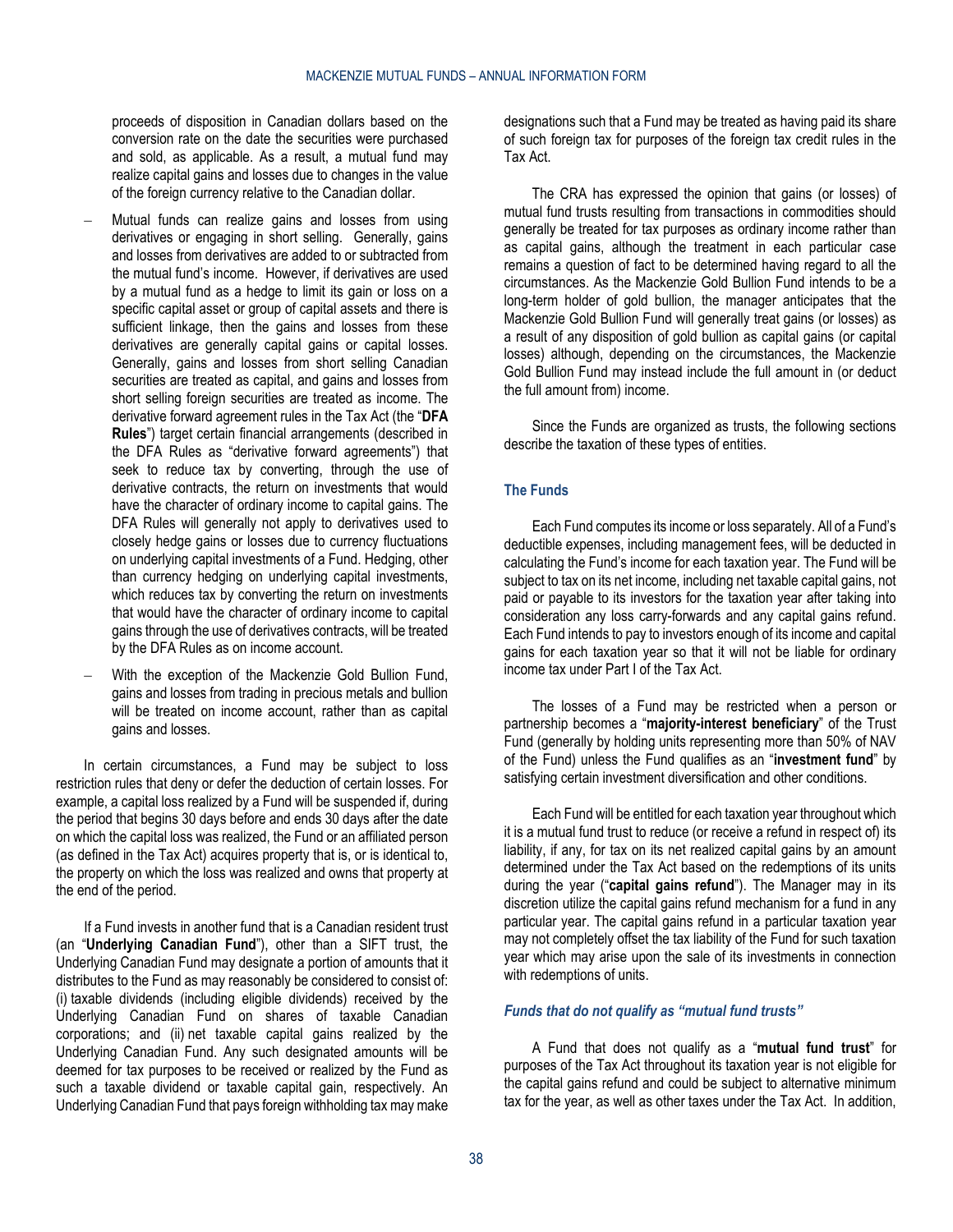if one or more "**financial institutions**", as defined in the Tax Act, owns more than 50% of the fair market value of the units of such a Fund, that Fund will be a "**financial institution**" for income tax purposes and thus subject to certain "**mark-to-market**" tax rules. In this case, most of the Fund's investments would be considered mark-to-market property, with the result that

- it will be deemed to have disposed of and re-acquired its mark-to-market property at the end of each taxation year, as well as at such time as it becomes, or ceases to be, a financial institution; and
- the gains and losses from these deemed dispositions will be on income account, not capital account.

In any year throughout which the Funds do not qualify as a mutual fund trust under the Tax Act, the Funds could be subject to tax under Part XII.2 of the Tax Act. Part XII.2 of the Tax Act provides that certain trusts (excluding mutual fund trusts) that have an investor who is a "designated beneficiary" under the Tax Act at any time in the taxation year are subject to a special tax under Part XII.2 of the Tax Act on the trust's "designated income" under the Tax Act. "Designated beneficiaries" generally include non-resident persons, non-resident owned investment corporations, certain trusts, certain partnerships, and certain tax-exempt persons in certain circumstances where the tax-exempt person acquires units from another beneficiary. "Designated income" generally includes income from businesses carried on in Canada and taxable capital gains from dispositions of taxable Canadian property. Where the Fund is subject to tax under Part XII.2, provisions in the Tax Act are intended to ensure that Unitholders who are not designated beneficiaries receive an appropriate refundable tax credit.

The Funds were established in 2021, and do not yet qualify as a "mutual fund trust". However, each Fund is expected to qualify as a mutual fund trust by the time it files its first tax return in which it will make an election to be deemed to be a mutual fund trust effective from the date of its creation.

#### **Taxation of the Fund if Investing in Foreign-Domiciled Underlying Trusts**

#### *Section 94.2*

A Fund may invest in foreign-domiciled underlying investment funds that qualify as "exempt foreign trusts" (the "**Underlying Foreign Funds**") for purposes of the non-resident trust rules in sections 94 and 94.2 of the Tax Act.

If the total fair market value at any time of all fixed interests of a particular class in an Underlying Foreign Fund held by the Fund, persons or partnerships not dealing at arm's length with the Fund, or persons or partnerships that acquired their interests in the Underlying Foreign Fund in exchange for consideration given to the Underlying Foreign Fund by the Fund, is at least 10% of the total fair market value at the time of all fixed interests of the particular class of the Underlying

Foreign Fund, the Underlying Foreign Fund will be a "foreign affiliate" of the Fund and will be deemed by section 94.2 of the Tax Act to be at the time a "controlled foreign affiliate" of the Fund.

If the Underlying Foreign Fund is deemed to be a "controlled foreign affiliate" of the Fund at the end of the particular taxation year of the Underlying Foreign Fund and earns income that is characterized as "foreign accrual property income" as defined in the Tax Act ("**FAPI**") in that taxation year of the Underlying Foreign Fund, the Fund's proportionate share of the FAPI (subject to deduction for grossed up "foreign accrual tax" as discussed below) must be included in computing its income for Canadian federal income tax purposes for the taxation year of the Fund in which that taxation year of the Underlying Foreign Fund ends, whether or not the Fund actually receives a distribution of that FAPI. It is expected that the full amount of the income, as determined for Canadian federal income tax purposes, allocated or distributed to an Underlying Foreign Fund by the issuers that it holds securities of will be FAPI. FAPI will also include any net realized taxable capital gains, as determined for Canadian federal income tax purposes, of the Underlying Foreign Fund from the disposition of those units.

To the extent an amount of FAPI will be required to be included in computing the income of a Fund for Canadian federal income tax purposes, a grossed-up amount may be deductible in respect of the "foreign accrual tax" as defined in the Tax Act ("**FAT**"), if any, applicable to the FAPI. Any amount of FAPI included in income (net the amount of any FAT deduction) will increase the adjusted cost base to the Fund of its units of the Underlying Foreign Fund in respect of which the FAPI was included.

### <span id="page-38-0"></span>**How You Are Taxed on a Fund Investment**

How you are taxed on an investment in the Funds depends on whether you hold the investment inside or outside a registered plan.

#### **If you own the Funds outside a registered plan**

#### *Distributions*

You must include in your income for a taxation year the taxable portion of all distributions (including Fee Distributions) paid or payable (collectively, "**paid**") to you from a Fund during the year, computed in Canadian dollars, whether these amounts were paid to you in cash or reinvested in additional units. The amount of reinvested distributions is added to the ACB of your units to reduce your capital gain or increase your capital loss when you later redeem. This ensures that you do not pay tax on the amount again at a later date.

Distributions paid by a Fund may consist of capital gains, ordinary taxable dividends, foreign-source income, other income and/or return of capital.

Ordinary taxable dividends are included in your income, subject to the gross-up and dividend tax credit rules. Capital gains distributions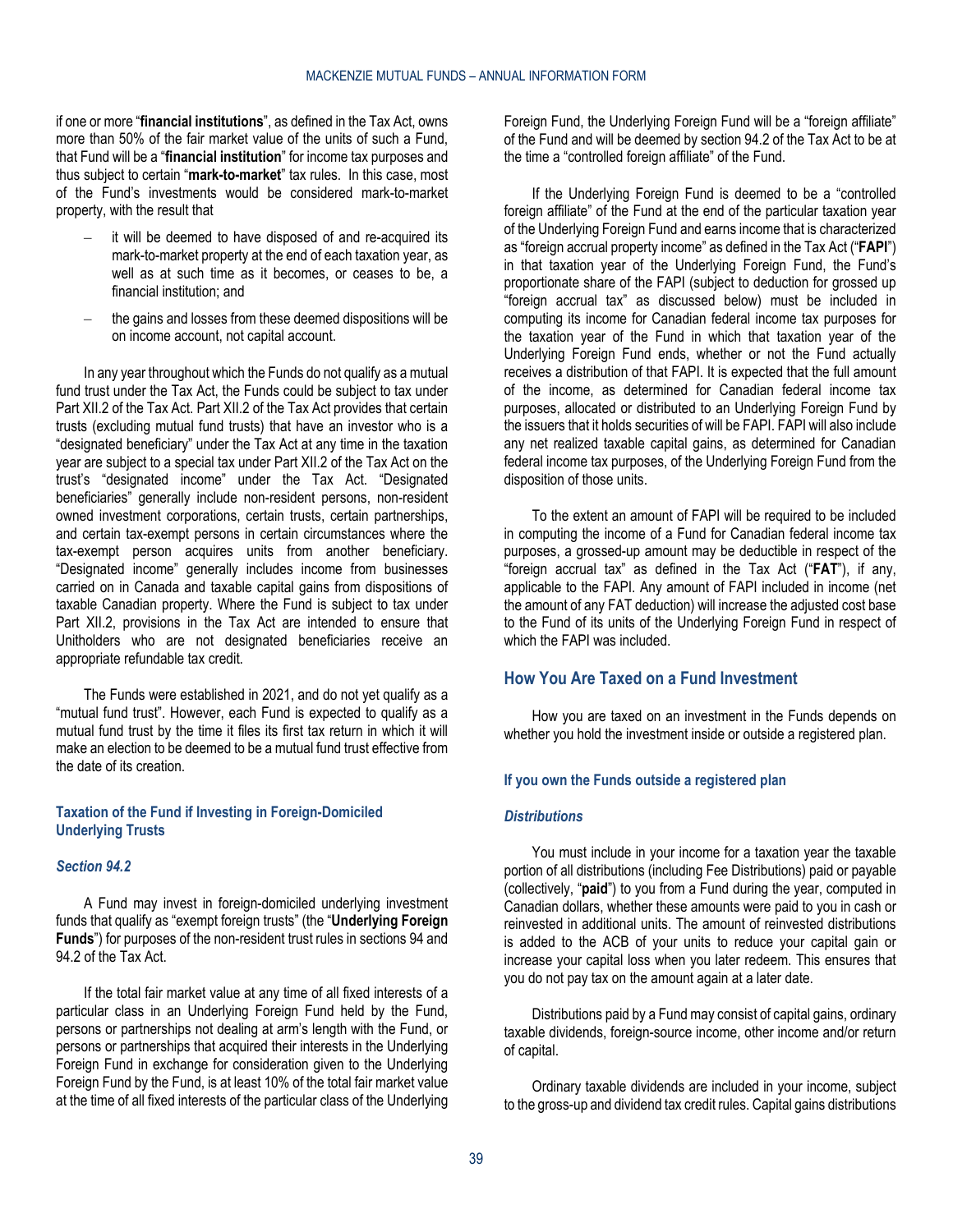will be treated as capital gains realized by you, one-half of which will generally be included in calculating your income as a taxable capital gain. A Fund may make designations in respect of its foreign-source income so that you may be able to claim any foreign tax credits allocated to you by that Fund.

You may receive a return of capital from your Fund. You will not be taxed on a return of capital, but it will reduce the ACB of your units of that Fund such that, when you redeem your units, you will realize a greater capital gain (or smaller capital loss) than if you had not received the return of capital. If the ACB of your units is reduced to less than zero, the ACB of your units will be deemed to be increased to zero and you will be deemed to realize a capital gain equal to the amount of this increase.

The higher the portfolio turnover rate of a Fund in a year, the greater the chance that you will receive a capital gains distribution. There is not necessarily a relationship between a high turnover rate and the performance of a Fund.

When units of a Fund are acquired by purchasing or switching into that Fund, a portion of the acquisition price may reflect income and capital gains of the Fund that have not yet been realized or distributed. Accordingly, unitholders who acquire units of a Fund just before a distribution date, including at year-end, may be required to include in their income amounts distributed from the Fund, even though these amounts were earned by the Fund before the unitholder acquired the units and were included in the price of the units.

#### *Sales and redemption charges and fees*

A sales charge paid on the purchase of units is not deductible in computing your income but is added to the ACB of your units. A redemption charge paid on the redemption of units is not deductible in computing your income but effectively reduces the proceeds of disposition of your units.

The fees that you pay for Series O, PWX, PWX5 and PWX8 units ("**Unbundled Fees**") consist of advisory fees that you pay to your dealer and management fees that you pay to us. To the extent that such fees are collected by redemption of units, you will realize gains or losses in non-registered accounts. The deductibility of Unbundled Fees, for income tax purposes, will depend on the exact nature of services provided to you and the type of investment held. Fees relating to services provided to registered accounts are not deductible for income tax purposes, regardless of whether such fees were charged to the registered account. You should consult with your tax advisor regarding the deductibility of Unbundled Fees paid in your particular circumstance.

#### *Switches*

You will not realize a capital gain or capital loss when you switch the purchase option under which you hold units of a series of a Fund.

You will not realize a capital gain or capital loss when you switch between series of the same Fund. The cost of the acquired units will be equal to the ACB of the units that you switched.

Other switches involve a redemption of the units being switched and a purchase of the units acquired on the switch.

#### *Redemptions*

You will realize a capital gain (capital loss) if any of your units in a Fund are redeemed. Generally your capital gain (capital loss) will be the amount by which the NAV of the redeemed units is greater (less) than the ACB of those units. You may deduct redemption charges and other expenses of redemption when calculating your capital gain (capital loss). Generally, one-half of your capital gain is included in your income for tax purposes as a taxable capital gain and one-half of your capital loss can be deducted against your taxable capital gains, subject to the provisions of the Tax Act.

In certain circumstances, loss restriction rules will limit or eliminate the amount of a capital loss that you may deduct. For example, a capital loss that you realize on a redemption of units will be deemed to be nil if, during the period that begins 30 days before and ends 30 days after the day of that redemption, you acquired identical units (including through the reinvestment of distributions or a Fee Distribution paid to you) and you continue to own these identical units at the end of that period. In this case, the amount of the denied capital loss will be added to the ACB of your units. This rule will also apply where the identical units are acquired and held by a person affiliated with you (as defined in the Tax Act).

#### *Calculating your ACB*

Your ACB must be calculated separately for each series of units that you own in each Fund and must be calculated in Canadian dollars. The total ACB of your units of a particular series of a Fund is generally equal to

the total of all amounts you paid to purchase those units, including any sales charges paid by you at the time of purchase;

#### **plus**

– the ACB of any units of another series and/or Fund that were switched on a tax-deferred basis into units of the particular series;

#### **plus**

the amount of any reinvested distributions on that series;

#### **less**

– the return of capital component of distributions on that series;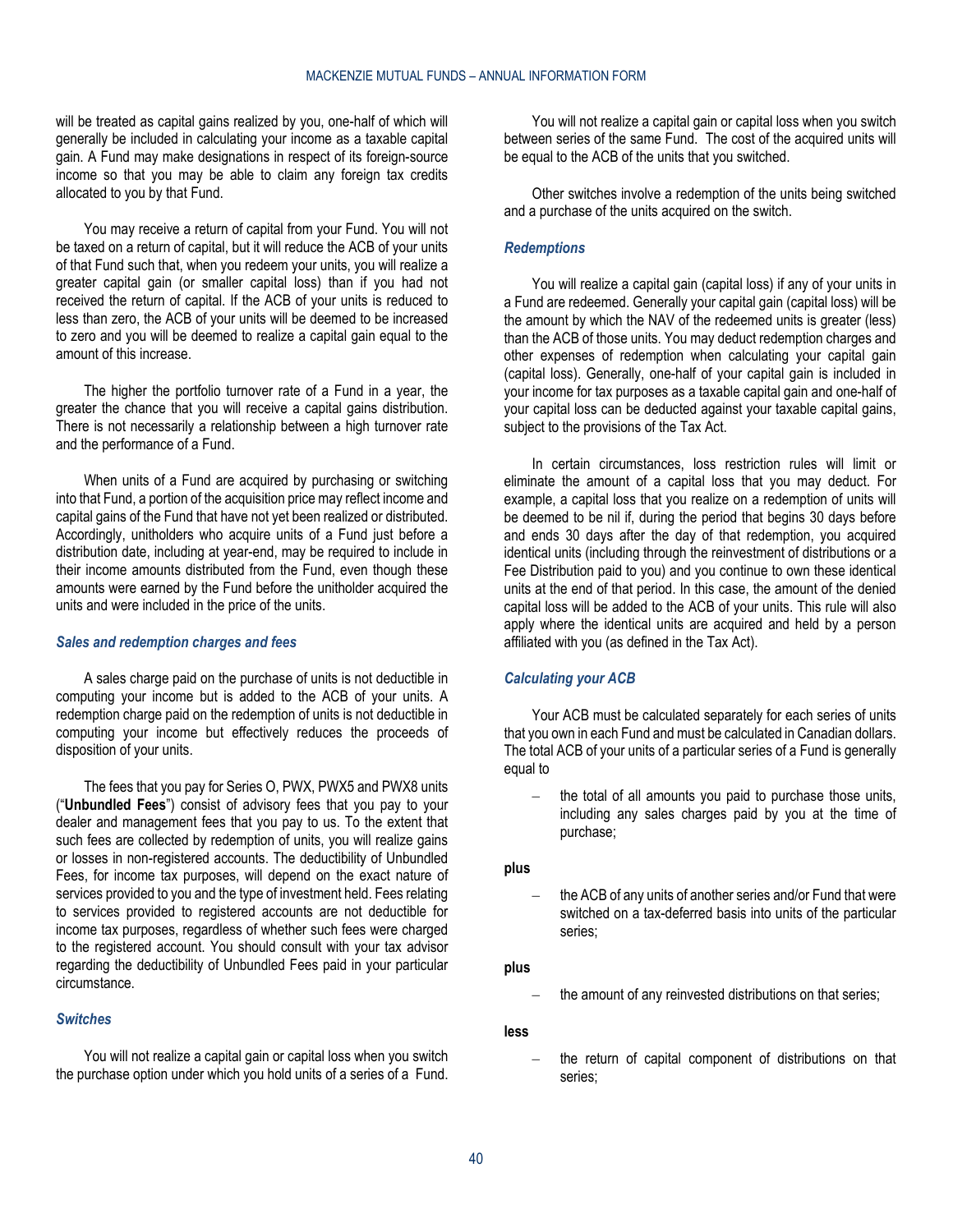#### **less**

the ACB of any units of the series that were switched on a tax-deferred basis into units of another series and/or Fund;

**less**

the ACB of any of your units of that series that have been redeemed.

The ACB of a single security is the average of the total ACB. Where you switch between series and/or purchase options of the same Fund, the cost of the new securities acquired on the switch will generally be equal to the ACB of the previously owned securities switched for those new securities.

For example, suppose you own 500 units of a particular series of a Fund with an ACB of \$10 each (a total of \$5,000). Suppose you then purchase another 100 units of the same series of the Fund for an additional \$1,200, including a sales charge. Your total ACB is \$6,200 for 600 units so that your new ACB of each security of the series of the Fund is \$6,200 divided by 600 units or \$10.33 per security.

#### *Alternative minimum tax*

Amounts included in your income as distributions of Canadian dividends or capital gains, as well as any capital gains realized by you on the disposition of units, may increase your liability for alternative minimum tax.

#### *Tax statements and reporting*

If applicable, we will send tax statements to you each year identifying the taxable portion of your distributions, the return of capital component of distributions and redemption proceeds paid to you for each year. Tax statements will not be sent to you if you did not receive distributions or redemption proceeds, or if units are held in your registered plan. You should keep detailed records of your purchase cost, sales charges, distributions, redemption proceeds and redemption charges in order to calculate the ACB of your units. You may wish to consult a tax advisor to help you with these calculations.

Generally, you will be required to provide your financial advisor with information related to your citizenship or residence for tax purposes, and, if applicable, your foreign tax identification number. If you, or your controlling person(s) are (i) identified as a U.S. Person (including a U.S. resident or citizen), (ii) identified as a tax resident of a country other than Canada or the U.S., or (iii) do not provide the required information and indicia of U.S. or non-Canadian status are present, details about you and your investment in a Fund will be reported to the CRA unless units are held inside a registered plan. The CRA will provide the information to the relevant foreign tax authorities under exchange of information treaties.

#### **If you own the Funds inside a registered plan**

When units of a Fund are held in your registered plan, generally, neither you nor your registered plan will be taxed on distributions received from the Fund or capital gains realized on the disposition of the units of the Fund provided the units are a qualified investment and are not a prohibited investment for the registered plan. However, a withdrawal from a registered plan may be subject to tax.

The units of each Fund are expected to be a qualified investment for registered plans at all times.

A unit of a Fund may be a prohibited investment for your registered plan (other than a DPSP) even though it is a qualified investment. If your registered plan holds a prohibited investment, you become liable to a 50% potentially refundable tax on the value of the prohibited investment and a 100% tax on income and capital gains attributable to, and capital gains realized on, the disposition of the prohibited investment.

The Funds were recently established. Under a safe harbour rule for new mutual funds, units of the Funds will not be a prohibited investment for your registered plan at any time during the first 24 months of the Fund's existence provided that the Fund is a mutual fund trust under the Tax Act during that time and is in substantial compliance with NI 81-102 or follows a reasonable policy of investment diversification.

Bullion received on the redemption of units of the Mackenzie Gold Bullion Fund may not be a qualified investment for trusts governed by registered plans.

**You should consult with your own tax advisor regarding the special rules that apply to each type of registered plan, including whether or not a particular unit of a Fund would be a prohibited investment for your registered plan. It is your responsibility to determine the tax consequences to you and your registered plan of establishing the registered plan and causing it to invest in the Funds. Neither we nor the Funds assume any liability to you as a result of making the Funds and/or series available for investment within registered plans.**

# <span id="page-40-0"></span>**REMUNERATION OF DIRECTORS, OFFICERS AND TRUSTEES**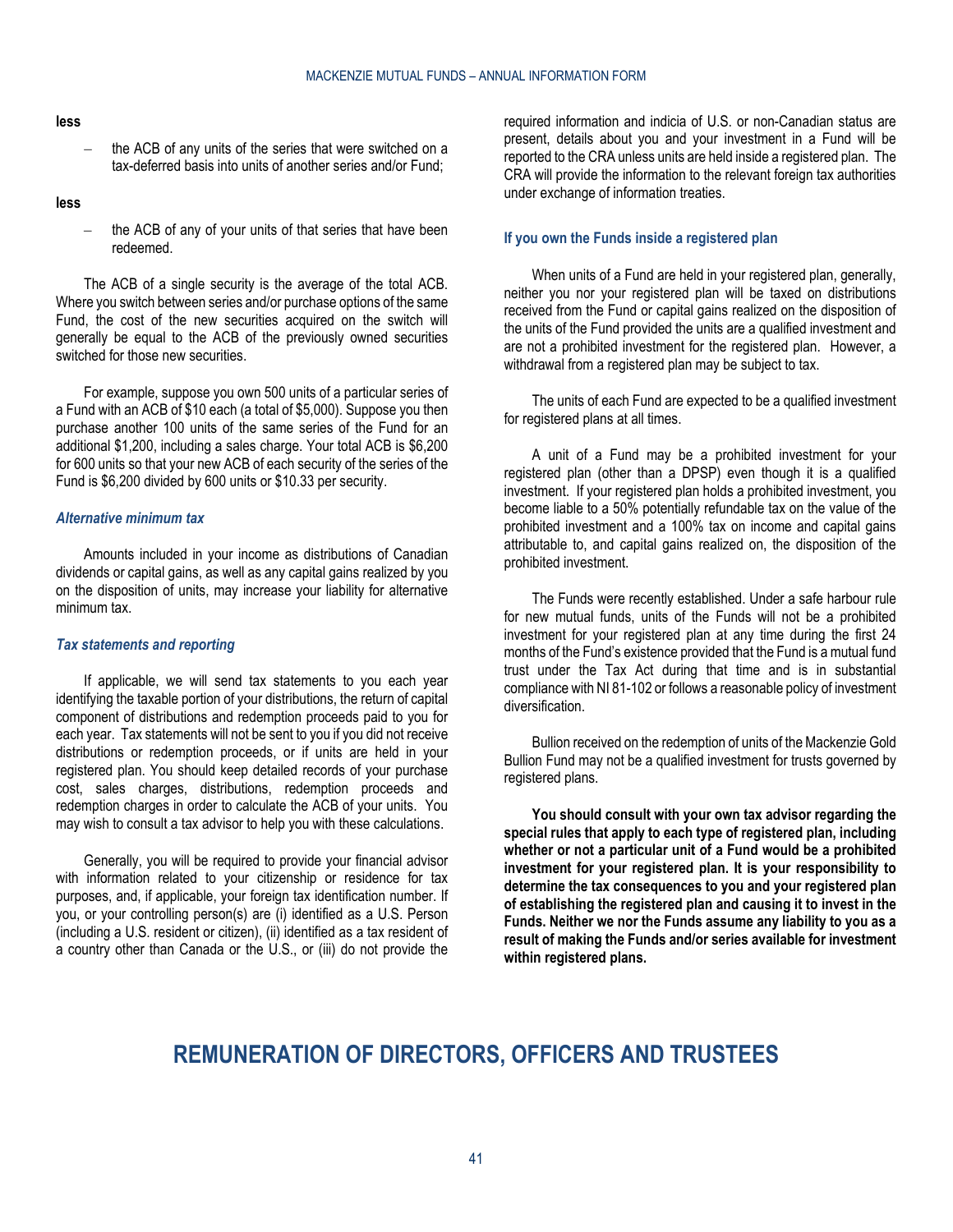The Funds do not directly employ any directors, officers or trustees to carry out their Fund operations. We, as manager of the Funds, provide all personnel necessary to conduct the Fund's operations.

Each IRC member is entitled to an annual retainer of \$40,000 (\$50,000 for the Chair) and a fee of \$1,500 for each meeting attended. In addition, the Chair of an IRC sub-committee is entitled to an annual retainer of \$5,000. Members are also entitled to be reimbursed for all reasonable expenses incurred in the performance of their duties, including reasonable travel and accommodation expenses. We also purchase and maintain insurance liability coverage for the benefit of the IRC members. For the year ended March 31, 2021, the total amount expensed in this regard by the Mackenzie Funds was \$255,268.86. All fees and expenses were allocated among the Mackenzie Funds in a manner that was fair and reasonable.

The individual IRC members received total compensation and reimbursement of expenses by the Mackenzie Funds as follows:

#### **Table 10: IRC members' compensation**

| <b>IRC Member</b>          | Total individual compensation, including<br>expense reimbursement |
|----------------------------|-------------------------------------------------------------------|
| Robert Hines (Chair)       | \$70,999.92                                                       |
| Martin Taylor <sup>1</sup> | \$66,769.02                                                       |
| George Hucal               | \$56,499.96                                                       |
| <b>Scott Edmonds</b>       | \$60,999.96                                                       |

1Martin Taylor retired from the IRC effective February 24, 2021.

For a description of the role of the IRC, please see "**[Mackenzie](#page-31-0)  [Funds' Independent Review Committee](#page-31-0)**".

# **MATERIAL CONTRACTS**

<span id="page-41-0"></span>Set out below are particulars of the material contracts entered into by the Funds as of the date of this annual information form, as well as a description of the portfolio management agreements that we have entered into with certain firms with respect to certain of the Funds. Minor contracts entered into by the Funds in the ordinary course of their business have been excluded.

You may inspect copies of the contracts listed below during normal business hours at our Toronto office at **180 Queen Street West, Toronto, Ontario M5V 3K1**.

#### <span id="page-41-1"></span>**Master Declaration of Trust**

Details of the Master Declaration of Trust of the Funds, which governs the Funds are set out under "**[Name, Formation and History](#page-2-0)  [of the Funds](#page-2-0)**". The Master Declaration of Trust sets out the powers and duties of the manager and the trustee of the Funds, the attributes of units of the Funds, procedures for purchase, exchange and redemption of securities, recordkeeping, calculation of the Funds' income and other administrative procedures. The Declaration also contains provisions for the selection of a successor trustee if we should resign and for termination of the Funds if no successor trustee can be found. We are not paid a fee in our capacity as trustee (as would be required if an outside trustee were hired), but we are entitled to be reimbursed for any costs incurred on the Trust Funds' behalf.

#### <span id="page-41-2"></span>**Master Management Agreement**

We have entered into an amended and restated master management agreement (the "**Master Management Agreement**") on October 19, 1999, as amended, to provide the management and administrative services to the Funds necessary to enable them to carry out their business operations.

Under the Master Management Agreement, we are responsible for providing directly, or for arranging other persons or companies to provide, administration services to the Funds; portfolio management services; distribution services for the promotion and sale of the Funds' units; and other operational services. The Master Management Agreement contains details about fees and expenses payable by the Funds to us, including the management fee rates and administration fee rates, as applicable, and the Master Management Agreement is amended each time a new fund or new series of a Fund is added to the Master Management Agreement. The Master Management Agreement has been executed by us on our own behalf, as manager, and on behalf of the Funds for which we are trustee, in our capacity as trustee.

The Master Management Agreement generally continues from year to year, unless terminated with respect to any one or more of the Funds on not less than 6 months' prior written notice, The Master Management Agreement may be terminated on shorter notice if any party to the Master Management Agreement is in breach of the terms of the Master Management Agreement and the breach has continued for at least 30 days without being remedied or if the other party goes bankrupt, ceases to hold appropriate regulatory approvals or commits an act which materially adversely affects its ability to perform the obligations under the Master Management Agreement.

#### <span id="page-41-3"></span>**Master Custodian Agreement**

We have entered into a Master Custodian Agreement with CIBC, dated February 24, 2005, as amended, on behalf of the Funds to obtain custodial services for the Funds' assets ("**Master Custodian Agreement**").

The Master Custodian Agreement complies with the applicable provisions of NI 81-102 regarding custodial services and requires the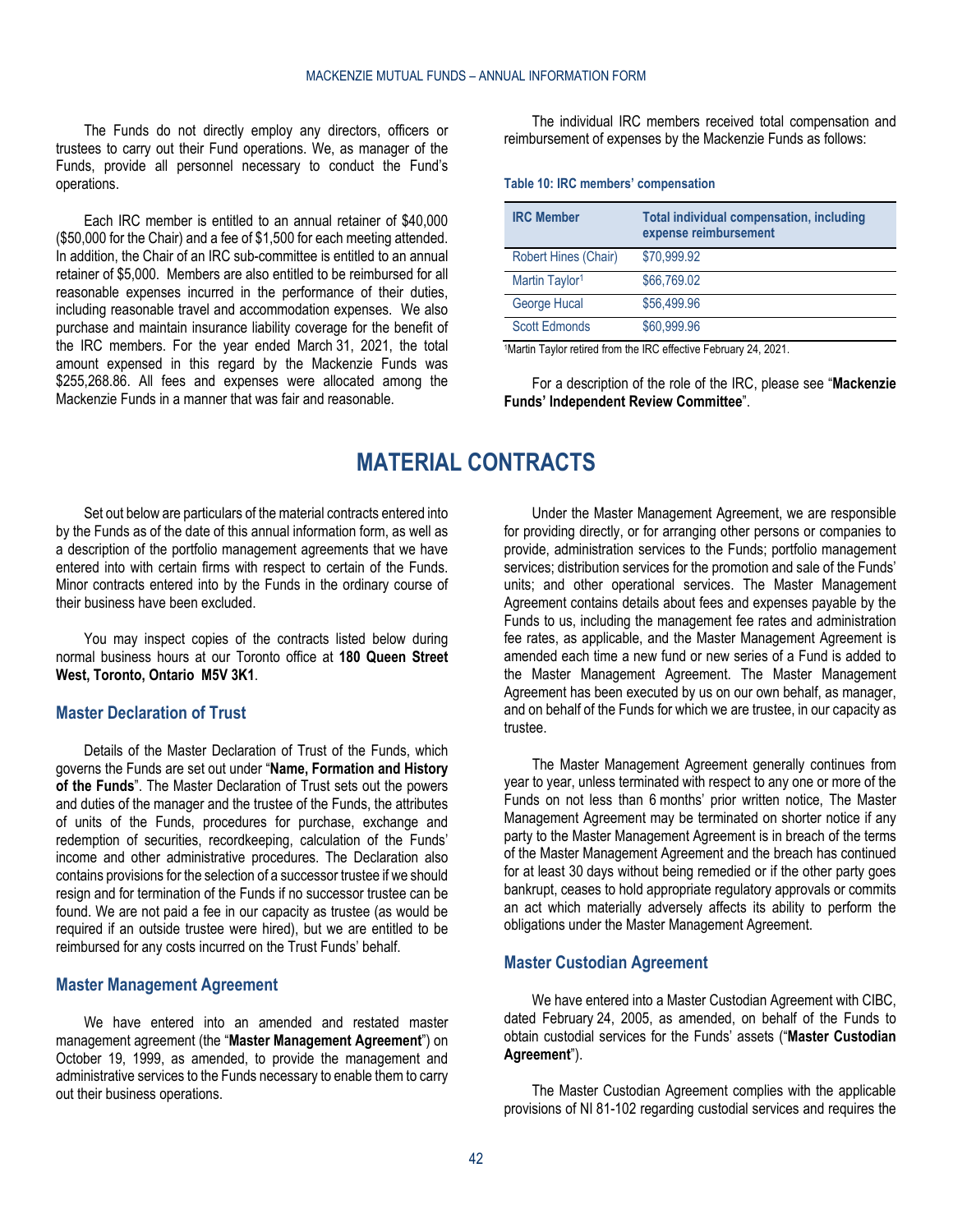custodian to hold the Fund's assets in trust and to separately identify each Fund's account assets. The agreement contains schedules which set out which Funds are governed by that agreement and the fees payable to the custodian for the range of services provided to the Funds. The agreement can be terminated by the Funds or by the custodian on 120 days' prior written notice.

## <span id="page-42-0"></span>**Custodial Services Agreement**

We have entered into a Custodial Services Agreement and Precious Metals Custody Supplement with CIBC Mellon dated March 11, 2021, as amended, on behalf of Mackenzie Gold Bullion Fund to obtain custodial services for such fund's assets (collectively, the "**Custodial Services Agreement**").

The Custodial Services Agreement complies with the applicable provisions of NI 81-102 regarding custodial services and requires the custodian to hold the Fund's assets in trust and to separately identify such Fund's account assets. Pursuant to relief secured by CIBC Mellon and made applicable to Mackenzie Gold Bullion Fund in accordance with the provisions thereunder, CIBC Mellon has appointed The Royal Canadian Mint, (the "**Bullion Custodian**"), to act as sub-custodian and hold all of such fund's gold, silver, platinum, and palladium bullion in The Royal Canadian Mint's vaults in Canada. The agreement contains schedules which set out the fees payable to the custodian for the range of services provided to Mackenzie Gold Bullion Fund. The agreement can be terminated by Mackenzie Gold Bullion Fund on 90 days' prior written notice, or by the custodian on 180 days' prior written notice, or by either party in accordance with any shorter periods in certain circumstances as specified therein.

# <span id="page-42-1"></span>**Portfolio Management Agreement**

Except as noted below, we are the portfolio manager for each of the Funds under the terms of our Master Management Agreement with the Funds. We have entered into a portfolio management agreement with the firms listed under "**Portfolio [Management Services](#page-21-0)**" to provide portfolio management services to certain of the Funds.

Under the portfolio management agreement, the sub-advisor firm will provide marketing support and assistance in order to market the Funds, all necessary brokerage arrangements and all arrangements with the Fund's custodian to settle portfolio trades. The firm is required to adhere to the investment objectives and investment strategies adopted by the Fund. It has agreed to act honestly, in good faith and in the best interests of the Fund, and to use the degree of care, diligence and skill that a reasonably prudent person would exercise in the circumstances. We will pay the sub-advisor's fees out of the management fees we receive from the Fund.

The portfolio management agreement listed in [Table](#page-42-4) 11 may be terminated by either party on 90 days' prior written notice to the other party, subject to certain exceptions.

#### <span id="page-42-4"></span>**Table 11: Portfolio management agreement**

| <b>Sub-advisor</b> | Date of Agreement |
|--------------------|-------------------|
| <b>MIC</b>         | March 9, 2018     |

# **LEGAL AND ADMINISTRATIVE PROCEEDINGS**

<span id="page-42-2"></span>We are not aware of any ongoing legal and administrative proceedings material to the Mackenzie Funds to which we or any Mackenzie Fund is a party.

# <span id="page-42-3"></span>**Penalties and Sanctions**

We entered into a settlement agreement with the OSC on April 6, 2018 ("**Settlement Agreement**").

The Settlement Agreement states that we failed to (i) comply with National Instrument 81-105 Mutual Fund Sales Practices ("**NI 81-105**") by not meeting the minimum standards of conduct expected of industry participants in relation to certain sales practices between May 2014 and December 2017; (ii) have systems of controls and supervision over our sales practices that were sufficient to provide reasonable assurances that we were complying with our obligations under NI 81- 105; and (iii) maintain adequate books, records and other documents to demonstrate our compliance with NI 81-105.

We agreed to (i) pay an administrative penalty of \$900,000 to the OSC; (ii) submit to regular reviews of our sales practices, procedures and controls by an independent consultant until the OSC is satisfied our sales practices program is fully compliant with securities laws; and (iii) pay costs of the OSC's investigation in the amount of \$150,000.

The purpose of NI 81-105 is to discourage sales practices that could be perceived as inducing dealers and their representatives to sell mutual fund securities on the basis of incentives they were receiving (such as promotional items or activities) rather than on the basis of what is suitable for and in the best interest of their clients.

In the Settlement Agreement, the OSC noted that, in response to the OSC investigation, we (i) have dedicated significant financial and human resources to enhance our systems of controls and supervision for sales practices; (ii) retained an independent consultant in September 2017 to assess the quality of our controls around our sales practices, and the consultant noted that, overall, we have demonstrated a continuously improving compliance culture, and since 2014 they have seen an increased investment in resources, in terms of both people and systems, focused on sales practices compliance; and (iii) have no disciplinary history with the OSC and cooperated with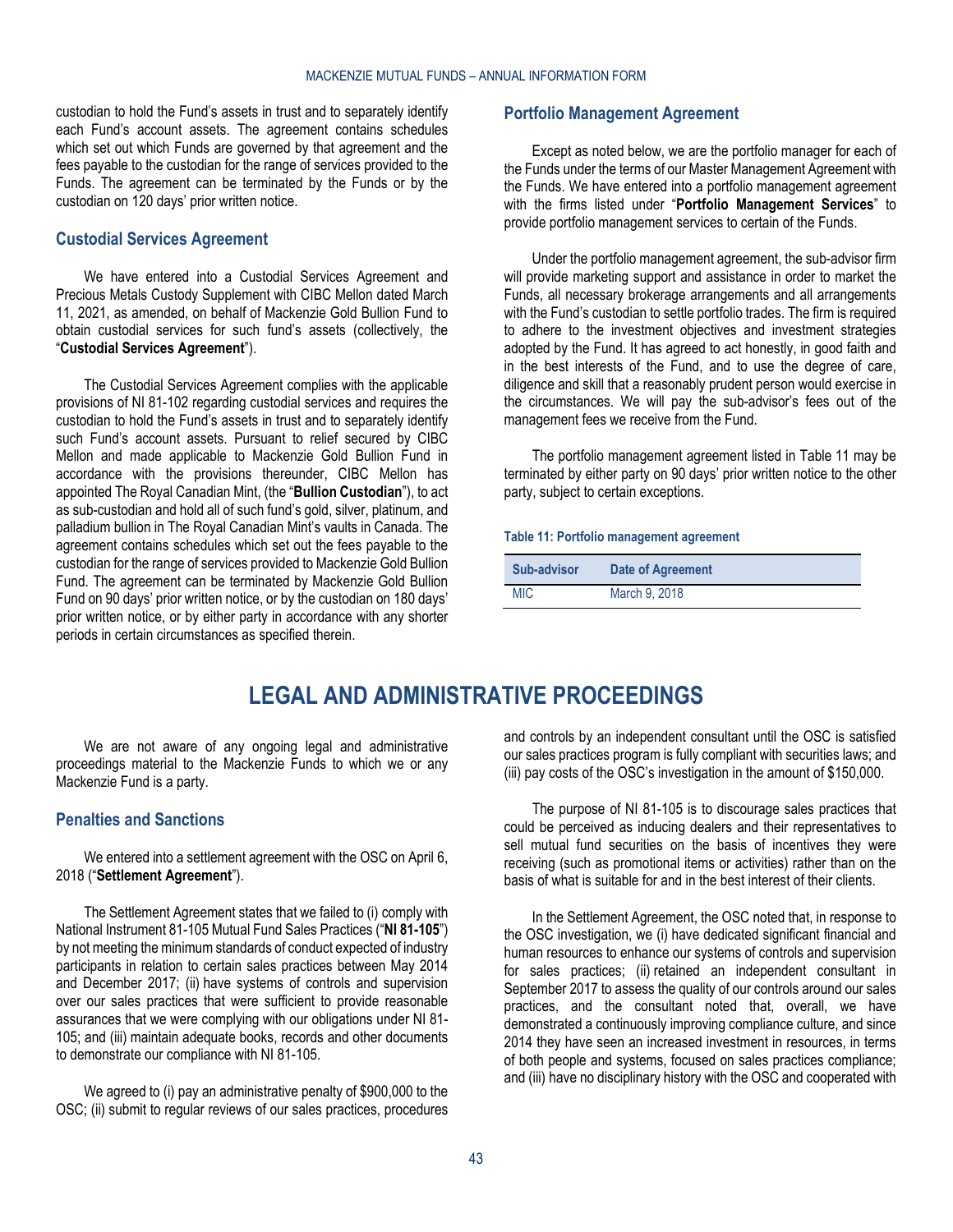Staff in connection with Staff's investigation of the matters referred to in this Settlement Agreement.

We, and not any of our investment fund products (the "**Mackenzie Products**"), paid all monetary and non-monetary benefits at issue. The performance of the Mackenzie Products was not impacted by these

matters and the management expense ratios of the Mackenzie Products were not affected. We, and not the Mackenzie Products, have paid all costs, fines and expenses relating to the resolution of this matter, including the above-noted administrative penalty, investigative costs and the fees relating to the independent compliance consultant.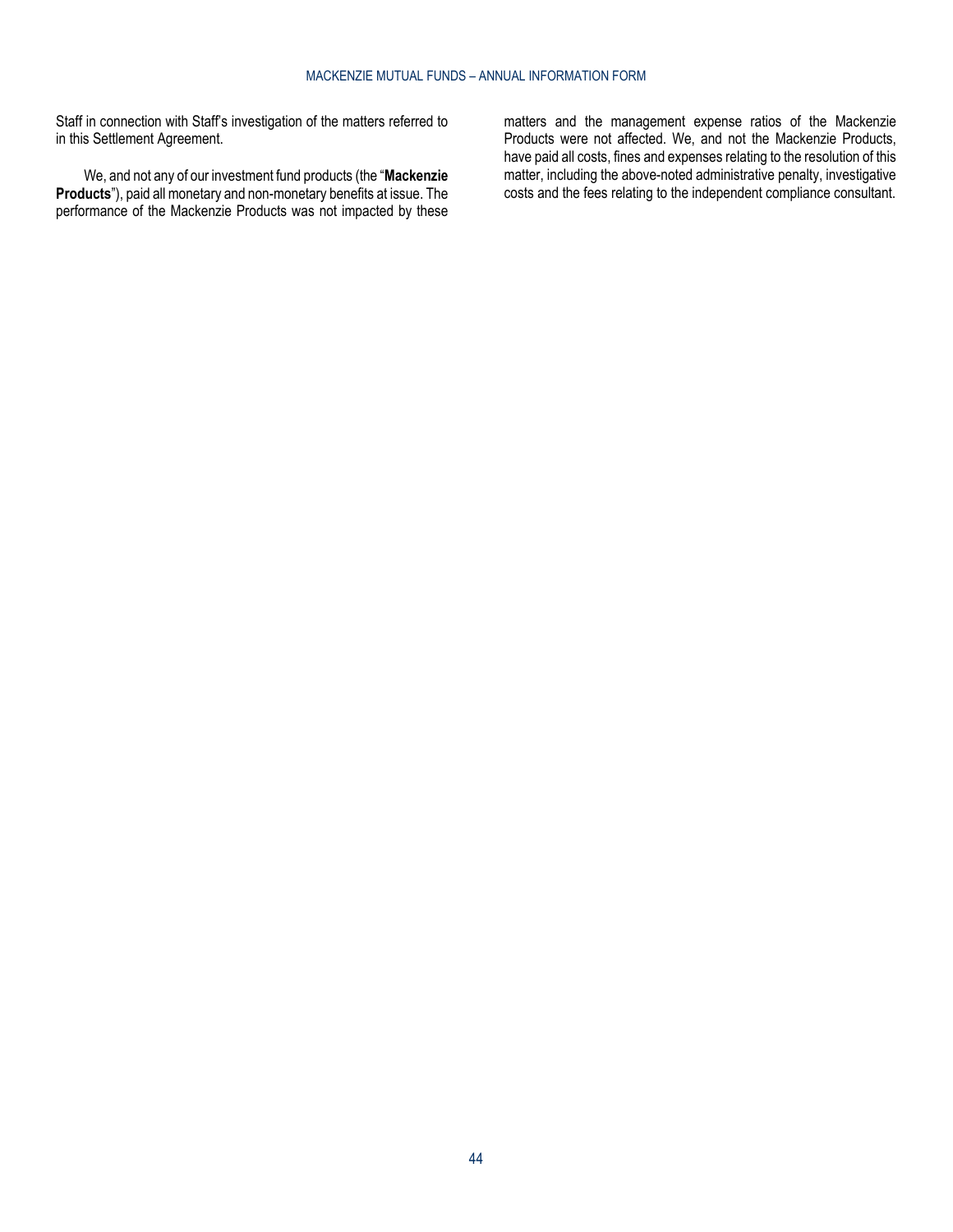# **CERTIFICATE OF THE TRUST FUNDS AND THE MANAGER AND PROMOTER OF THE TRUST FUNDS**

<span id="page-44-0"></span>This annual information form, together with the simplified prospectus and the documents incorporated by reference into the simplified prospectus, constitute full, true and plain disclosure of all material facts relating to the securities offered by the simplified prospectus, as required by the securities legislation of all of the provinces and territories of Canada and do not contain any misrepresentations.

Dated the 12th day of July 2021.

# **Balanced Funds**

Mackenzie Canadian Growth Balanced Fund II Mackenzie Ivy Canadian Balanced Fund II Mackenzie Ivy Global Balanced Fund II Mackenzie Strategic Income Fund II

# **Canadian Equity Funds**

Mackenzie Betterworld Canadian Equity Fund Mackenzie Canadian Dividend Fund II Mackenzie Canadian Growth Fund II

# **US Equity Funds**

Mackenzie US Growth Fund Mackenzie US Small-Mid Cap Growth Fund Mackenzie US Small-Mid Cap Growth Currency Neutral Fund

# **Global Equity Funds**

Mackenzie Betterworld Global Equity Fund Mackenzie Cundill Value Fund II Mackenzie Global China Fund Mackenzie Global Growth Fund

Mackenzie Emerging Markets Fund II Mackenzie Ivy European Fund Mackenzie Ivy Foreign Equity Currency Neutral Fund Mackenzie Ivy Foreign Equity Fund II Mackenzie Ivy International Fund II

# **Sector Funds**

Mackenzie Global Resource Fund II Mackenzie Gold Bullion Fund Mackenzie Precious Metals Fund

# **Managed Asset Portfolios**

Symmetry Balanced Portfolio II Symmetry Equity Portfolio Symmetry Conservative Income Portfolio II Symmetry Conservative Portfolio II Symmetry Moderate Growth Portfolio II

# **Maximum Diversification Fund**

Mackenzie Maximum Diversification Canada Index Fund

(collectively, the "**Trust Funds**")

*"Barry McInerney" "Luke Gould"*

Barry S. McInerney Chairman, President and Chief Executive Officer Mackenzie Financial Corporation

Luke Gould Executive Vice-President and Chief Financial Officer Mackenzie Financial Corporation

# **ON BEHALF OF THE BOARD OF MACKENZIE FINANCIAL CORPORATION IN ITS CAPACITY AS MANAGER, PROMOTER AND TRUSTEE OF THE TRUST FUNDS**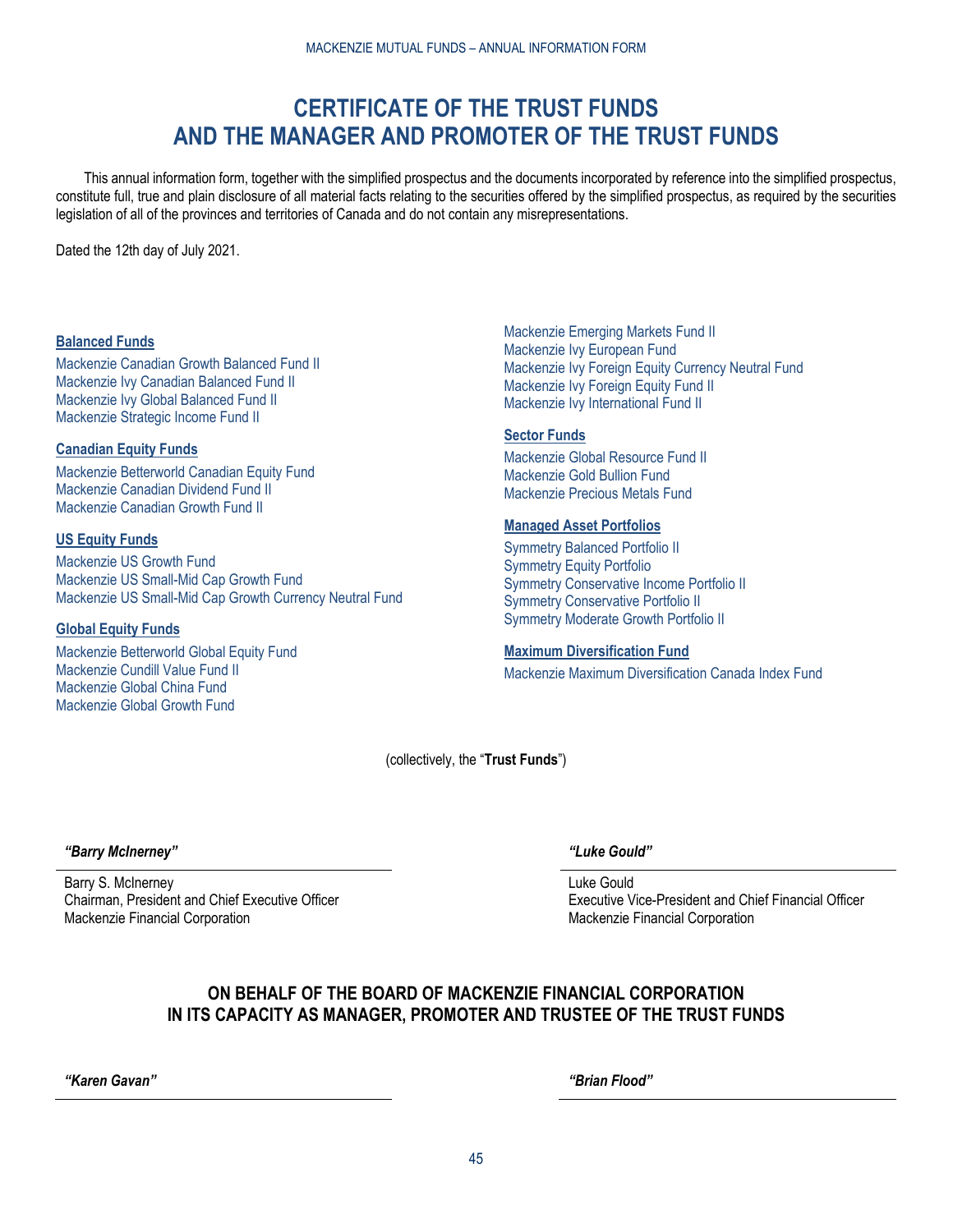Karen L. Gavan Director Mackenzie Financial Corporation Brian M. Flood Director Mackenzie Financial Corporation